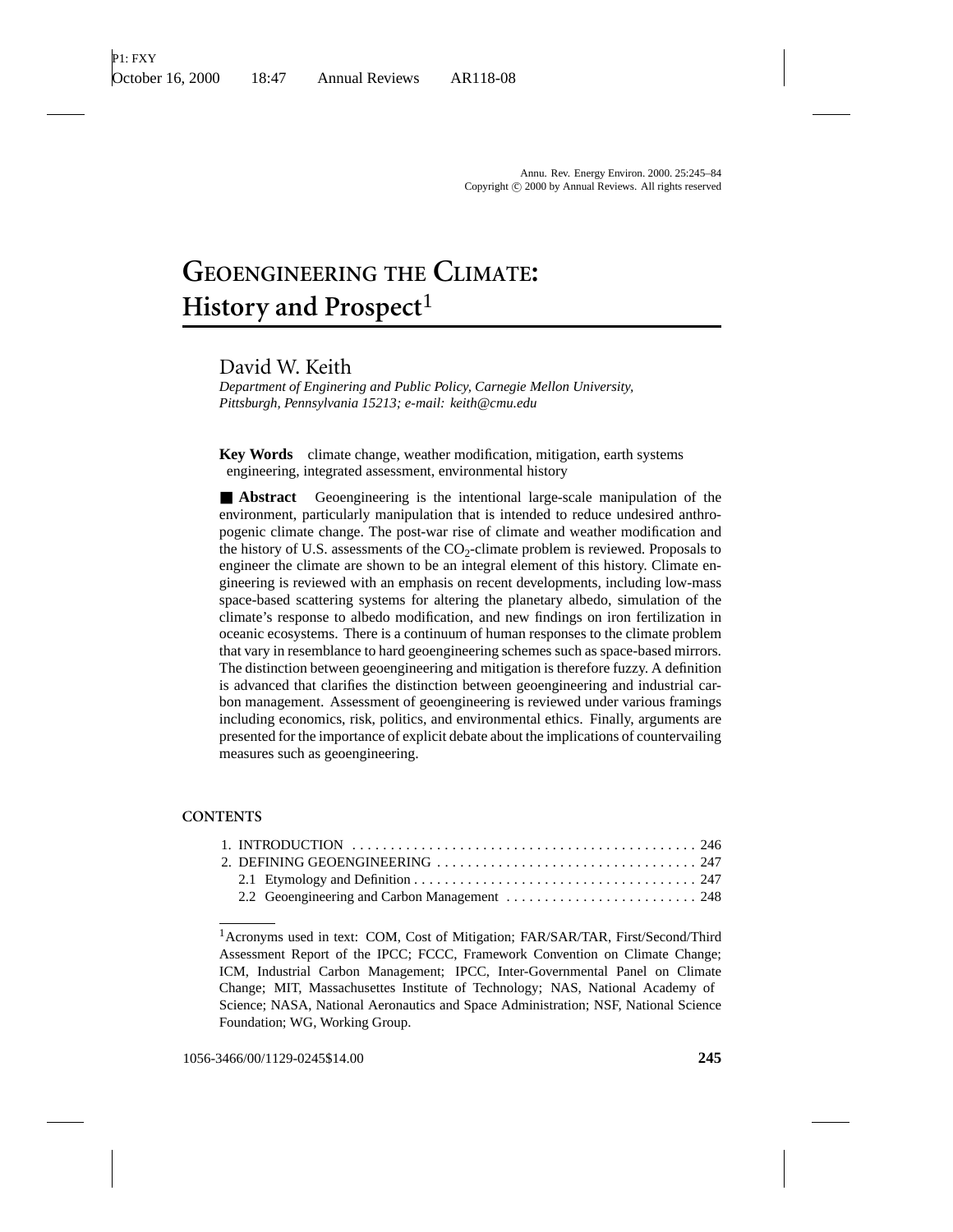| 4. TAXONOMY AND REVIEW OF PROPOSALS TO MANIPULATE |
|---------------------------------------------------|
|                                                   |
|                                                   |
|                                                   |
|                                                   |
|                                                   |
|                                                   |
|                                                   |
|                                                   |
|                                                   |
|                                                   |
|                                                   |

### **1. INTRODUCTION**

The possibility of using geoengineering—the deliberate manipulation of the planetary environment—to counteract anthropogenic climate change is deeply controversial. At least in name, geoengineering has largely been ignored in recent climate assessments  $(1, 2)$ . Under close examination, however, the distinction between geoengineering and other responses to the  $CO<sub>2</sub>$ -climate problem proves to be fuzzy. Use of the term geoengineering is shifting, as advocates of response strategies that were formerly labeled geoengineering now seek to avoid the term. Section 2 elaborates a definition of geoengineering; assessment of the implications of its shifting meaning are deferred to the concluding discussion.

Historical perspective is vital to understanding the role of geoengineering in human choices about climate. The historical background sketched in Section 3 shows that proposals to engineer the climate are deeply woven into the history of the  $CO<sub>2</sub>$ -climate problem. The focus is on the postwar rise of weather and climate modification and the interweaving of its decline with rising concern about inadvertent climate modification. The evolving status of geoengineering as a response to anthropogenic climate change is examined through a review of U.S. climate assessments and the IPCC assessment reports.

Section 4 reviews proposals to geoengineer the climate. Structure for the review is provided by a taxonomy of anthropogenic climate modification that includes geoengineering to counter anthropogenic climate forcing as a special case. Whereas the structure is broad, treatment of detailed proposals focuses on recent work that was not covered by previous reviews of geoengineering (3–7). Recent developments include analysis of very low-mass scattering systems for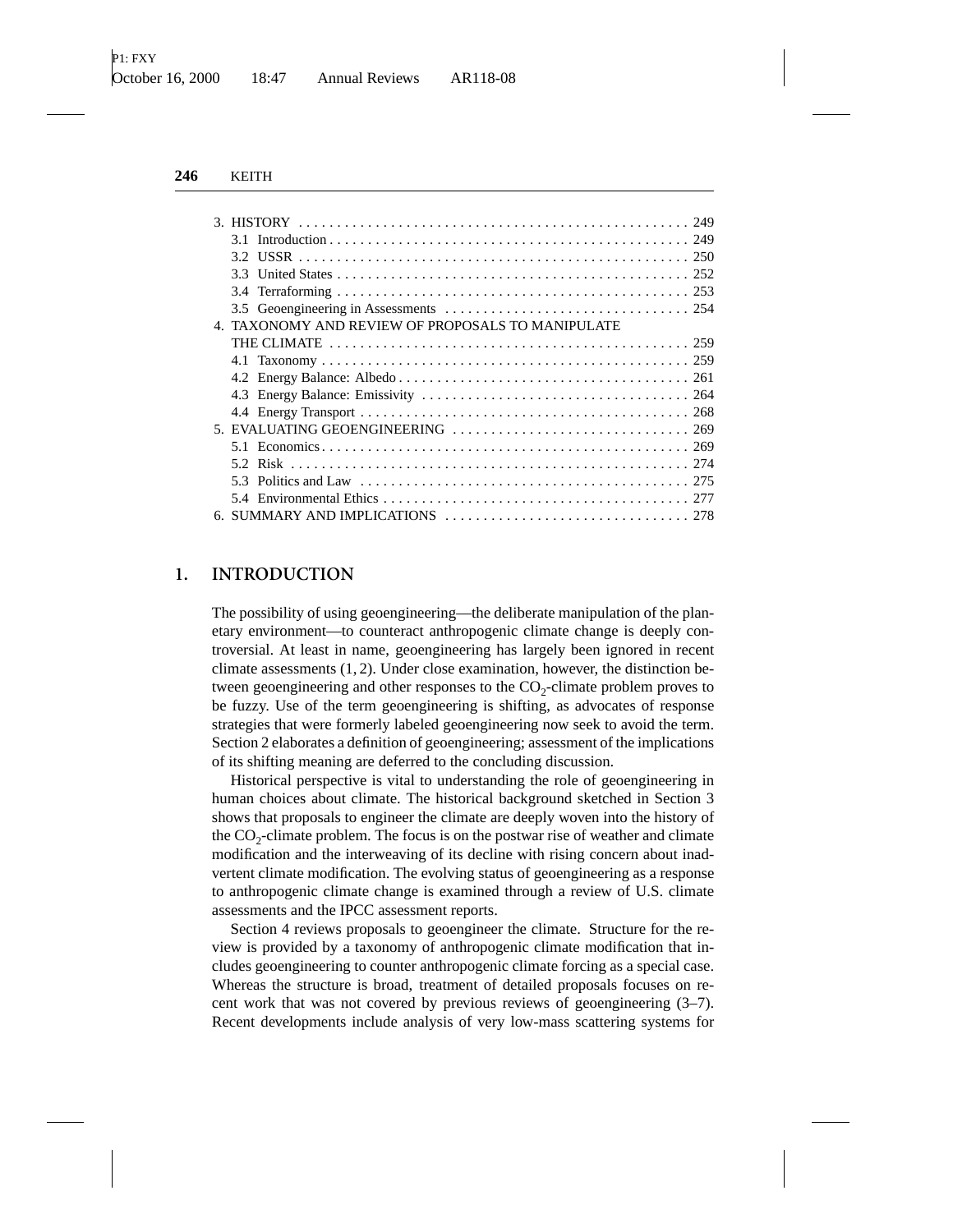altering planetary albedo (8), climate model simulation of the effect of albedo geoengineering (9), improved scientific understanding of the role of iron as a limiting nutrient in oceanic ecosystems (10, 11), and speculation about the use of genetically modified organisms to enhance carbon sinks (12, 13).

Section 5 surveys frameworks for assessing geoengineering; they include economics, risk and uncertainty, politics and law, and environmental ethics. Finally, the concluding section suggests that the fuzziness of the boundary demarcating geoengineering from conventional mitigation arises from deep uncertainties about the appropriate extent of deliberate human management of global biogeochemical systems. Although most geoengineering methods may reasonably be viewed as marginal to the debate about climate change, the failure of modern assessments to consider their implications has encouraged avoidance of questions about the appropriate extent of deliberate planetary management—questions that warrant serious debate.

### **2. DEFINING GEOENGINEERING**

### **2.1 Etymology and Definition**

In this review geoengineering is defined as intentional large-scale manipulation of the environment. Scale and intent play central roles in the definition. For an action to be geoengineering, the environmental change must be the primary goal rather than a side effect and the intent and effect of the manipulation must be large in scale, e.g. continental to global. Two examples serve to demonstrate the roles of scale and intent. First, intent without scale: Ornamental gardening is the intentional manipulation of the environment to suit human desires, yet it is not geoengineering because neither the intended nor realized effect is large-scale. Second, scale without intent: The modification of global climate owing to increasing atmospheric  $CO<sub>2</sub>$ has global effect, yet it is not geoengineering because it is a side effect resulting from combustion of fossil fuels with the aim of providing energy services.

Manipulations need not be aimed at changing the environment, but rather may aim to maintain a desired environmental state against perturbations—either natural or anthropogenic. Indeed, the term geoengineering has usually been applied to proposals to manipulate the environment with the goal of reducing undesired climate change caused by human influences. The focus of this review is likewise on climatic geoengineering, primarily—but not exclusively—to counter  $CO_2$ -induced climate change. In this usage, geoengineering implies a countervailing measure or a "technical fix." As we will see, the definition of geoengineering is ambiguous, and the distinction between geoengineering and other responses to climate change is of degree, not of kind. Three core attributes will serve as markers of geoengineering: scale, intent, and the degree to which the action is a countervailing measure.

The first use of the term geoengineering in approximately the sense defined above was by Marchetti in the early 1970s to describe the mitigation of the climatic impact of fossil fuel combustion by the injection of  $CO<sub>2</sub>$  into the deep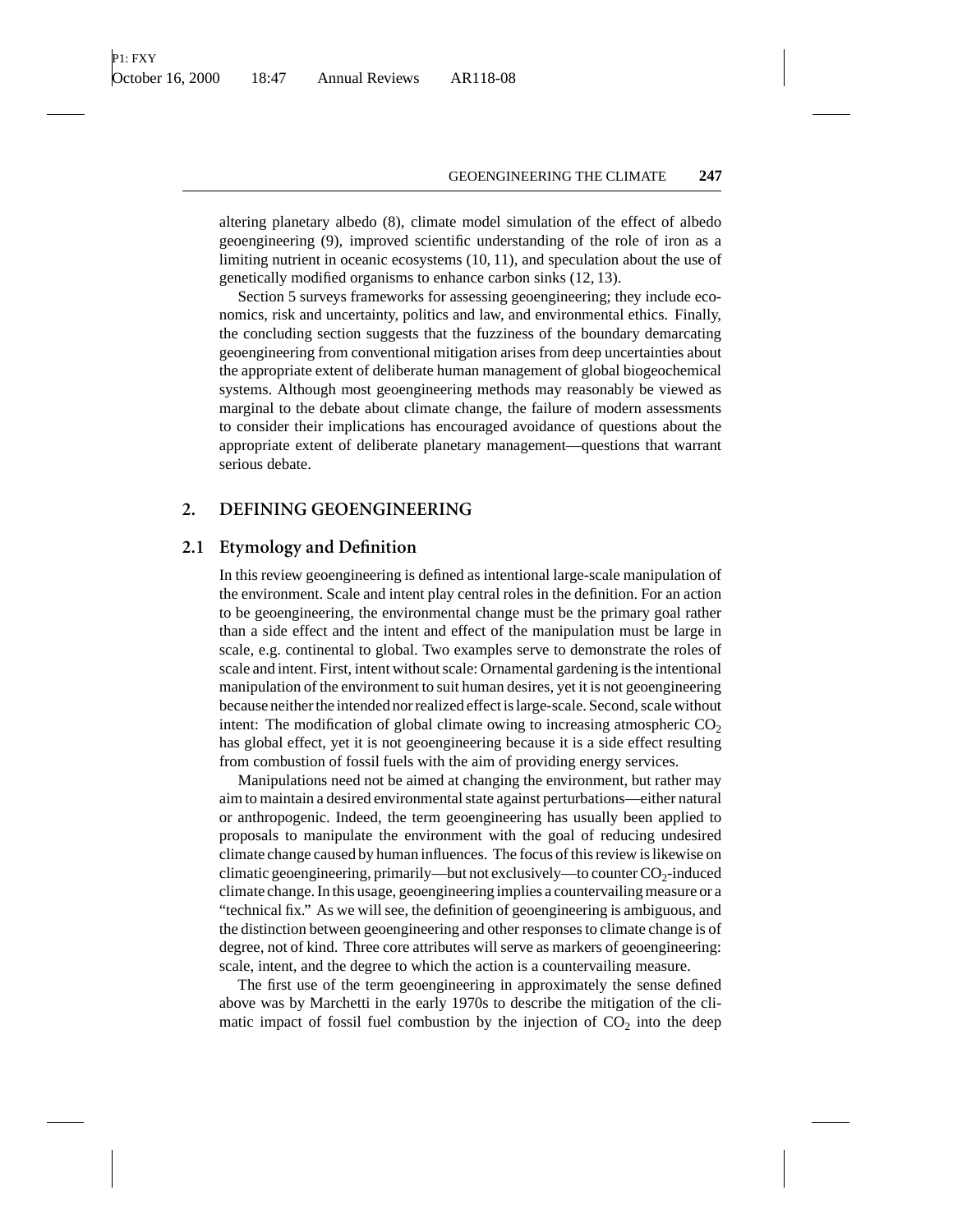ocean (14). The term entered the mainstream of debate about climate change during the past decade, particularly with publication of the 1992 NAS assessment (15).

Geoengineering is not in standard dictionaries. In technical usage it has at least one other not wholly unrelated meaning, as a contraction of geotechnical engineering: the "science that deals with the application of geology to engineering" (16). If the definition outlined above is accepted, a fitting etymology is readily constructed: geoengineering as geo- from the Greek root *ge* meaning earth and engineering meaning "the application of science to the optimum conversion of the resources of nature to the uses of humankind" (16).

# **2.2 Geoengineering and Carbon Management**

The long-term use of fossil energy without emissions of  $CO<sub>2</sub>$  is an energy path that may substantially lower the economic cost of mitigating anthropogenic climate change. I call the required technologies ICM, defined as the linked processes of capturing the carbon content of fossil fuels while generating carbon-free energy products such as electricity and hydrogen and sequestering the resulting  $CO<sub>2</sub>$ .

The distinction between ICM and geoengineering is both imprecise and interesting. In drawing the distinction we may first consider climatic geoengineering as a category of response to the  $CO<sub>2</sub>$ -climate problem. Figure 1 shows a simple schematic of the climate problem for which the response strategies are mitigation, geoengineering, or adaptation. In this scheme geoengineering is any manipulation of the climate system that alters its response to anthropogenic forcing; the status of ICM is unclear because it resembles both conventional mitigation and geoengineering.

The definition adopted here emerges from an elaboration of the three-part schematic. It permits a clear distinction between mitigation of fossil fuel consumption and mitigation of  $CO<sub>2</sub>$  emissions, and it draws the line between ICM and geoengineering at emission of  $CO<sub>2</sub>$  to the active biosphere. Figure 2 shows a four-part schematic that illustrates the definition. It focuses on  $CO<sub>2</sub>$ , ignoring other anthropogenic climate forcings, and distinguishes between control of  $CO<sub>2</sub>$ 



**Figure 1** Three-part schema of the climate problem. The *horizontal arrows* in the *top row* show the causal chain in this version of the anthropogenic climate problem. The *vertical arrows* and the *bottom row* define the modes of intervention.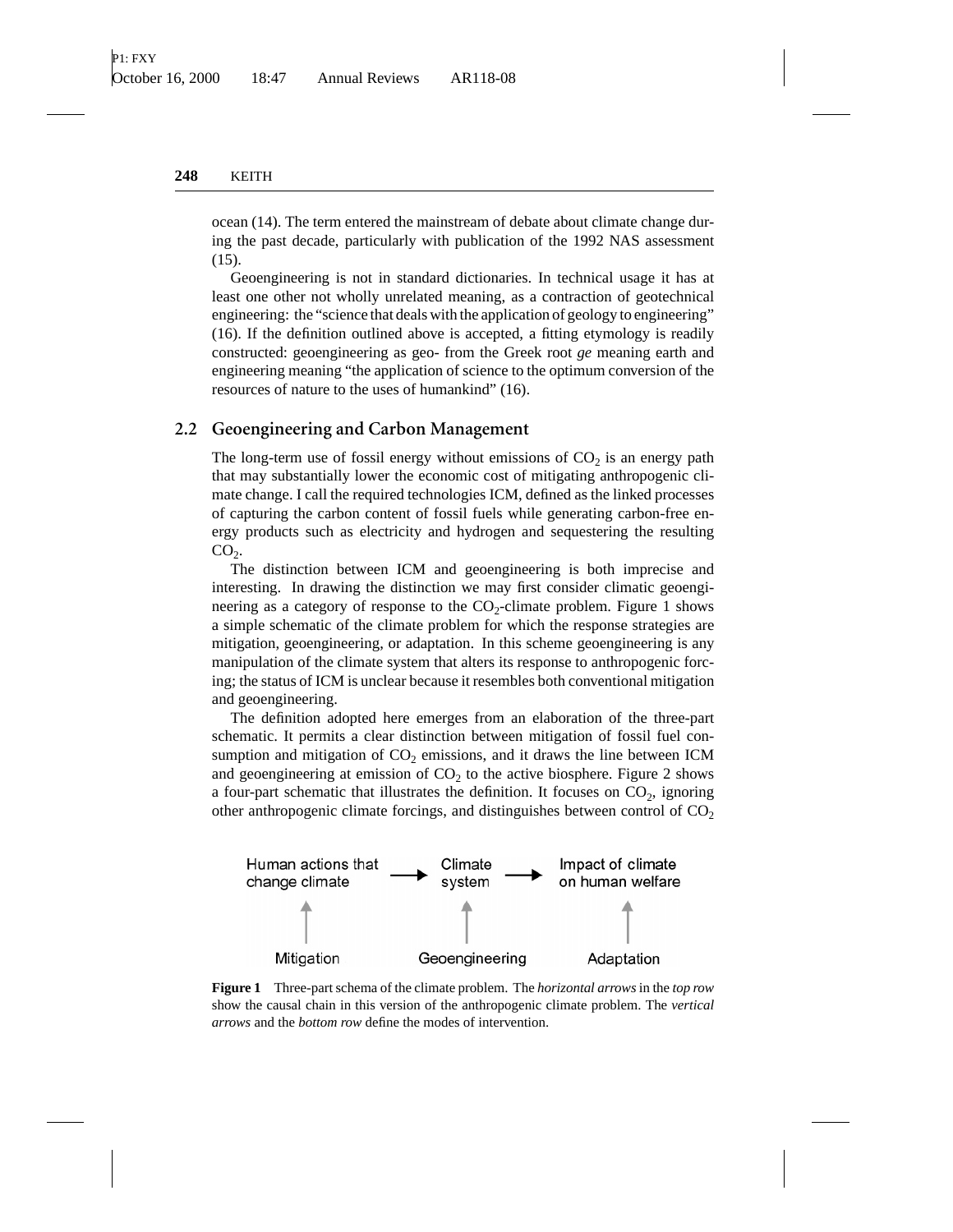

**Figure 2** Four-part schema of the climate problem. The interpretation follows that of Figure 1. Note the distinction between mitigation of fossil energy use, carbon management, and geoengineering that illustrate the definition described in Section 2.

emissions to the active biosphere (ICM) and control of atmospheric  $CO<sub>2</sub>$  postemission (geoengineering). The implications of this distinction are discussed in the concluding section of the review.

### **3. HISTORY**

### **3.1 Introduction**

Whereas the term geoengineering is an invention of the past few decades, explicit consideration of intentional large-scale manipulation of the environment has a history measured in centuries. This review focuses on the post–World War II history of weather and climate modification as a direct precursor to current thinking about geoengineering. Modern understanding of the  $CO<sub>2</sub>$ -climate problem emerged at a time when climate and weather modification was an important focus of science policy. My aim is to explore the implications of this background for the treatment of proposals to employ countervailing measures in response to the  $CO<sub>2</sub>$ -climate problem.

Although the focus here is post–World War II, the link between scientific understanding of the  $CO<sub>2</sub>$ -climate connection and proposals for its manipulation extends to the beginning of the twentieth century. Writing around 1905, Arrhenius speculated about a virtuous circle in which  $CO<sub>2</sub>$  emissions from a growing fossilfueled civilization would warm the climate, pushing back the northern limits of agriculture and so enhancing agricultural productivity as required to sustain the growth in population (17). Similarly, Eckholm discussed the beneficial effects of elevated  $CO<sub>2</sub>$ , including effects on both climate and on plant growth, and speculated about the possibility of climate modification via engineered enhancements of  $CO<sub>2</sub>$  emission (18).

The historical sketch presented here is necessarily incomplete, and its weaknesses highlight the absence of a thorough historical treatment of deliberate climate modification. Whereas there are modern intellectual histories of climate change (19), and treatments of climate and weather modification that date from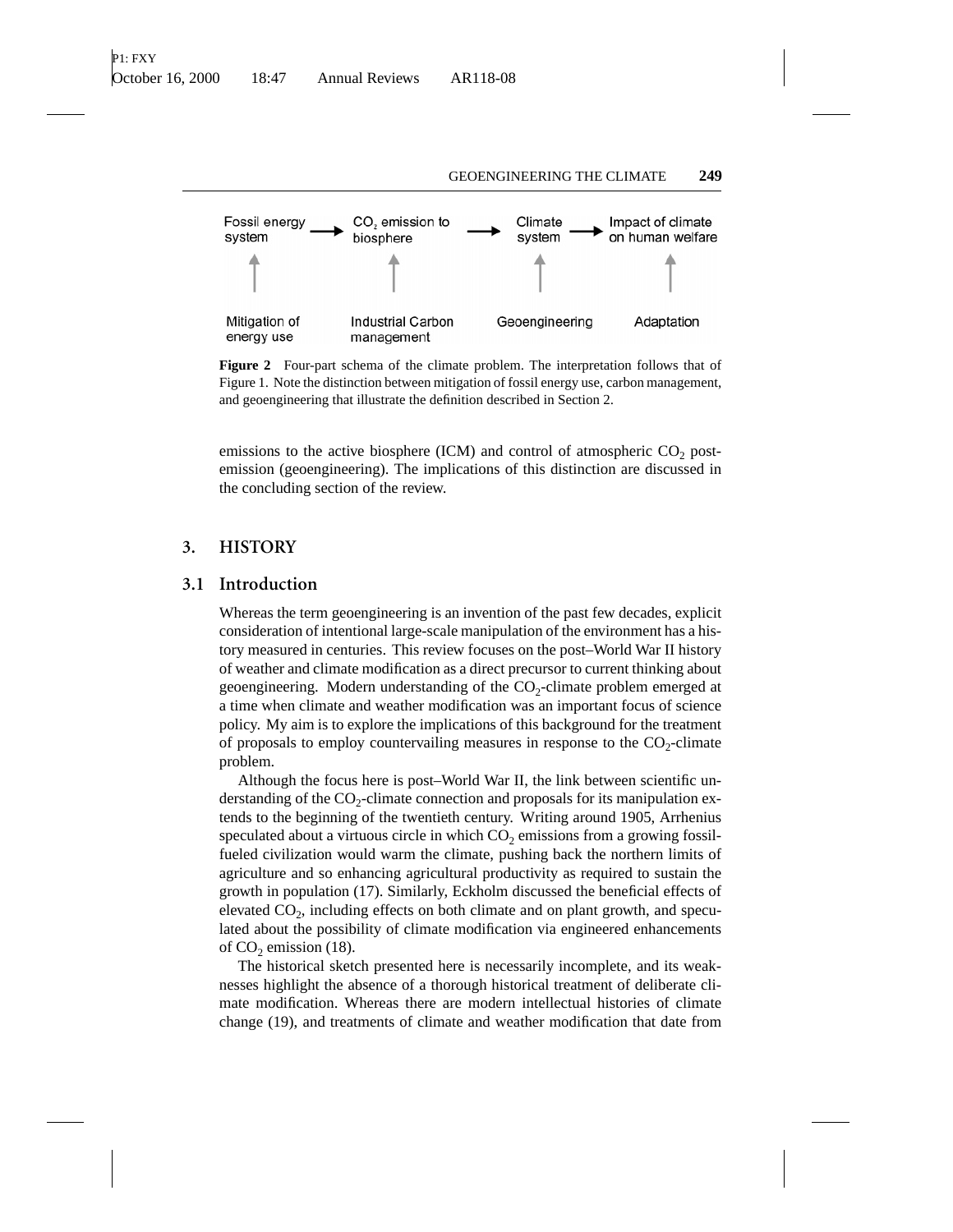the 1970s (20, 21), there is little modern analysis that explores the links between weather and climate modification and current concerns about climate change  $(22)$ .

As we will see, "weather and climate modification" or "weather control" was a centerpiece of research in the atmospheric sciences during the 1950s and 1960s, and was viewed as a priority by the governments of the United States and the USSR. In that context, what are now called climate impacts was then called inadvertent climate modification; and, what is now called geoengineering bears a strong similarity to what was then called weather and climate modification.

We may ask, what degree of continuity exists between the older concerns about deliberate and inadvertent climate modification and current concerns about climate impacts and geoengineering? With respect to inadvertent climate modification, the case for continuity is strong. Consider, for example, the NAS66 report titled *Weather and Climate Modification* (73) (see Table 1 for definitions of the NASXX style mnemonics). The report contains an excellent summary of the  $CO<sub>2</sub>$ -climate problem in a chapter titled "Inadvertent Modification of Atmospheric Processes." This is the first extensive treatment of the climate problem in an NAS document, and it shares language and authorship with *Restoring the Quality of Our Environment* (PSAC65) (74), an early and influential assessment of the  $CO<sub>2</sub>$ -climate problem.

The correspondence between the 1960s concern with weather and climate modification and current discussion of geoengineering is less precise in that the aim of weather and climate modification was improvement of the natural state or mitigation of natural hazards, whereas the aim of recent geoengineering proposals is the mitigation of anthropogenic hazards. Weather and climate modification therefore had two of the three defining attributes (Section 2.1) of geoengineering scale and intent–but not the third, as it was not a countervailing measure. The case for continuity rests on the similarity of proposed technical methods, the continuity of citations to earlier work, a similarity of debate about legal and political problems, and finally, the strong resemblance of climate and weather modification to geoengineering as defined here.

### **3.2 USSR**

In the USSR, sustained interest in weather modification predated World War II. Beginning with the establishment of Leningrad's Institute of Rainmaking in 1932, work on cloud modification moved outside the laboratory, with airborne cloud seeding experiments using calcium chloride beginning as early as 1934 and continuing until 1939 (23). Work resumed immediately after the war with tests of cloud seeding using dry ice (1947) and silver iodide (1949). In the 1950s and early 1960s Soviet interest in climate and weather modification reached its zenith. A single experiment during the winter of 1960–1961, for example, is reported to have cleared clouds over an area of 20,000 km<sup>2</sup>.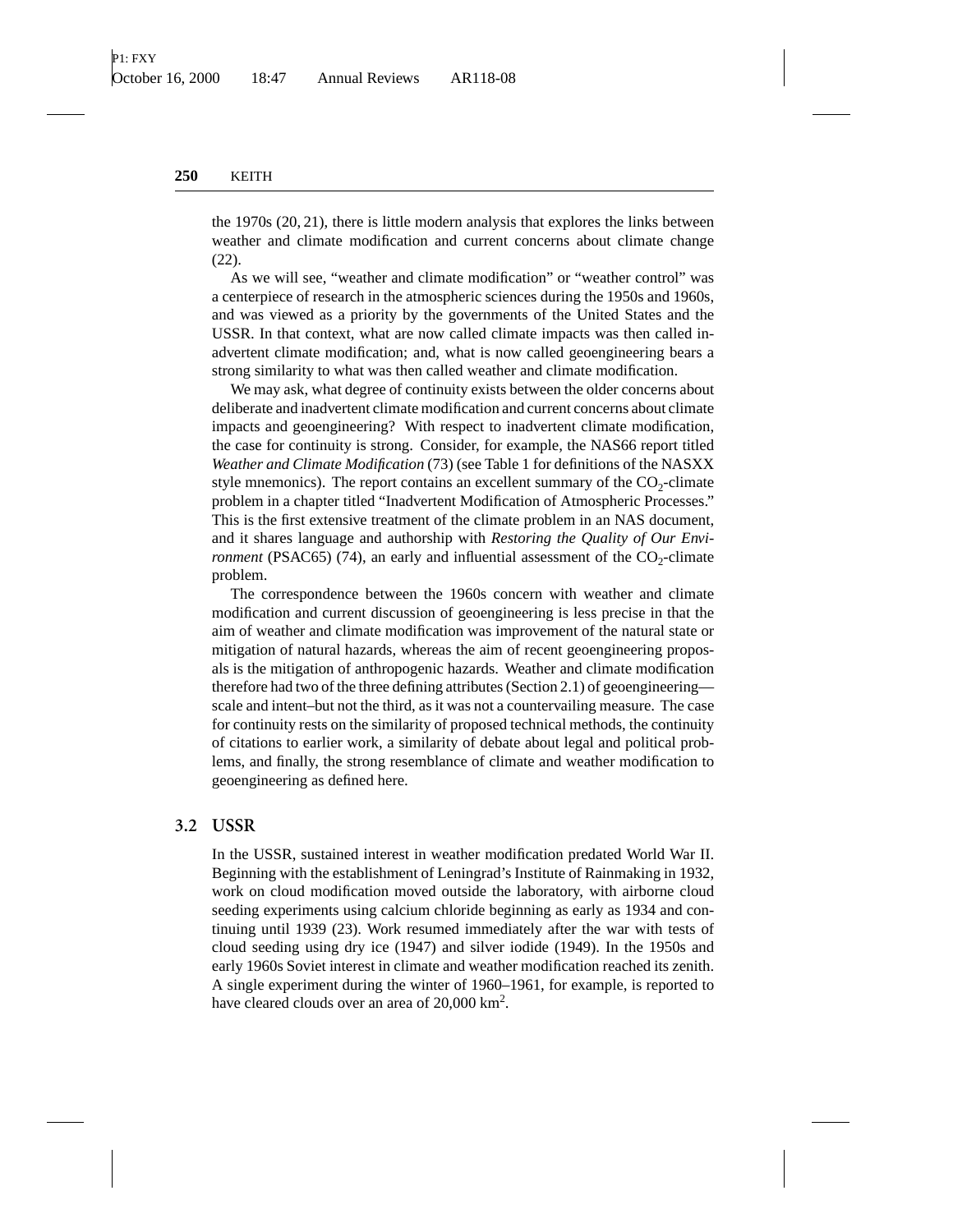In the United States, despite common use of the phrase "weather and climate modification," the emphasis was almost entirely on weather control, particularly on the enhancement of precipitation. In contrast, in the USSR there was sustained interest in climate modification, although the bulk of the effort was likewise devoted to weather modification. Climate modification appears to have attracted significant government interest and research funding. In 1961, for example, the 22nd Congress of the Soviet Communist Party listed the development of climate-control methods among the most urgent problems of Soviet science (24).

Taking the 51 abstracts on climate modification cataloged by Zikeev as a guide (23), we find that most of the work during this period addressed the possibility of climate change owing to hydrological modifications such as the construction of large reservoirs and the physical or chemical control of evaporation. There was also persistent interest in the grand project of removing the arctic sea ice to warm Russia. The analysis of the day showed that "the annihilation of the ice cover of the Arctic would be permanent: once destroyed it would never be re-established" (25, p. 7).

Plans for global climate modification attracted occasional interest, perhaps the most extravagant being the proposals to place aerosol "Saturn rings" in earth orbit to heat and illuminate the polar regions. Independent proposals in 1958 and 1960 called for the injection of metallic aerosols into near-earth orbit to form rings that would supply heat and light to northern Russia or would shadow equatorial regions to provide their inhabitants with the supposed benefits of a temperate climate (26).

The triumphant tone of Soviet thinking during the period is well captured in the concluding paragraph of *Man Versus Climate* (26).

Our little book is now at an end. We have described those mysteries of nature already penetrated by science, the daring projects put forward for transforming our planet, and the fantastic dreams to be realized in the future. Today we are merely on the threshold of the conquest of nature. But if, on turning the last page, the reader is convinced that man can really be the master of this planet and that the future is in his hands, then the authors will consider that they have fulfilled their purpose.

In the absence of a thorough historical study, one may speculate about the roots of post-war Soviet interest in climate modification. Three preconditions seem relevant: (*a*) a social climate in which demonstration of technological power expressed in rapid industrial expansion and in the space race was central to state ideology, (*b*) a climate that is harsh by European standards, and finally, (*c*) the existence of relevant scientific expertise.

Discussions of inadvertent climate modification, and of the potentially harmful side effects of deliberate modifications, punctuate the Soviet literature on climate and weather modification as they did in the United States. For example, perhaps the earliest proposal to engineer a cooling to counter the climatic warming caused by industrial progress was made in 1964 (23), roughly coincident with similar proposals in the United States.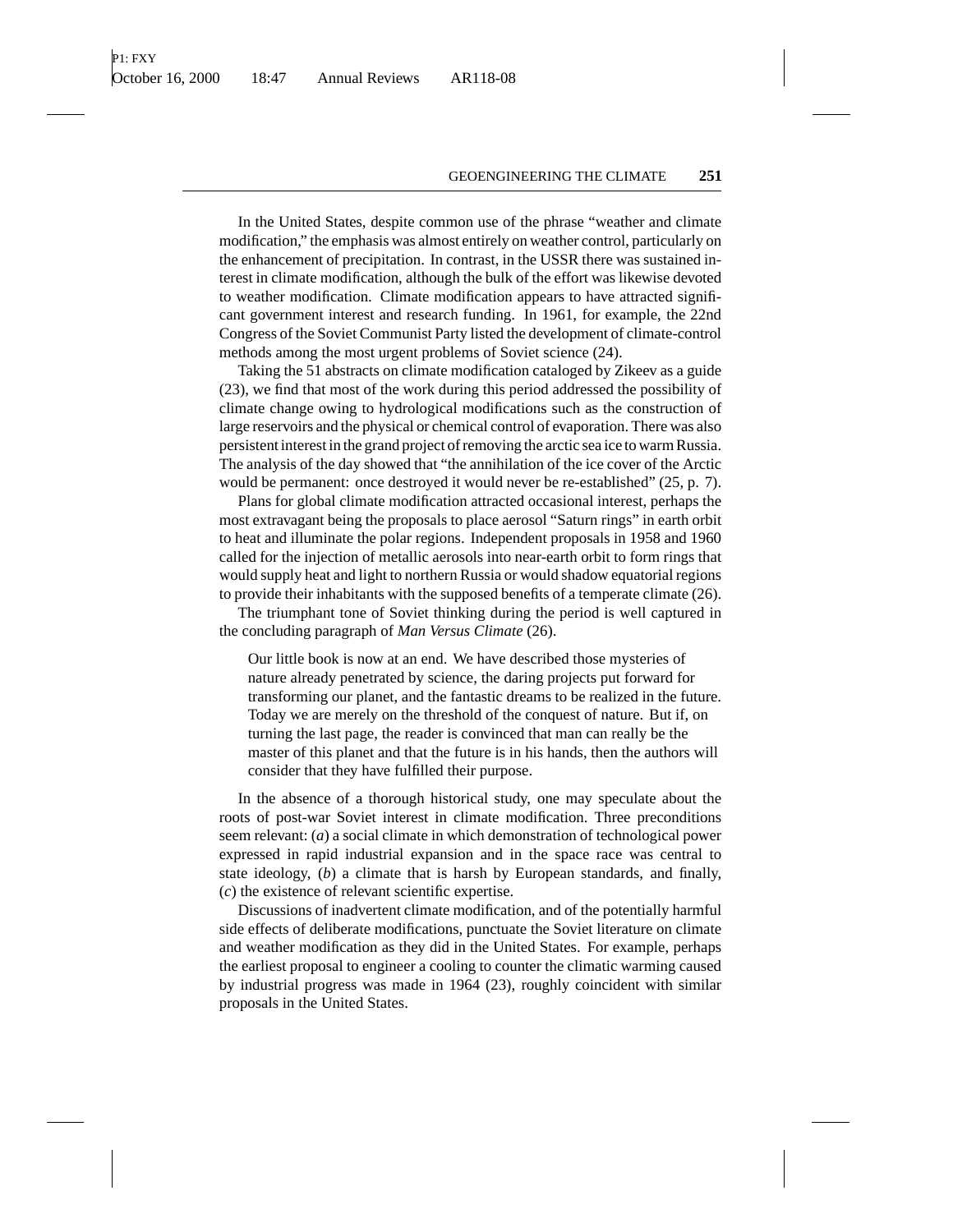### **3.3 United States**

The 1946 discovery of cloud seeding by Schaefer & Langmuir (27) at the General Electric research labs ignited a commercial boom in weather modification.<sup>2</sup> Within five years private cloud seeding ventures had total annual receipts of \$3–5 million, and in 1951 had targeted an area equal to 14% of the landmass of the lower 48 states (ACWC56) (28). The boom rapidly attracted government attention with the first court case involving liability for cloud seeding occurring in 1950, the first senate hearings in 1951, and the formation by congress of the Advisory Commission on Weather Control in 1953.

In the late 1950s weather modification became entangled in the politics of the cold war. Instead of regulating a growing industry, the focus became national security, and during the next decade the issue moved to the top drawer of national science politics. Apparently central to this transformation was growing knowledge of the Soviet effort in the area, combined with concern about the possibility of superior Soviet scientific accomplishment marked by the launch of Sputnik in 1957.

Henry Houghton, the chair of the MIT meteorology department, summarized these fears in an influential 1957 address:

Man's material success has been due in large degree to his ability to utilize and control his physical environment. ...As our civilization steadily becomes more mechanized and as our population density grows the impact of weather will become ever more serious. ...The solution lies in ... intelligent use of more precise weather forecasts and, ideally, by taking the offensive through control of weather.

Of Soviet effort he said, "I shudder to think of the consequences of a prior Russian discovery of a feasible method for weather control. Fortunately for us and the world we were first to develop nuclear weapons ... International control of weather modification will be as essential to the safety of the world as control of nuclear energy is now." He concluded, "Basic research in meteorology can be justified solely on the economic importance of improved weather forecasting but the possibility of weather control makes it mandatory" (28, 2:286).

During the 1960s federal support for weather and climate modification grew rapidly, reaching ∼\$10 million by the decade's end. A series of NAS and NSF reports echoed—and occasionally quoted—Houghton's claims, confirming the central importance of the topic in the atmospheric sciences and repeating concerns about Soviet leadership in the area (e.g. NAS66).

In the United States, the focus was on weather, with large-scale climate modification receiving distinctly less attention than it did in the USSR. Occasional counter examples stand out as in a 1958 paper in *Science*, the head of meteorological

 $2$ Contemporary documents and more recent historical summaries ignore prior work in the USSR.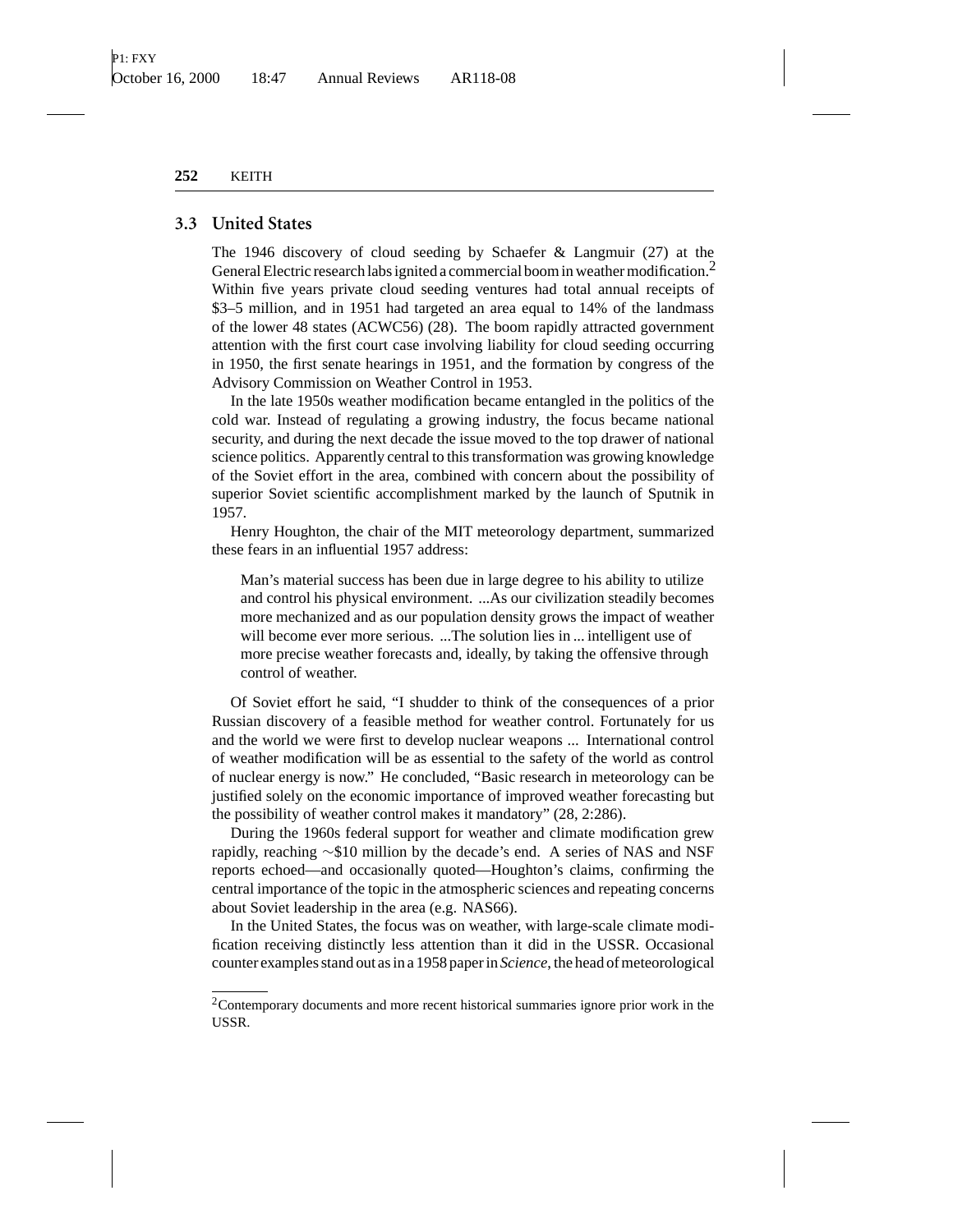research at the United States weather bureau speculated about the use of nuclear explosives to warm the arctic climate via the creation of infrared reflecting ice clouds (29).

By 1966 theoretical speculation about use of environmental modification as a tool of warfare (22, 30) became realized as the United States began a campaign of cloud seeding in Vietnam that ultimately flew more than 2600 sorties and had a budget of ∼\$3.6 million/year. Public exposure of the program in 1972 generated a rapid and negative public reaction, and lead to an international treaty, the Convention on the Prohibition of Military or Any Other Hostile Use of Environmental Modification Techniques (31).

The gradual demise of weather modification after the mid-1970s may, arguably, be attributed to three forces: (*a*) backlash against the use of weather modification by the U.S. military, (*b*) the growing environmental movement, and (*c*) the growing realization of the lack of efficacy of cloud seeding.

Beginning in the early 1960s, concerns about  $CO<sub>2</sub>$ -induced climate change and other forms of inadvertent climate modification became interwoven with work on climate and weather modification. The gradual shift in concern is evident in NAS documents charged with planning the research agenda for the atmospheric sciences (32, 33) and in the history of climate assessments that is the topic of Section 3.5.

## **3.4 Terraforming**

Terraforming is "planetary engineering specifically directed at enhancing the capacity of an extraterrestrial planetary environment to support life" (34, p. 9). The topic is relevant to assessment of geoengineering because the terraforming literature is remarkably broad. In addition to technical papers in mainstream scientific publications (35–37), it includes popular fiction and work by environmental philosophers that examines the moral implications of planetary engineering (39). Though fragmentary, this work compliments the geoengineering literature, which is almost exclusively technical. They are linked by commonality of proposed technologies, ethical concerns, and by their ambiguous position between the realms of science fiction and reasoned debate about human use of technology.

Speculation about geoengineering—in the form of climate and weather control—and about terraforming both emerged in the 1950s during an era of technological optimism. The history of terraforming is well summarized by Fogg (34). Both the concept of terraforming and the term itself originated in science fiction of the 1940s and 1950s. In 1961 a paper by Sagan in *Science* momentarily brought speculation about terraforming into the "respectable" scientific literature, with a suggestion that "planetary engineering" of Venus could be accomplished by seeding its clouds with photosynthetic microbes to liberate  $O_2$  from  $CO_2$  (36). Another paper by Sagan, in 1973, considered terraforming Mars via alteration of the polar cap albedo using dark dust or living organisms (37). Beginning in the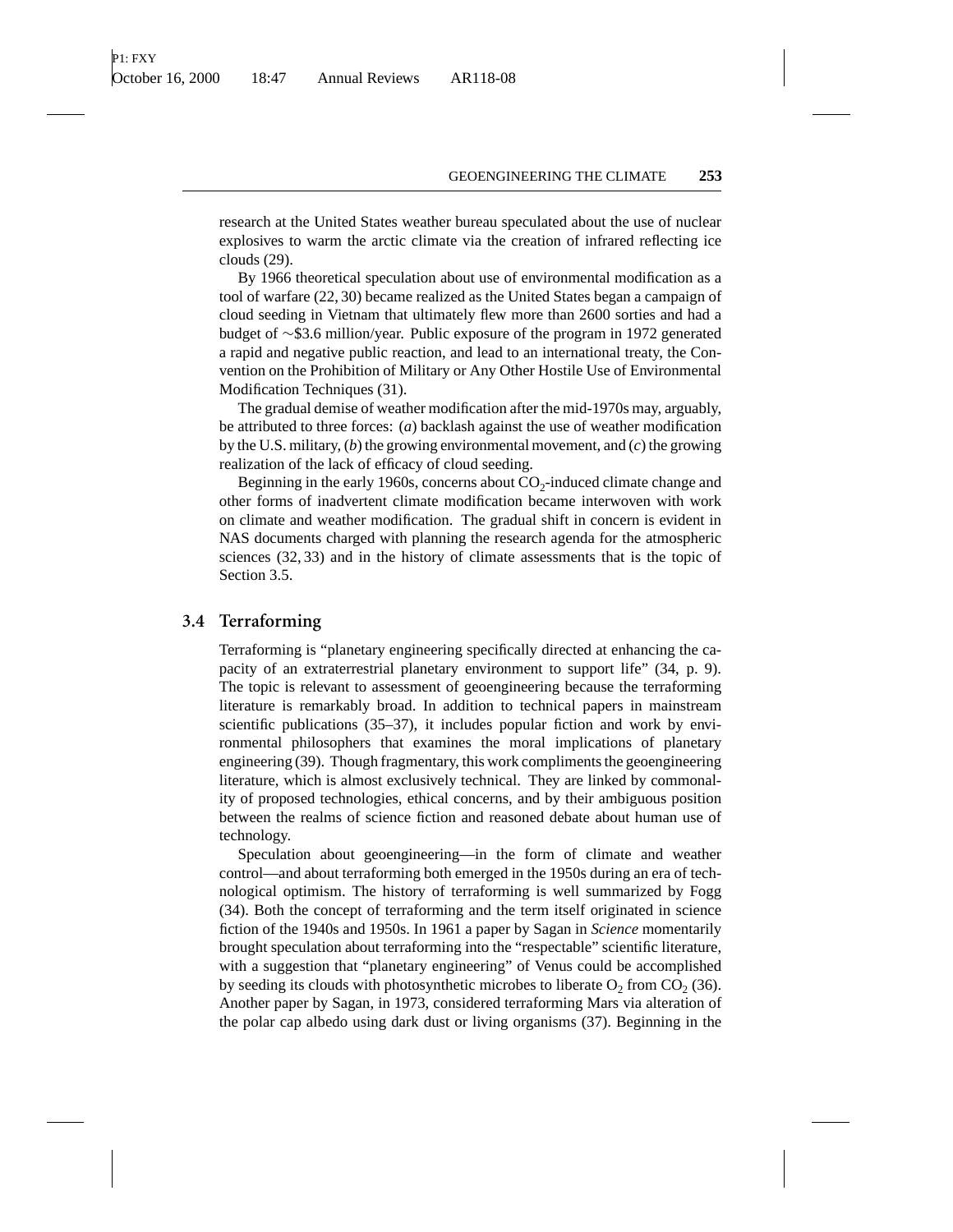mid 1970s, a small community of research on and advocacy of terraforming grew around a nucleus of professional planetary scientists. Though clearly at the margins of the scientific mainstream, the terraforming community has nevertheless been able to generate a remarkable continuity of dialogue.

Interestingly, the terraforming community has generated a more robust debate about ethical concerns than exists for geoengineering. Rolston and Callicott, for example, have separately attempted to integrate a value for extraterrestrial life into their separate conceptions of a terrestrial environmental ethic (38).

### **3.5 Geoengineering in Assessments**

Arguably the first high-level government policy assessment that stated the  $CO<sub>2</sub>$ climate problem in modern terms was *Restoring the Quality of Our Environment* issued in 1965 by Johnson's Science Advisory Committee (PSAC65). (74) The report combines analysis of atmospheric CO<sub>2</sub> content based on the then ∼6 year record of accurate measurements with estimates of global fossil fuel combustion to estimate future concentrations. It then combines concentration estimates with early radiative convective models to estimate temperature change and compares that estimate to observed changes with consideration given to intrinsic climate variability. Finally, it speculates about possible impacts beyond temperature, e.g.,  $CO<sub>2</sub>$  fertilization of plant growth. In concluding the section of the report devoted to climate, the sole suggested response to the "deleterious" impact of  $CO<sub>2</sub>$ -induced climate change is geoengineering: "The possibilities of deliberately bringing about countervailing climatic changes therefore need to be thoroughly explored." The report continues with analysis of a scheme to modify the albedo by dispersal of buoyant reflective particles on the sea surface, concluding, "A 1% change in reflectivity might be brought about for about \$500 million a year... Considering the extraordinary economic and human importance of climate, costs of this magnitude do not seem excessive." The possibility of reducing fossil fuel use is not mentioned.

It is interesting to note that the NAS report on climate and weather modification (NAS66)(73), though it was written contemporaneously with PSAC65 (74), does not suggest use of climate modification to counteract human impacts, although it does contain a fair summary of the  $CO<sub>2</sub>$ -climate problem in its chapter on "Inadvertent Modification of Atmospheric Processes."

The *Study of Critical Environmental Problems* (SCEP70) (75) and the subsequent *Study of Man's Impact on Climate* (SMIC71) (76), both led by MIT during 1970-1971, reflect a sharp break with the tone of optimism about technology that marks the meteorology assessments of the 1960s. Both reports include broad statements that exemplify the emerging environmental consciousness. SMIC (71), for example, notes the increasing demands "man" places on "fragile biological systems" and asks, "How much can we push against the balance of nature before it is seriously upset?" Neither report devotes significant attention to possible responses to the  $CO_2$ -climate problem, although SCEP70 does note that reduction in fossil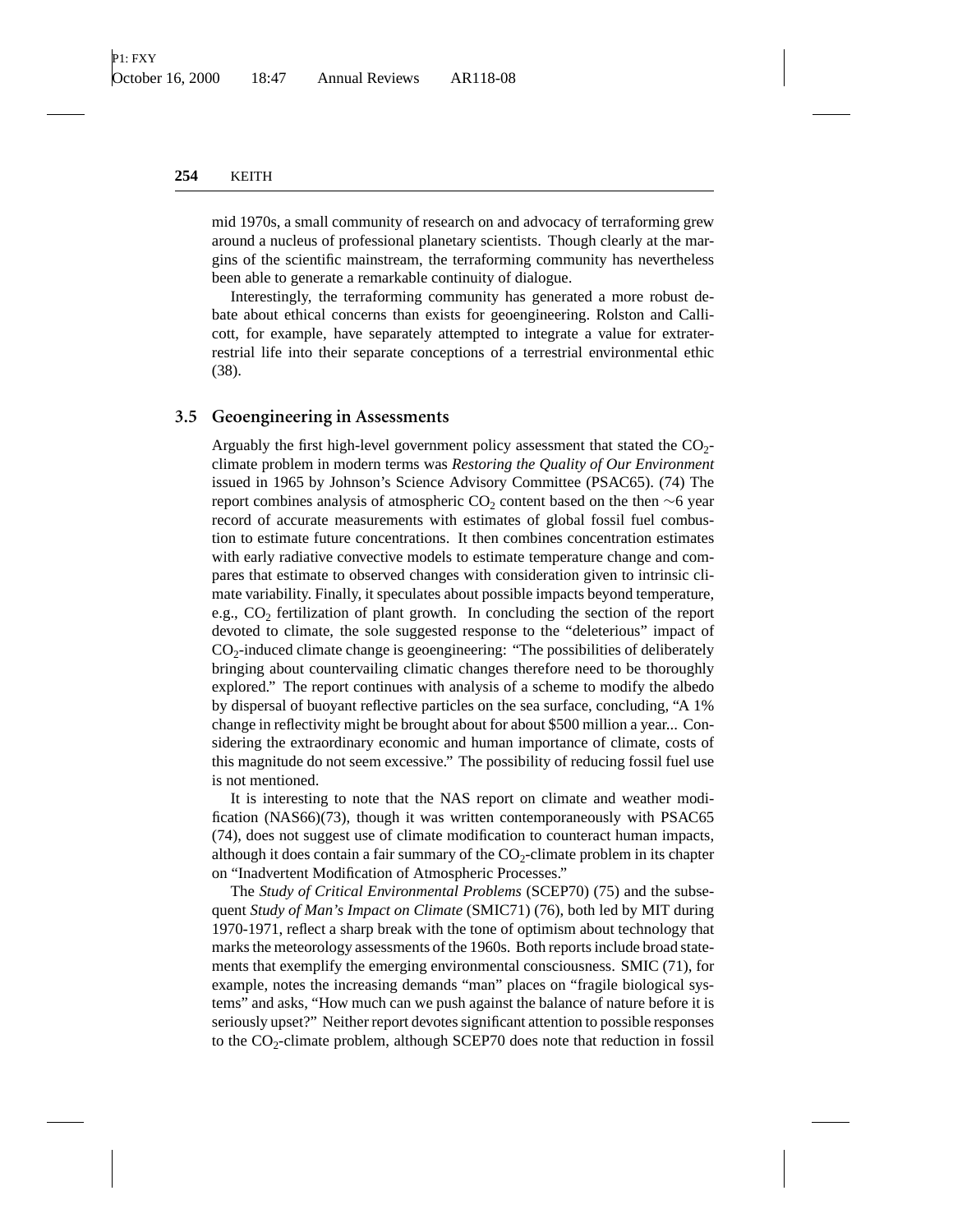fuel consumption is the only solution and cites nuclear energy as the sole alternative. Neither report suggests countervailing measures (geoengineering). SMIC (71) explicitly considers weather and climate modification as a potential environmental threat, noting that "like so many human endeavors, cloud seeding is showing evidence of unexpected side effects," and recommending "that an international agreement be sought to prevent large-scale<sup>3</sup> ...experiments in persistent or long-term climate modification."

The release of the NAS report *Energy and Climate* (NAS77) (47) coincided with an increasing federal research and assessment effort on the  $CO<sub>2</sub>$ -climate issue centered at the Department of Energy. It marks the beginning of a continuing chain of NAS reports on the topic that are linked by shared authorship, and explicit cross-references [e.g. NAS79 (77), NAS83 (78), NAS92 (15)]. Like PSAC65, the report linked projections of fossil fuel consumption with models of the carbon cycle and the climate to estimate future climate change. In contrast to SCEP70 and SMIC71, and like PSAC65, geoengineering was again on the agenda. The fourth of four "crucial" questions listed in the introduction to NAS77 is "What, if any, countervailing human actions could diminish the climatic changes or mitigate their consequences?" Several possibilities were examined, including fertilization of the ocean surface with phosphorus, engineered increases in planetary albedo (citing PSAC65), and massive afforestation with subsequent preservation of woody biomass. However, the report is less optimistic than PSAC65 about countervailing measures and concludes that mitigation via "increased reliance on renewable resources ... will emerge as a more practical alternative." Though not given prominence, the report concludes its introductory statement with an implicit taxonomy of responses that presages the formal taxonomy in NAS92 seen in Figure 2: "If the potential for climate change ... is further substantiated then it may be necessary to (*a*) reverse the trend in the consumption of fossil fuels. Alternatively, (*b*) carbon dioxide emissions will somehow have to be controlled or (*c*) compensated for" (47, p. 3) (enumerations added).

Geoengineering in its most recent incarnation, as a means of counteracting  $CO<sub>2</sub>$ -induced climate change, receives its most serious airing in the NAS reports of 1983 and 1992.

NAS83 articulated a general framework for understanding the implications of climate change. The explicit aim of the framework was to broaden the debate beyond  $CO<sub>2</sub>$ , to examine the spatial and temporal inequalities in the distribution of impacts, and finally to examine the problem dynamically over an extended time scale. The report considered measures of  $CO<sub>2</sub>$  control separately from countervailing climate modification. With respect to  $CO<sub>2</sub>$  control NAS82 notes the importance of the distinction between pre- and postemission  $CO<sub>2</sub>$  control and discusses postemission sequestration in terrestrial and oceanic ecosystems, including the burial of trees at sea to effect more permanent sequestration. With respect to countervailing measures NAS83 notes that "in principle weather and climate modification are feasible; the question is only what kinds of advances ... will emerge over the

<sup>&</sup>lt;sup>3</sup>Large scale was specified as  $>10^6$  km<sup>2</sup>.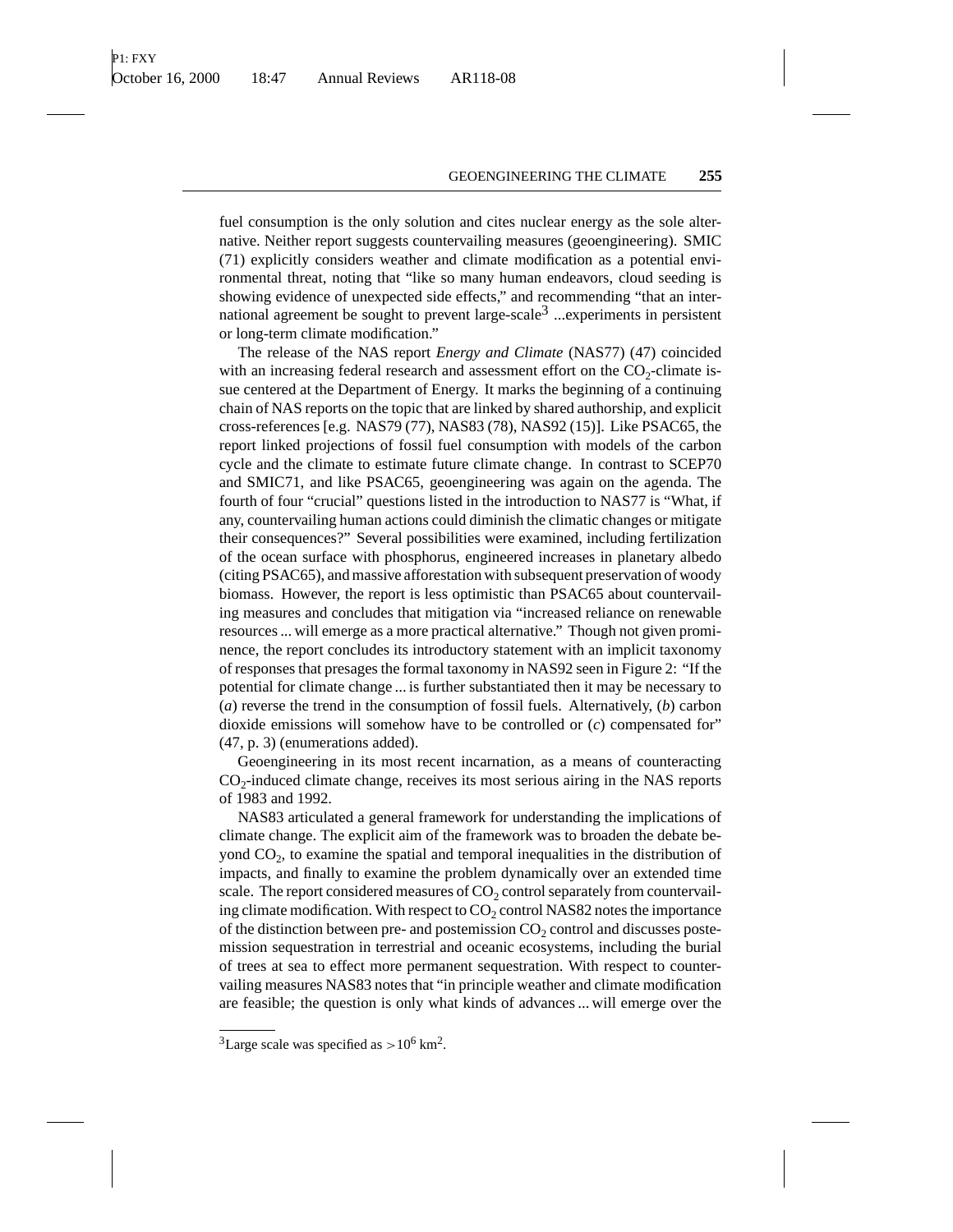coming century," and adds that "interest in  $CO<sub>2</sub>$  may generate or reinforce a lasting interest in national or international means of climate and weather modification; once generated, that interest may flourish independent of whatever is done about  $CO<sub>2</sub>$ " (78, p. 470). Finally, NAS83 speculated about the political consequences arising from the possibility of unilateral action to engineer the climate.

In contrast to the NAS83 report, NAS92 made less effort in the direction of an overarching framework. Rather, it focused on detailed technical analysis and included a chapter titled "Geoengineering" that included detailed analysis of a diverse array of options. NAS92 did contain a brief three part taxonomy of response strategies like that presented in Figure 1, in which  $CO<sub>2</sub>$  capture from the atmosphere (postemission) is considered geoengineering and in which sequestration of  $CO<sub>2</sub>$  from industrial systems is grouped with other methods of reducing emissions from the energy system. In a synthesis chapter, NAS92 heroically attempted a uniform comparison of the cost effectiveness of all mitigation options including geoengineering and presented aggregate mitigation supply curves for many options—a comparison that has not since been repeated.

In the chapter titled "Geoengineering," NAS92 analyzed four options: reforestation, ocean fertilization, albedo modification, and removal of atmospheric chlorofluorocarbons. Multiple cost estimates were presented for reforestation, oceanic fertilization with iron, and albedo modification with space-based mirrors or with aerosols in the stratosphere or troposphere. The chapter's introduction included a discussion of predictability and risk assessment, comparing the risk of geoengineering to the risk of inadvertent climate modification. A summary of steps toward further assessment suggested small-scale experiments and the study of side effects including consideration of reversibility and predictability. The chapter ends by observing that "perhaps one of the surprises of this analysis is the relatively low costs at which some of the geoengineering options might be implemented," and concluded that "this analysis does suggest that further inquiry is appropriate."

Beginning in the late 1980s the trickle of climate assessments became a flood. Most recent assessments mention geoengineering peripherally or not at all (Table 1). I conclude this survey of assessments with a summary of first and second assessment reports (FAR and SAR) of the IPCC. The TAR contains a section provisionally titled "Biological uptake in oceans and fresh-water reservoirs; and geoengineering." While it includes some new technical details, the TAR will not significantly improve on the SAR's assessment of geoengineering.

The FAR dealt with mitigation in the report of WGIII (IPCC90) (81), whose sole charge was to "formulate response strategies." The report adopts an abstract tone and contains little detailed economic or technical analysis. Neither the FAR nor the SAR include a general framework for categorizing of response strategies as was done in the NAS studies of 1977, 1982, and 1992. The FAR mentions the possibility of " $CO<sub>2</sub>$  separation and geological or marine disposal" as a long-term option but does not describe the possibility further. Enhancement of natural carbon sinks are discussed only for forestry, and as an aside to a more detailed discussion of preventing further emissions by slowing deforestation.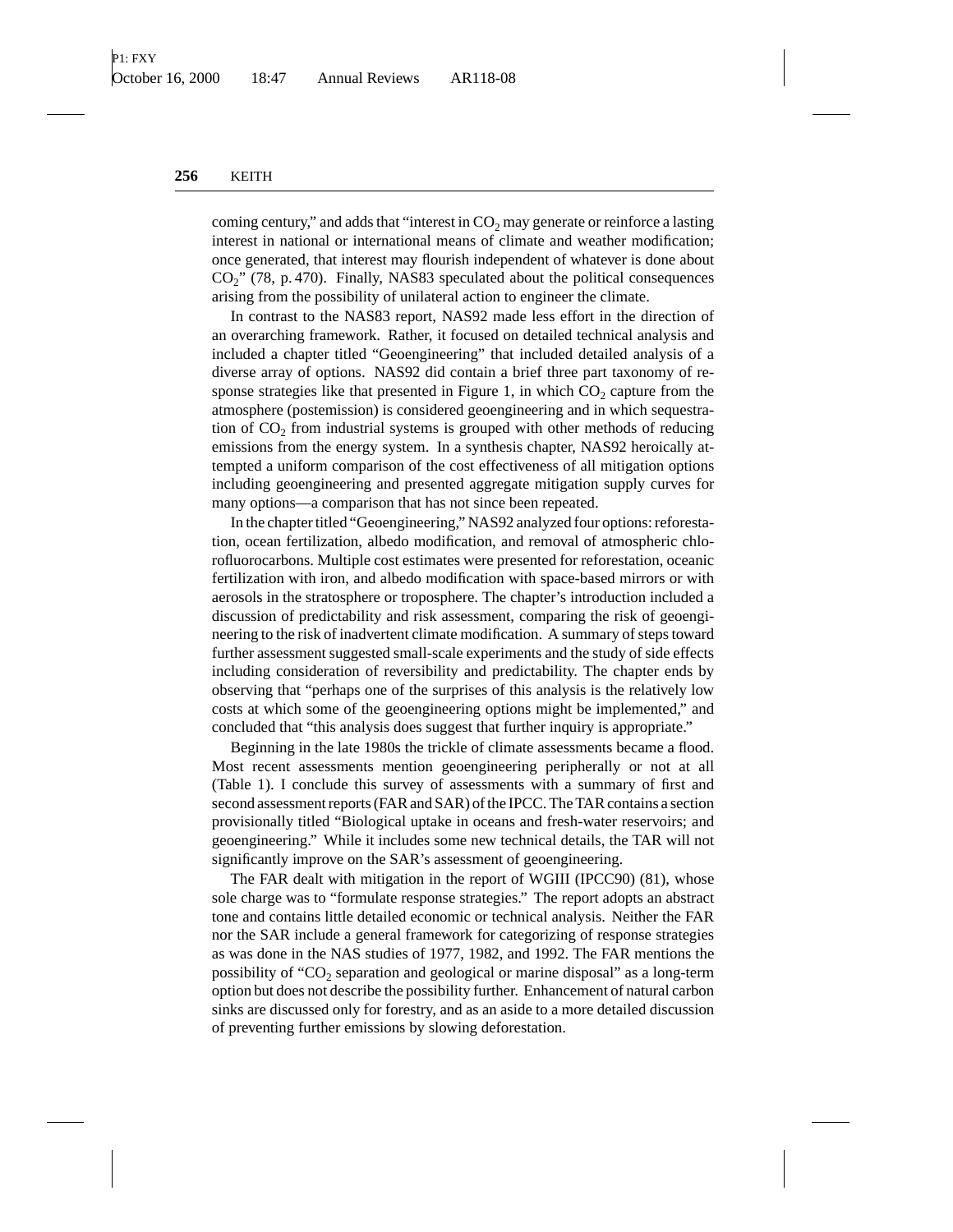| <b>Mnemonica</b>   | Ref. | <b>Title</b>                                                                    | Notes <sup>b</sup>                                                                                                                                                                |
|--------------------|------|---------------------------------------------------------------------------------|-----------------------------------------------------------------------------------------------------------------------------------------------------------------------------------|
| ACWC57             | 28   | <b>Advisory Committee</b><br>on Weather Control                                 | Efficacy of weather control; legal<br>implications; peripheral mention of<br>deliberate and inadvertent climate<br>modification.                                                  |
| WCM66              | 73   | Weather and Climate<br><b>Modification: Problems</b><br>and Prospects           | Focus on weather, but extended<br>discussion of deliberate and inadvertent<br>climate modification including the<br>$CO2$ -climate problem.                                       |
| PSAC <sub>65</sub> | 74   | Restoring the Quality<br>of our Environment                                     | Seminal modern statement of the<br>CO <sub>2</sub> -climate problem. Countervailing<br>measures were the only mitigation<br>method considered.                                    |
| SCEP70             | 75   | <b>Study of Critical</b><br><b>Environmental Problems</b>                       | Detailed examination of $CO2$ -climate<br>problem as one of a small set of critical<br>environmental problems.                                                                    |
| SMIC71             | 76   | Study of Man's Impact<br>on Climate: Inadvertent<br><b>Climate Modification</b> | Very little on mitigation. Concern for<br>the impacts of weather modification.                                                                                                    |
| <b>NAS77</b>       | 47   | <b>Energy and Climate</b>                                                       | Stressed importance of limiting fossil<br>emissions and of understanding<br>countervailing measures.                                                                              |
| <b>NAS79</b>       | 77   | Carbon Dioxide and<br>Climate: A Scientific<br>Assessment                       | Focus on estimating climate sensitivity;<br>mitigation was not addressed.                                                                                                         |
| <b>NAS83</b>       | 78   | <b>Changing Climate</b>                                                         | General framework of responses to climate<br>change includes countervailing measures<br>and CO <sub>2</sub> control. General discussion of<br>methods; little technical analysis. |
| EPA83              | 72   | Can We Delay a<br>Greenhouse Warming?                                           | Focus on mitigation in energy sector.<br>Terrestrial sequestration, countervailing<br>measures, and ocean $CO2$ injection<br>covered as "Nonenergy Options."                      |
| <b>NAS92</b>       | 15   | Policy Implications of<br>Greenhouse Warming                                    | Included a chapter titled geoengineering<br>that considered many options and<br>attempted to estimate marginal<br>$CO2$ -equivalent mitigation costs.                             |

### **TABLE 1** Selected climate assessments

(Continued)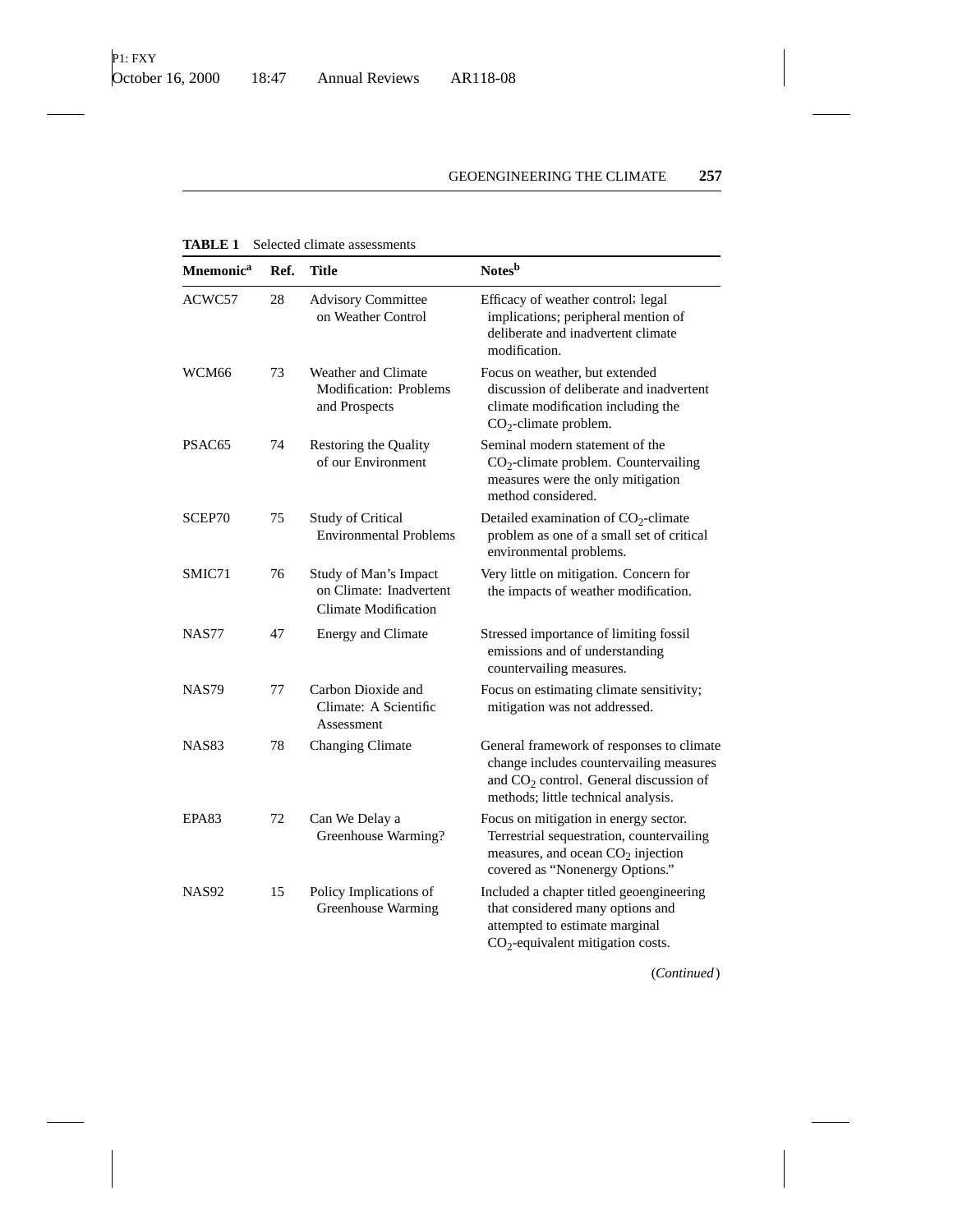| <b>Mnemonica</b>   | Ref.           | <b>Title</b>                                                                                                                  | <b>Notes</b> <sup>b</sup>                                                                                                                              |
|--------------------|----------------|-------------------------------------------------------------------------------------------------------------------------------|--------------------------------------------------------------------------------------------------------------------------------------------------------|
| OTA91              | 79             | Changing by Degrees:<br><b>Steps to Reduce</b><br><b>Greenhouse Gases</b>                                                     | Focus on mitigation in energy sector.<br>Analysis of carbon sequestration<br>by afforestation.                                                         |
| EPA <sub>90</sub>  | 80             | Policy Options for<br><b>Stabilizing Global</b><br>Climate                                                                    | Only mitigation in energy<br>sector considered.                                                                                                        |
| IPCC <sub>90</sub> | 81             | The IPCC Response<br><b>Strategies</b>                                                                                        | No general framework for response<br>strategies; $CO2$ capture and enhancing<br>forest sinks get minor mentions.                                       |
| IPCC95             | $\overline{c}$ | Climate Change 1995:<br>Impacts, Adaptation,<br>and Mitigation of Climate<br>Change: Scientific-<br><b>Technical Analysis</b> | No general framework for response<br>strategies; terrestrial sinks covered<br>extensively, oceanic sinks and<br>geoengineering mentioned peripherally. |

#### **TABLE 1** (*Continued* )

a Note the definition of the NASxx style mnemonics used in the text.

<sup>b</sup>The notes are focused on the treatment geoengineering.

Working Groups were reorganized for the SAR, with WGII charged with scientific and technical analysis of mitigation. WGII treated enhancement of terrestrial sinks in separate chapters devoted to forests and agricultural lands, and covered capture and sequestration of industrial carbon emission in the chapter on mitigation in the energy sector. The WGII report (IPCC95) (2) included a 3-page section (∼0.3% of the report) on "Concepts for Counterbalancing Climate Change." The text is primarily descriptive, presenting a taxonomy<sup>4</sup> and review of geoengineering methods, including enhancements to the oceanic carbon sink, alteration of albedo, and manipulation of feedback mechanisms. The SAR does not address the question of why enhancement of terrestrial carbon sinks is treated as mitigation whereas enhancement of oceanic sinks is treated as geoengineering. In contrast to NAS92 there is no attempt at cost estimation, nor is there mention of broad ethical implications of geoengineering. Risks and uncertainties are stressed, but again in contrast to NAS92, no general heuristics for assessing risk (e.g. comparison of the magnitude of natural to engineered effect) are mentioned. Despite the absence of any cost calculations or attempts at risk assessment, the WGII report and the SAR "Summary for Policy Makers" conclude that geoengineering is "likely

<sup>&</sup>lt;sup>4</sup>The first two elements of the SAR's four-part taxonomy are identical to "albedo" and "emissivity" categories used here (Figure 3). The third element of the SAR's taxonomy covers all of the "energy transport" category. The fourth element, "counteracting the harmful effects of changes that do occur" represents a different view of the problem from that presented here.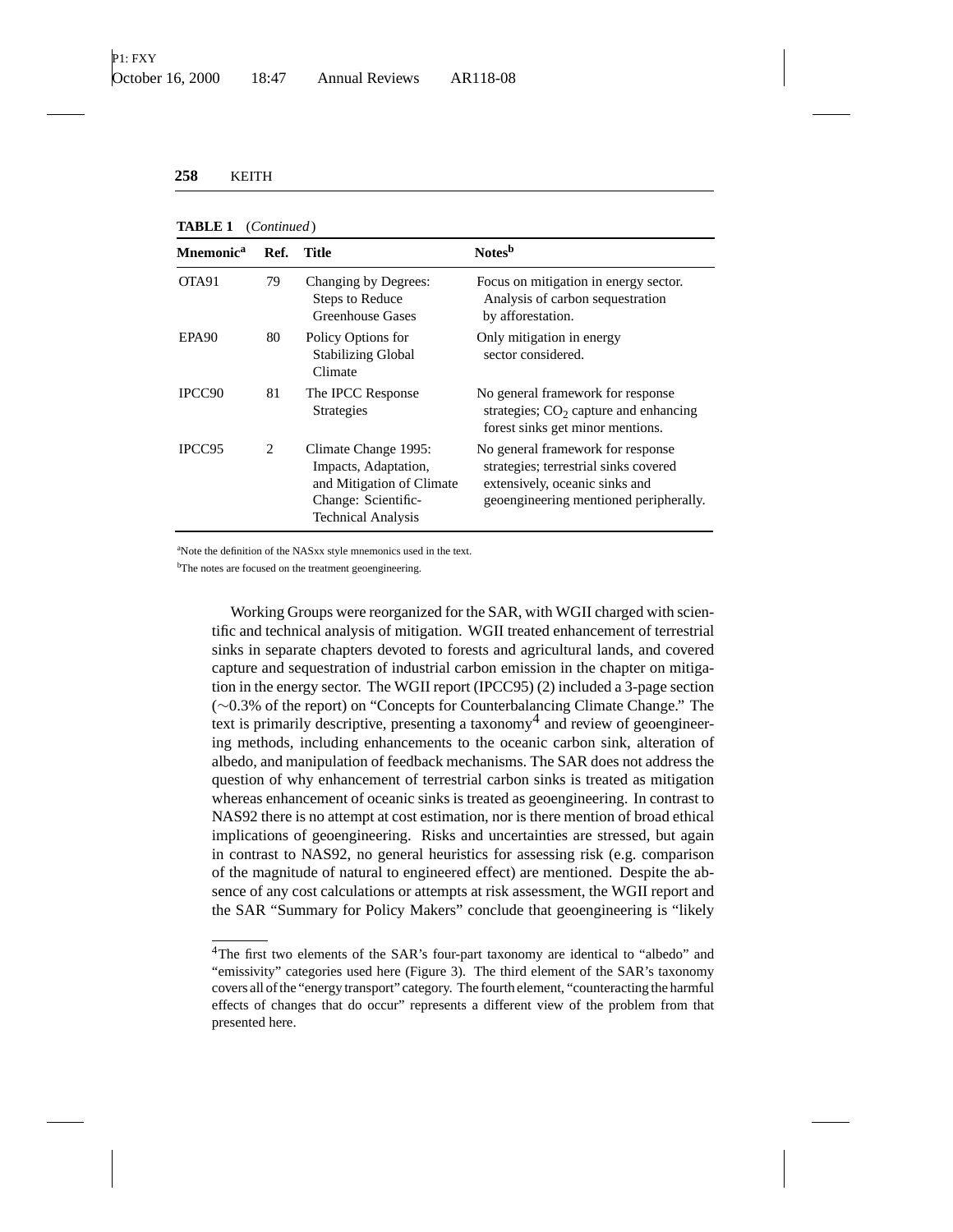to be ineffective, expensive to sustain and/or to have serious environmental and other effects that are in many cases poorly understood" (2, p. 18).

For the SAR, WGIII was charged with assessing the socio-economic dimensions of climate change and was specifically instructed to "be comprehensive, cover[ing] all relevant sources, sinks and reservoirs of greenhouse gases" (82:ix). The report, however, contains no analysis of geoengineering per se. It briefly mentions sequestration of carbon from industrial sources, but does not address any socio-economic implications of issues raised by those technologies, such as the gradual re-release of sequestered carbon. The possible enhancement of ocean carbon sinks is not addressed, and whereas enhancement of terrestrial sinks is considered, little discussion of the social, economic, and biological consequences of the enhancement is presented.

# **4. TAXONOMY AND REVIEW OF PROPOSALS TO MANIPULATE THE CLIMATE**

### **4.1 Taxonomy**

The myriad proposals to geoengineer the climate may usefully be classified by their mode of action (Figure 3). The root division is between alteration of radiative fluxes to regulate the net thermal energy input and alteration of the internal dynamics that redistribute energy in the climate system.<sup>5</sup> The overwhelming majority of geoengineering proposals aim to alter radiative energy fluxes, either by increasing the amount of outgoing infrared radiation through reduction of atmospheric  $CO<sub>2</sub>$ , or by decreasing the amount of absorbed solar radiation through an increase in albedo. With more generality we subdivide alteration of radiative energy fluxes into alteration of thermal (long-wave) radiation or solar (short-wave) radiation. Proposals to alter internal dynamics have focused on the oceans or on surface/atmosphere interaction and are subdivided accordingly in Figure 3. Here we focus on the means of climate modification in general—either deliberate or inadvertent—whereas the categorization illustrated in Figure 2 describes responses to anthropogenic climate change. Figure 3 emphasizes this point by including a classification of human impacts on climate to stress the strong relationship between impacts and geoengineering.

With respect to geoengineering aimed at countering  $CO<sub>2</sub>$ -induced global change, there is a fundamental difference between controlling  $CO<sub>2</sub>$  and controlling its effects. Albedo modification schemes aim to offset the effect of increasing  $CO<sub>2</sub>$ 

<sup>&</sup>lt;sup>5</sup>Some treatments use a forcing/feedback division in place of the energy-inputs/internaldynamics division used here (2), however this is not as precise because internal feedbacks (e.g, ice-albedo feedback) modify the energy input.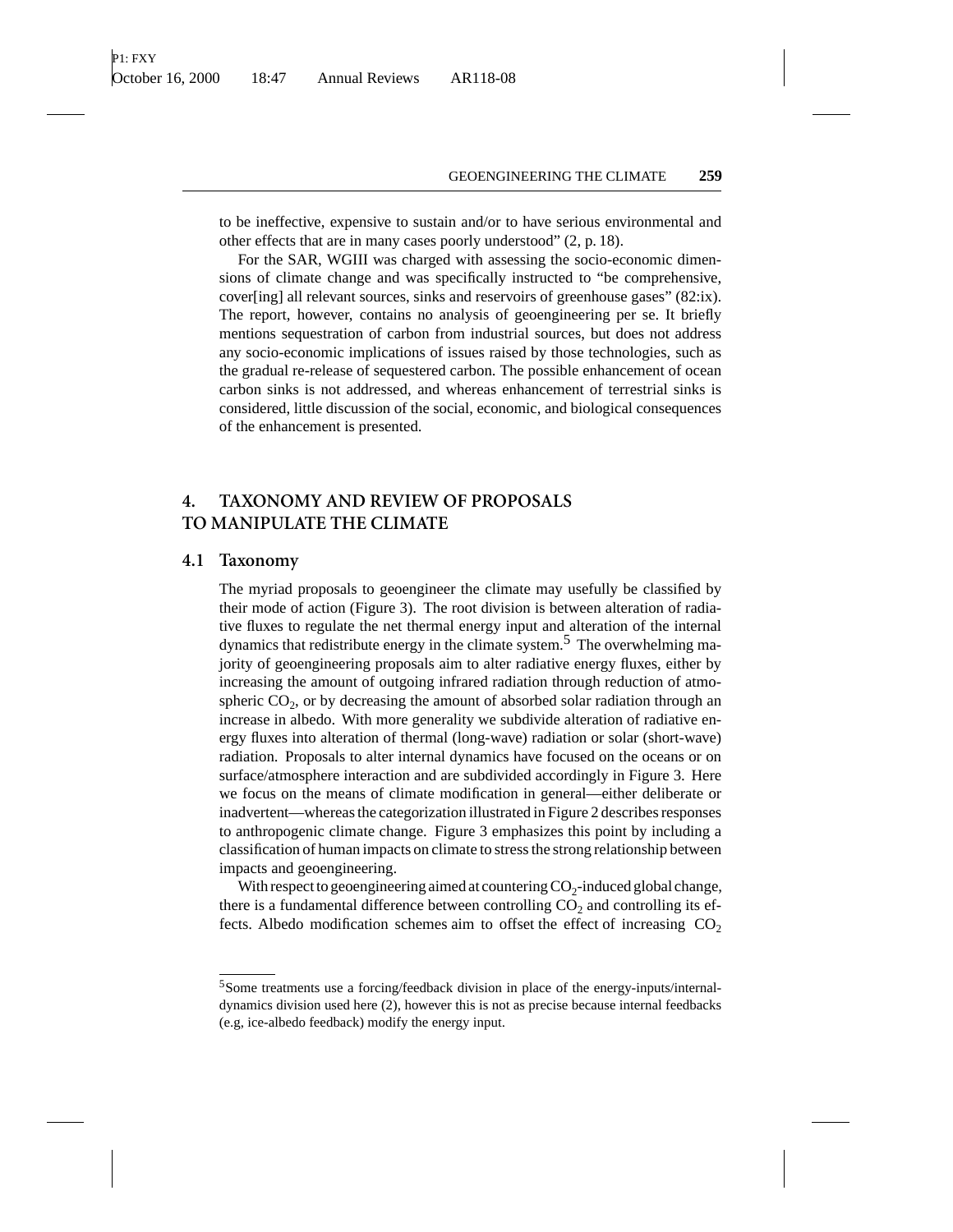

possibilities for anthropogenic forcing of climate—both deliberate and inadvertent. The modes of climate modification isted as geoengineering have been proposed with the primary aim of climate modification. Note that some modes appear possibilities for anthropogenic forcing of climate—both deliberate and inadvertent. The modes of climate modification listed as geoengineering have been proposed with the primary aim of climate modification. Note that some modes appear ooth as geoengineering and as inadvertent climate modification. both as geoengineering and as inadvertent climate modification.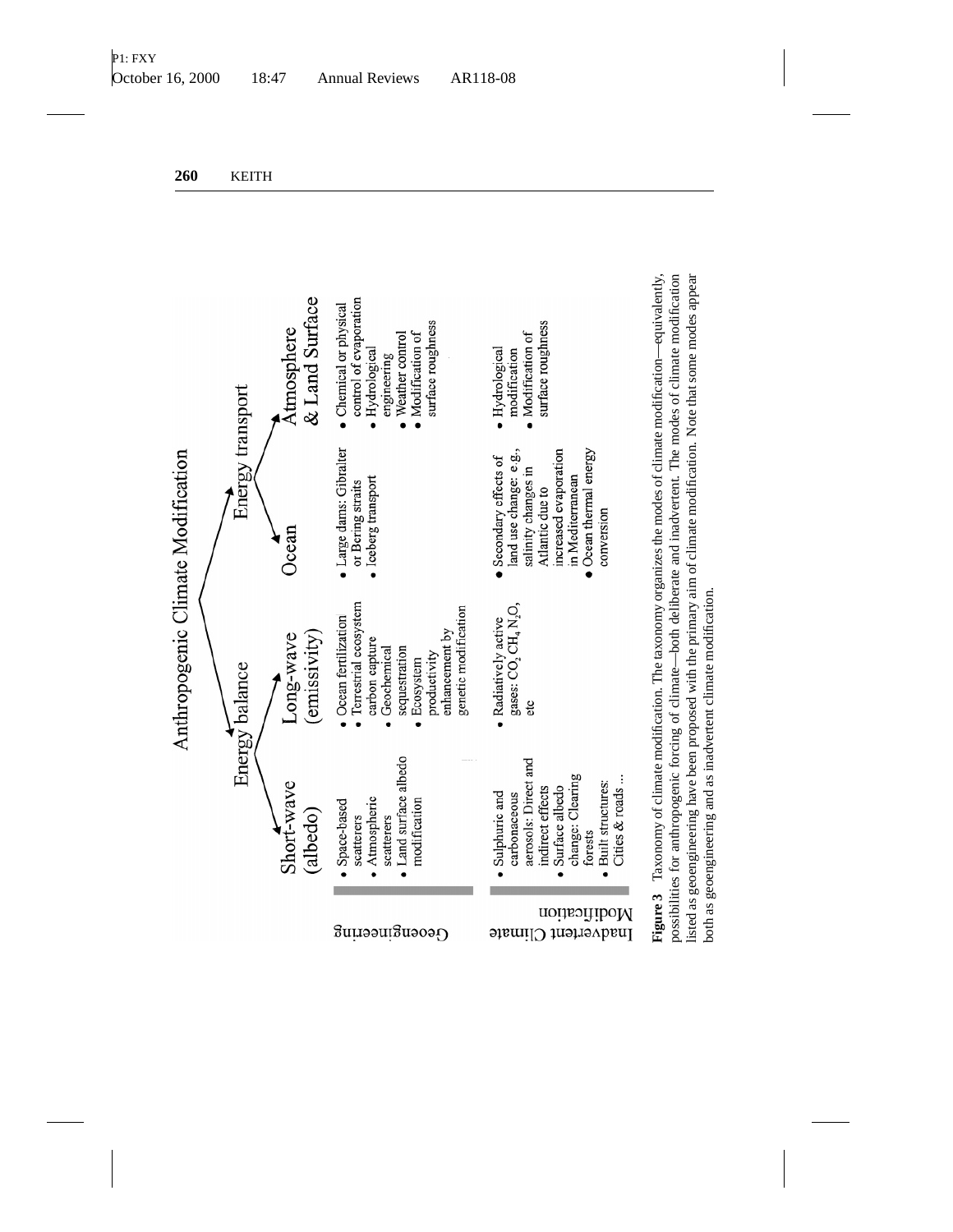on the global radiative balance, and thus on average surface temperatures; climatic change may, however, still occur due to changed vertical and latitudinal distributions of atmospheric heating (Section 4.2.1). Moreover, increased  $CO<sub>2</sub>$  has substantial effects on plant growth independent of its effect on climate—an effect that cannot be offset by an increase in albedo. In addition, modification of albedo using shields in space or in the stratosphere would reduce the sunlight incident on the surface. The possible effects of this reduction on ecosystem productivity have not been examined.

### **4.2 Energy Balance: Albedo**

*4.2.1 Aim and Effect of Albedo Modification* It has long been suggested that albedo geoengineering aimed at countering the climatic effects of increased  $CO<sub>2</sub>$ would produce significant alterations in climate even if perfect control of mean surface temperature were achieved (4, 39, 40). A recent numerical experiment, however, has demonstrated that modification of albedo can compensate for increased  $CO<sub>2</sub>$  with remarkable fidelity.

Govindasamy & Caldeira (9) tested the effects of albedo geoengineering using a high quality model known to do a good job of simulating the global radiative balance.<sup>6</sup> They compared a control case with two tests cases, one with  $2 \times CO<sub>2</sub>$ and the other a "geoengineering" case with  $2 \times CO_2$  and a reduction of solar constant by 1.8%. (Uniform modification of planetary albedo accomplished using scattering systems in space or in the stratosphere would produce a climatic effect equivalent to an alteration of the solar constant, the solar flux at the top of the atmosphere.) By design, the geoengineering case had (almost) the same mean surface temperature as the control. Surprisingly, the spatial pattern of surface temperature showed little change despite the changed vertical and latitudinal distributions of atmospheric heating. Compared to the control, the geoengineering case produced statistically significant temperature changes over only 15% of the globe as compared to 97% for the  $2 \times CO_2$  case. Contrary to expectations, there was very little change in the amplitude of the diurnal and seasonal cycles in the geoengineering case.

Although a single numerical experiment does not prove the case, it nevertheless suggests that the climate is less sensitive to changes in the meridional distribution of heating than is often assumed, and therefore the assumption that albedo geoengineering could not do an effective job of countering  $CO<sub>2</sub>$ -induced climate change must be reexamined.

*4.2.2 Atmospheric Aerosols* Aerosols can increase albedo either directly by optical scattering or indirectly by acting as cloud condensation nuclei that increase

<sup>6</sup>They used version 3 of the Community Climate Model (CCM3) at a horizontal resolution of T42 with 18 vertical layers, run with interactive sea ice coupled to a slab ocean. The  $2 \times$  CO<sub>2</sub> climate sensitivity was 1.75 C in this configuration. The simulations were run for 40 model years.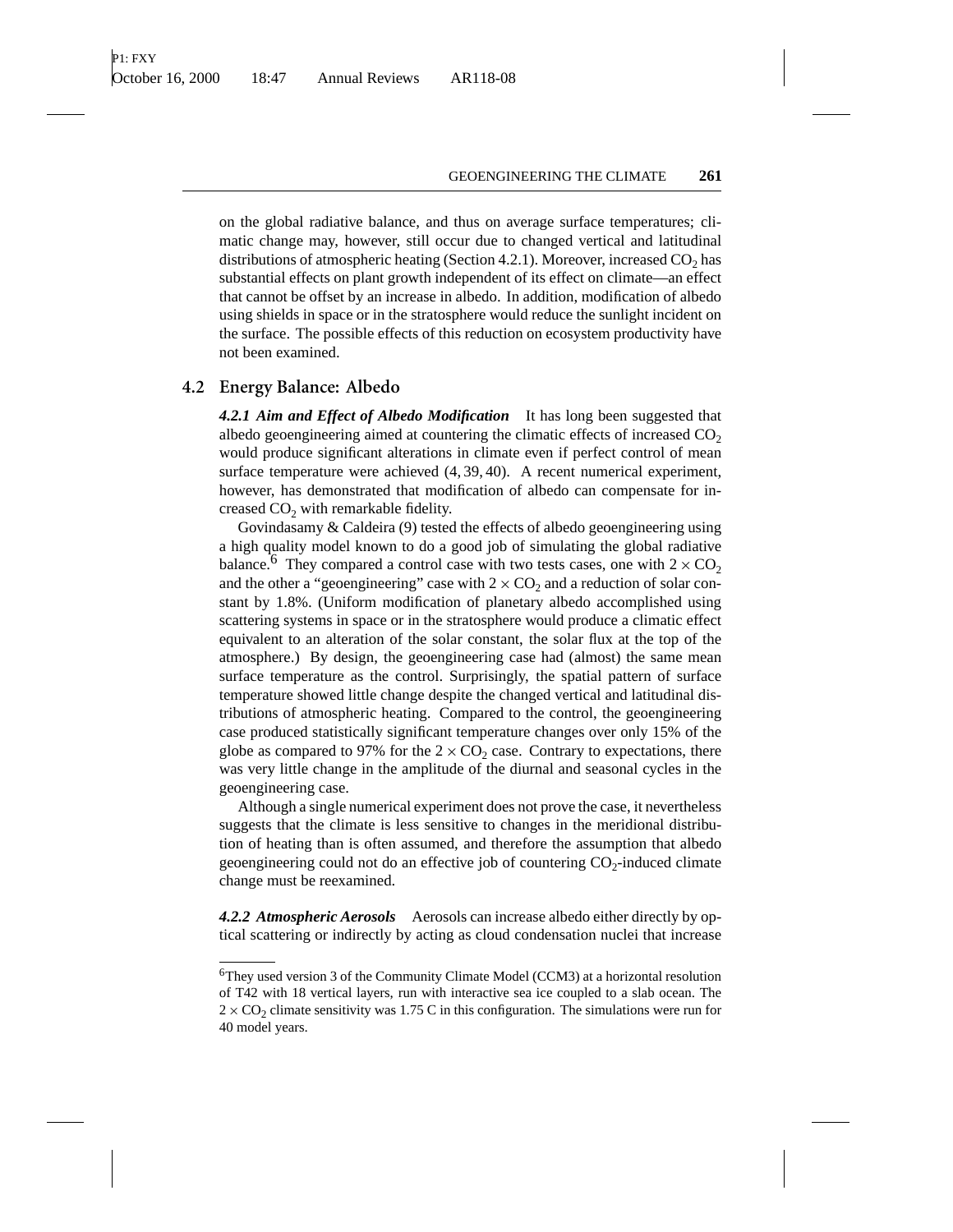the albedo and lifetime of clouds by decreasing the mean droplet size. The modification of climate via alteration of cloud and aerosol properties was first proposed in the 1950s (Section 3). The most famous early proposal was by Budyko, who suggested increasing the albedo to counter  $CO<sub>2</sub>$ -induced climate change by injecting  $SO<sub>2</sub>$  into the stratosphere where it would mimic the action of large volcanoes on the climate (41). He calculated that injection of about  $10<sup>7</sup>$  t tons per annum into the stratosphere would roughly counter the effect of doubled  $CO<sub>2</sub>$  on the global radiative balance. The NAS92 study showed that several technologically straightforward alternatives exist for injecting the required mass into the stratosphere at low cost.

As with other geoengineering proposals, deliberate and inadvertent climate modification are closely linked: Anthropogenic sulfate aerosols in the troposphere currently influence the global radiation budget by  $\sim$ 1 Wm<sup>-2</sup> (watts per square meter)—enough to counter much of the effect of current anthropogenic  $CO<sub>2</sub>$ .

Addition of aerosol to the stratosphere could have serious impacts, most notably, depletion of stratospheric ozone. Recent polar ozone depletions have clearly demonstrated the complexity of chemical dynamics in the stratosphere and the resulting susceptibility of ozone concentrations to aerosols. Although the possibility of this side effect has long been noted (4, 41, 42), no serious analysis has been published. In addition, depending on the size of particles used, the aerosol layer might cause significant whitening of the daytime sky. This side effect raises one of the many interesting valuation problems posed by geoengineering: How much is a blue sky worth?

Recent work by Teller et al (8, 43) has reexamined albedo geoengineering. In agreement with NAS92, Teller et al found that  $10<sup>7</sup>$  t of dielectric aerosols of  $\sim$ 100 nm diameter are sufficient to increase the albedo by ∼1%, and they suggested that use of alumina particles could minimize the impact on ozone chemistry. In addition, Teller et al (8) demonstrated that use of metallic or optically resonant scatterers could greatly reduce the total mass of scatterers required. Two configurations of metallic scatterers were analyzed: mesh microstructures and micro-balloons. Conductive metal mesh is the most mass-efficient configuration<sup>7</sup>. In principle, only  $\sim$ 10<sup>5</sup> t of such mesh structures are required to achieve the benchmark 1% albedo increase. The proposed metal balloons have diameters of ∼4 mm, are hydrogen filled, and are designed to float at altitudes of  $\sim$ 25 km. The required mass is  $\sim$ 10<sup>6</sup> t. Because of the much longer stratospheric residence time of the balloon system, the mass flux  $(t/yr)$  required to sustain the two systems is comparable. Finally, Teller et al (8) show that either system, if fabricated with aluminum, can be designed to have long stratospheric lifetimes, yet oxidize rapidly in the troposphere, ensuring that few particles are deposited on the surface.

 $7$ The thickness of the mesh wires is determined by the skin-depth of optical radiation in the metal (about 20 nm). The spacing of wires ( $\sim$ 300 nm) must be  $\sim$ 1/2 the wavelength of scattered light.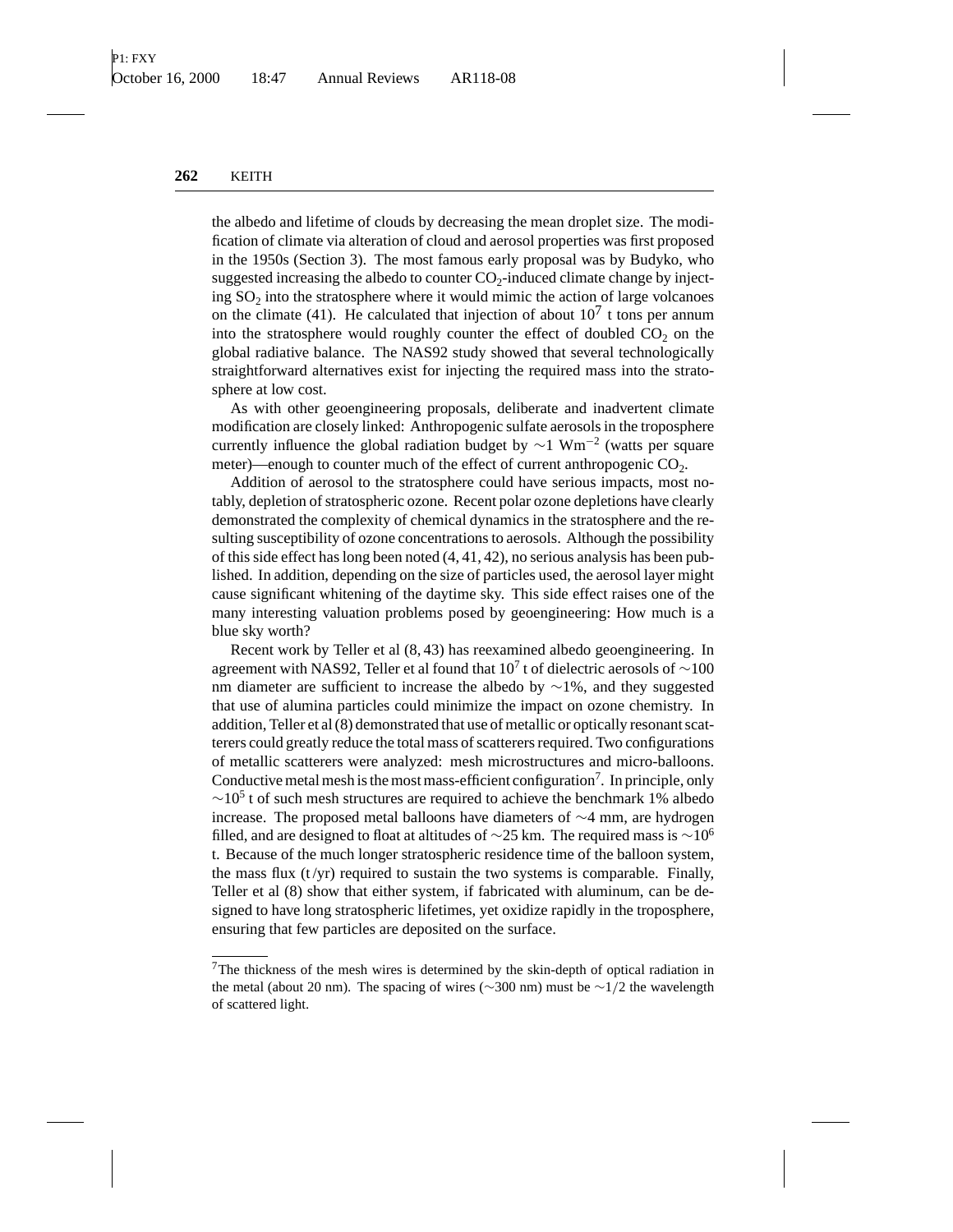It is unclear whether the cost of the novel scattering systems will be less than that of the older proposals, as is claimed by Teller et al (8) because although the system mass is less, the scatterers will be more costly to fabricate. However, it is unlikely that cost would play any significant role in a decision to deploy stratospheric scatterers because the cost of any such system is trivial compared to the cost of other mitigation options. The importance of the novel scattering systems is not in minimizing cost, but in their potential to minimize risk. Two of the key problems with earlier proposals were the potential impact on atmospheric chemistry and the change in the ratio of direct to diffuse solar radiation with the associated visual whitening of the sky. The new proposals suggest that the location, scattering properties, and chemical reactivity of the scatterers could, in principle, be tuned to minimize both impacts.

4.2.3 Planetary Engineering from Space Proposals to modify the climate using space-based technology reflect an extreme of confidence in human technological prowess. Fittingly, some of the grandest and earliest such proposals arose in the USSR immediately following the launch of Sputnik (Section 3.1). During the 1970s, proposals to generate solar power in space and beam it to terrestrial receivers generated substantial interest at NASA and among space technology advocates. Interest in the technology waned under the light of realistic cost estimates, such as the 1981 NAS analysis (43a).

In principle, the use of space-based solar shields has significant advantages over other geoengineering options. Because solar shields effect a "clean" alteration of the solar constant, their side effects would be both less significant and more predictable than for other albedo modification schemes. For most plausible shield geometries, the effect could be eliminated at will. Additionally, steerable shields might be used to direct radiation at specific areas, offering the possibility of weather control.

The obvious geometry is a fleet of shields in low-earth orbit (NAS92). However, solar shields act as solar sails and would be pushed out of orbit by the sunlight they were designed to block. The problem gets worse as the mass density is decreased in order to reduce launch costs. A series of studies published in 1989–1992 proposed locating the shield(s) just sunward of the L1 Lagrange point between the Earth and sun, where they would be stable with weak active control (44, 45).

Teller et al (8) note that a scattering system at the L1 point need only deflect light through the small angle required for it to miss the earth, about 0.01 rad as compared to ∼1 rad for scatterers in near earth orbit or in the stratosphere. For appropriately designed scattering systems, such as the metal mesh described above, the reduced angular deflection requirement allows the mass of the system to decrease by the same ratio. Thus, while a shield at the L1 point requires roughly the same area as a near-earth shield, its mass can be  $\sim 10^2$  times smaller. Teller et al estimate the required mass at  $\sim$ 3 × 10<sup>3</sup> t. The quantitative decrease in mass requirement suggested by this proposal is sufficient to warrant a qualitative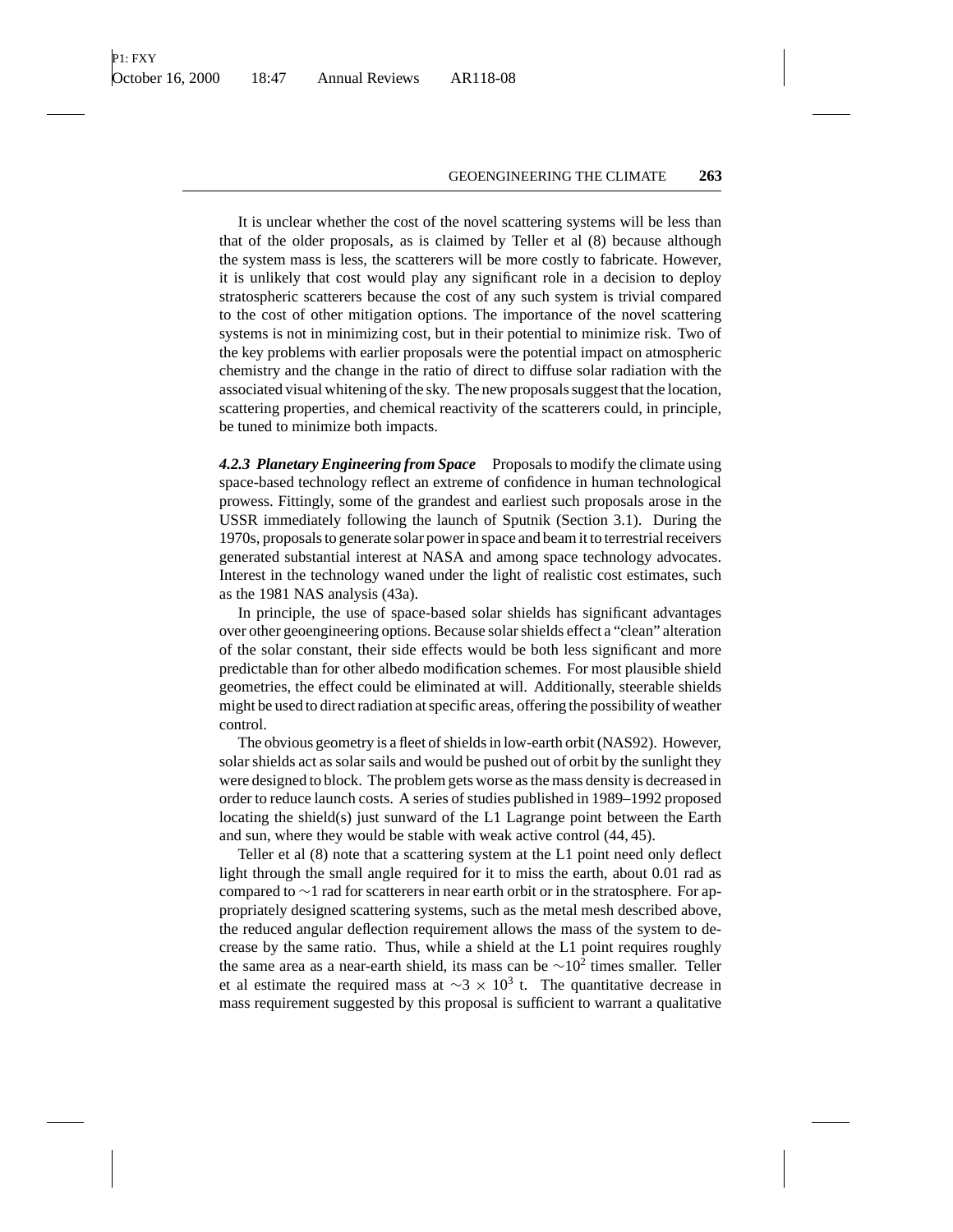change in assessments of the economic feasibility of space-based albedo modification.

The cost of this proposal has not been seriously analyzed. An optimistic orderof-magnitude estimate is \$50–500 billion<sup>8</sup>. Arguably, the assumptions about space technology that underlie this estimate could also make space solar power competitive.

*4.2.4 Surface Albedo* The most persistent modern proposals for large-scale engineering of surface albedo were the proposals to create an ice-free Arctic Ocean to the supposed benefit of northern nations (23, 25) (Section 3.1).

Modification of surface albedo was among the first geoengineering measures proposed to counter  $CO_2$ -induced warming. For example, the possibility of increasing the oceanic albedo was considered in a series of US assessments (PSAC65, NAS77, and NAS92). Proposals typically involved floating reflective objects, however, "the disadvantages of such a scheme are obvious" (47, p. 13). They include contamination of shorelines, damage to fisheries, and serious aesthetic impacts. Local modification of surface albedo accomplished by whitening of urban areas can, however, play an important role in reducing energy used by air conditioning and in adapting to warmer conditions.

### **4.3 Energy Balance: Emissivity**

Control of long-lived radiatively active gases is the only important means of controlling emissivity<sup>9</sup>. We focus here on  $CO<sub>2</sub>$ . Following the discussion in Section 2.2, we may usefully distinguish between (*a*) reduction in fossil fuel use, (*b*) reduction in  $CO<sub>2</sub>$  emission per unit of fossil carbon used, and  $(c)$  control of  $CO<sub>2</sub>$  by removal from the atmosphere. I refer to these as conventional mitigation, carbon management, and geoengineering, respectively.

The distinction is sometimes made between technical and biological sequestration, where the former is intended to label preemission sequestration and the later, postemission. This labeling is imprecise, however, because there are proposals for nonbiological capture from the atmosphere (46) and for preemission biological capture in engineered systems (13).

<sup>8</sup>Cost assessment is heavily dependent on expectations about the future launch costs. Current costs for large payloads to low earth orbit (LEO) are about \$10,000/kg. Saturn V launches (the largest launcher ever used successfully) cost \$6000/kg. The stated goal of NASA's current access to space efforts is to lower costs to \$2000/kg by 2010. This proposal requires a minimum of ∼30 launches of a Saturn V—approximately equal to the cumulative total of payload lifted to LEO since sputnik. I assume (*a*) that the transit to L1 can be accomplished without large mass penalty (perhaps by solar sailing), and (*b*) that average cost of hardware is less than \$10,000/kg.

<sup>9</sup>There is little opportunity to modify surface emissivity (typically values are 85%–95% in the mid infrared, and in any case modification has little effect because only a small fraction of surface radiation is transmitted to space. The main gas controlling atmospheric emissivity is water, but no direct means for controlling it have been proposed.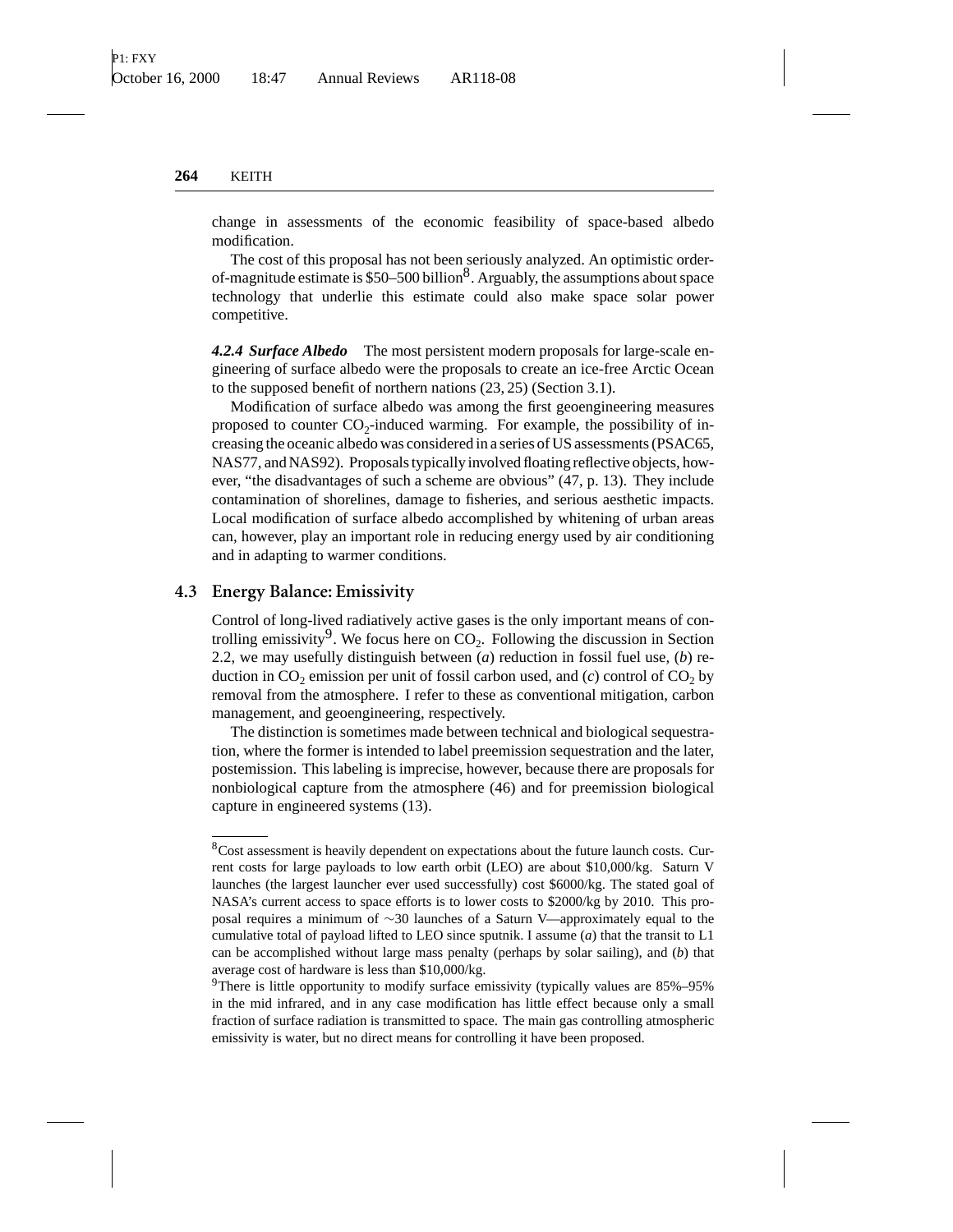*4.3.1 Carbon Capture in Terrestrial Ecosystems* The use of intensive forestry to capture carbon as a tool to moderate anthropogenic climate forcing was first proposed in the late 1970s (47, 48). It is now a centerpiece of proposals to control  $CO<sub>2</sub>$  concentrations under the FCCC, particularly under the Clean Development Mechanism. The focus of interest has moved beyond forests to other managed ecosystems such as croplands. There is an extensive literature on both the science and economics of such capture; the summary below aims to frame the issue with reference to geoengineering.

Four alternatives are considered for disposition of the carbon once it is captured. It may be (*a*) sequestered in situ either in soil or in standing biomass, (*b*) harvested and separately sequestered, (*c*) harvested and burned as fuel, or (*d*) harvested and burned as fuel with sequestration of the resulting  $CO<sub>2</sub>$ .

In situ sequestration has been the focus of most of the FCCC-related analysis (1, 2, 12). Uncertainty about the duration of sequestration is crucial. For example, recent analysis has demonstrated that changes in management of cropland, such as use of zero-tillage farming, can capture significant carbon fluxes in soils at low cost, but continued active management is required to prevent the return of carbon to the atmosphere by oxidation (12). For both forest and cropland, uncertainty about the dynamics of carbon in these ecosystems limits our ability to predict their response to changed management practices or to climatic change, and thus adds to uncertainty about the duration of sequestration.

Sequestration of harvested biomass was considered in early analyses (15) but has received little attention in recent work, perhaps because use of biomass as a fuel is a more economically efficient means to retard the increase in atmospheric concentration than is sequestration of biomass to offset fossil carbon emissions. Finally, biomass could be used to produce carbon-free energy (H<sub>2</sub> or electricity) with sequestration of the resulting  $CO_2$  (IPCC95). This process illustrates the complexities of the definitions described above, because it combines pre- and postemission capture and combines biological and technical methods.

Recent studies of carbon capture in cropland have identified the possible contributions of genetically modified organisms to achieving increases in carbon capture, and have stressed the importance of further research (12). The U.S. Department of Energy research effort on sequestration currently includes genomic science as an important part of the sequestration research portfolio for both terrestrial and oceanic ecosystems (13).

Use of terrestrial ecosystems to supply energy needs with minimal net carbon emissions—via any combination of sequestration to offset use of fossil fuels or via the use of biomass energy—will demand a substantial increase in the intensity and/or areal extent of land use. Whether captured by silviculture or agriculture, areal carbon fluxes are of order 1–10 tC/ha-yr (tons carbon per hectare per year). If the resulting biomass were used as fuel, the equivalent energy flux would be  $0.2-2$  W/m<sup>2</sup>, where the lower end of each range is for lightly managed forests and the upper end for intensive agriculture. Mean per-capita energy use in the wealthy industrialized world is ∼5 kW. Thus, approximately one hectare per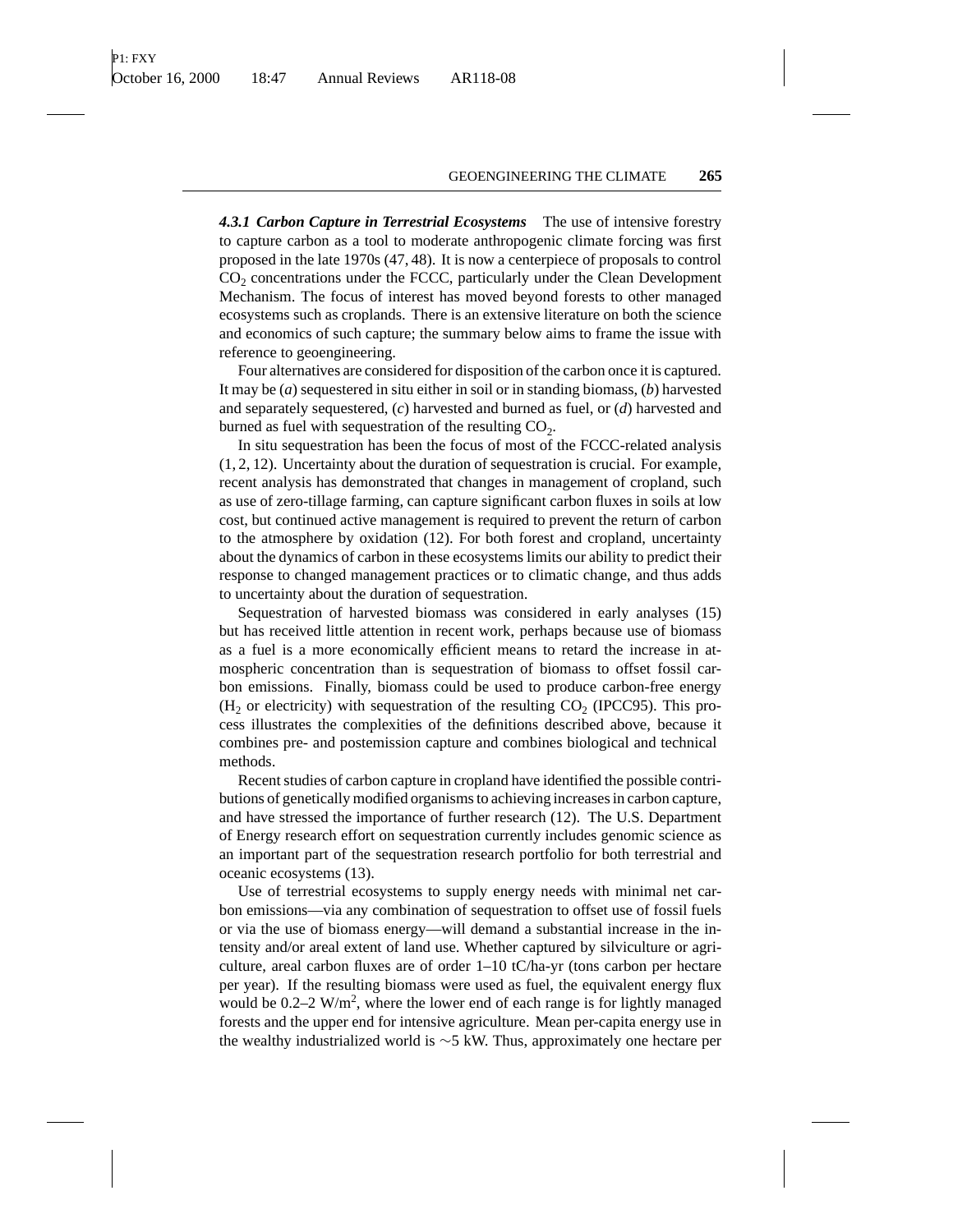capita would be required for an energy system based entirely on terrestrial carbon fixation, roughly equivalent to the current use of cropland and managed forest combined.

Is management of terrestrial ecosystems for carbon capture geoengineering? As discussed in the concluding section, the ambiguity of the answer provides insight into shifting standards regarding the appropriate level of human intervention in global biogeochemical systems. Considering the defining attributes of geoengineering described in Section 2.1, we can describe a land management continuum in which, for example, land management that considers in situ carbon sequestration as one element in a balanced set of goals forms one pole of the continuum, and the large-scale extraction and separate sequestration of carbon from intensively irrigated and fertilized genetically modified crops forms the opposite pole. The land-use requirements discussed above suggest that manipulation of carbon fluxes at a level sufficient to significantly retard the growth of  $CO<sub>2</sub>$  concentrations would entail a substantial increase in the deliberate manipulation of terrestrial ecosystems. Put simply, enhancement of terrestrial carbon sinks with sufficient vigor to aid in solving the  $CO_2$ -climate problem is plausibly a form of geoengineering.

*4.3.2 Carbon Capture in Oceanic Ecosystems* Carbon can be removed from the atmosphere by fertilizing the "biological pump" that maintains the disequilibrium in  $CO<sub>2</sub>$  concentration between the atmosphere and deep ocean. The net effect of biological activity in the ocean surface is to bind phosphorus, nitrogen, and carbon into organic detritus in a ratio of ∼1:15:130 until all of the limiting nutrient is exhausted. The detritus then falls to the deep ocean, providing the "pumping" effect. Thus, the addition of one mole of phosphate can, in principle, remove ∼130 moles of carbon. This ratio includes the carbon removed as  $CaCO<sub>3</sub>$ owing to alkalinity compensation. This first order model of the biology ignores the phosphate-nitrate balance. Much of the ocean is nitrate limited. Adding phosphate to the system will only enhance productivity if the ecosystem shifted to favor nitrogen fixers. In many cases, nitrogen fixation may be limited by iron and other trace metals.

The possibility of fertilizing the biological pump to regulate atmospheric  $CO<sub>2</sub>$ was discussed as early as the NAS77 assessment. At first, suggestions focused on adding phosphate or nitrate. Over the past decade it has become evident that iron may be the limiting nutrient over substantial oceanic areas (11, 49). The molar ratio Fe:C in detritus is ∼1:10,000, implying that iron can be a very efficient fertilizer of ocean-surface biota. Motivated in part by interest in deliberate enhancement of the oceanic carbon sink, two field experiments have tested iron fertilization in situ and have demonstrated dramatic productivity enhancements over the short duration of the experiments (50–52). However, it is not clear that sustained carbon removal is realizable (53).

Ocean fertilization is now moving beyond theory. Recently, a commercial venture, Ocean Farming Incorporated, has announced plans to fertilize the ocean for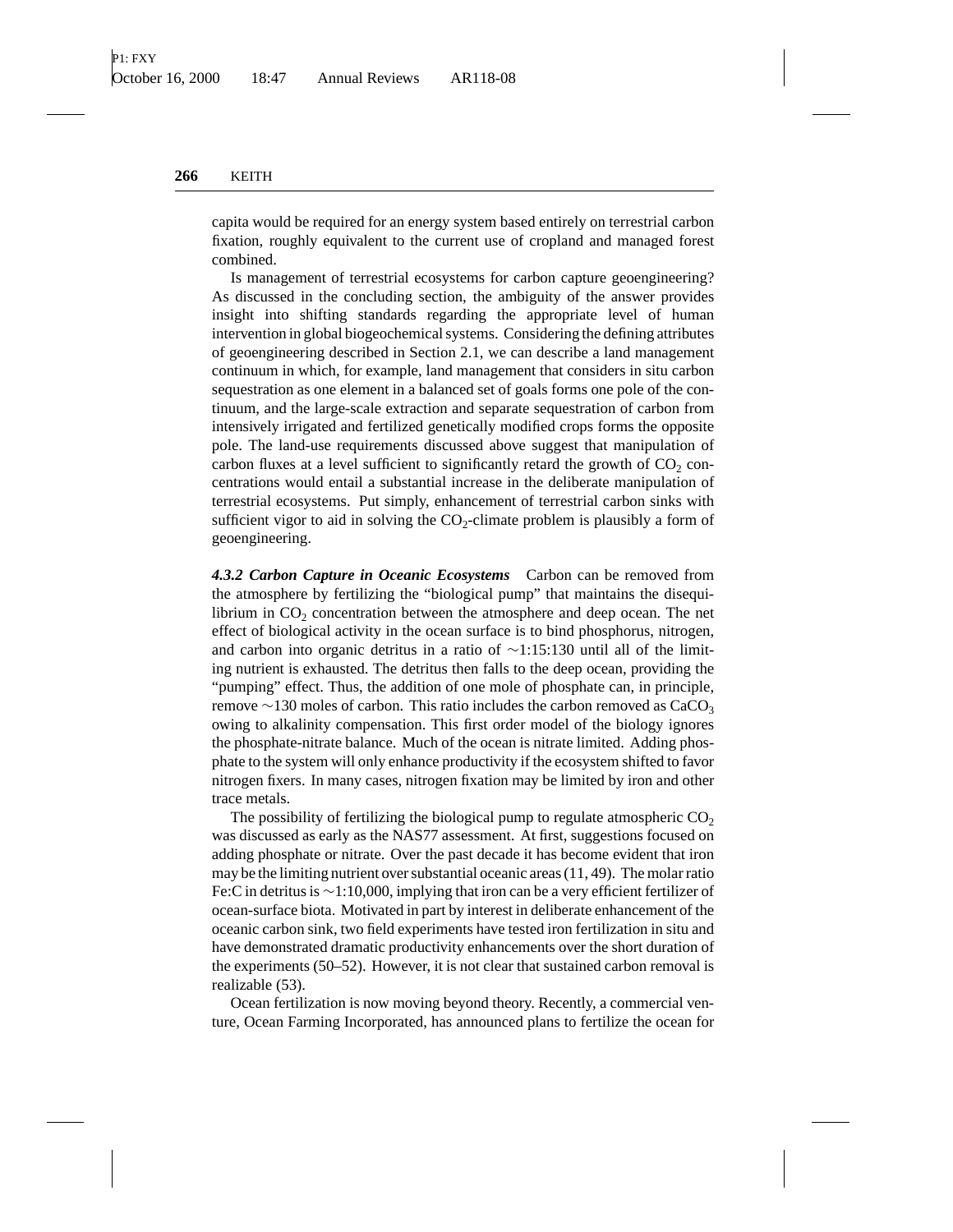the purpose of increasing fish yields and perhaps to claim carbon sequestration credits under the emerging FCCC framework (6:121–29).

Ocean fertilization may have significant side effects. For example, it might decrease dissolved oxygen with consequent increased emissions of methane a greenhouse gas. In addition, any significant enhancement of microbiological productivity would be expected to alter the distribution and abundance of oceanic macro-fauna. These side effects are as yet unexamined.

4.3.3 Geochemical Sequestration On the longest timescales, atmospheric CO<sub>2</sub> concentrations are controlled by the weathering of magnesium and calcium silicates that ultimately react to form carbonate deposits on the ocean floor, removing the carbon from shorter timescale biogeochemical cycling. In principle, this carbon sink could be accelerated, for example, by addition of calcite to the oceans (54) or by an industrial process that could efficiently form carbonates by reaction with atmospheric  $CO<sub>2</sub>$  (46). I call this geochemical sequestration.

In either case, the quantity (in moles) of the required alkaline minerals is comparable to the amount of carbon removed. The quantities of material processing required make these proposals expensive compared to other means of removing atmospheric  $CO<sub>2</sub>$ .

The most plausible application of geochemical sequestration is as a means to permanently immobilize carbon captured from fossil fuel combustion. Integrated power plant designs have been proposed, in which a fossil fuel input would be converted to carbon-free power (electricity or hydrogen) with simultaneous reaction of the  $CO<sub>2</sub>$  with serpentine rock (magnesium silicate) to form carbonates. Carbonate formation is exothermic; thus, in principle, the reaction requires no input energy. Ample reserves of the required serpentine rocks exist at high purity. The size of the mining activities required to extract the serpentine rock and dispose of the carbonate are small compared to the mining activity needed to extract the corresponding quantity of coal. The difficulty is in devising an inexpensive and environmentally sound industrial process to perform the reaction (46).

The importance of geochemical sequestration lies in the permanence with which it removes  $CO<sub>2</sub>$  from the biosphere. Unlike carbon that is sequestered in organic matter or in geological formations, once carbonate is formed, the carbon is permanently removed. The only important route for it to return to active biogeochemical cycling is by thermal dissociation following the subduction of the carbonate-laden oceanic crust beneath the continents, a process with a time-scale of  $>10^7$  years.

4.3.4 Capture and Sequestration of Carbon from Fossil Fuels The CO<sub>2</sub> generated from oxidation of fossil fuels can be captured by separating  $CO<sub>2</sub>$  from products of combustion or by reforming the fuel to yield a hydrogen-enriched fuel stream for combustion and a carbon-enriched stream for sequestration. In either case, the net effect is an industrial system that produces carbon-free energy and  $CO_2$ —separating the energy and carbon content of fossil fuels. The  $CO_2$  may then be sequestered in geological formations or in the ocean.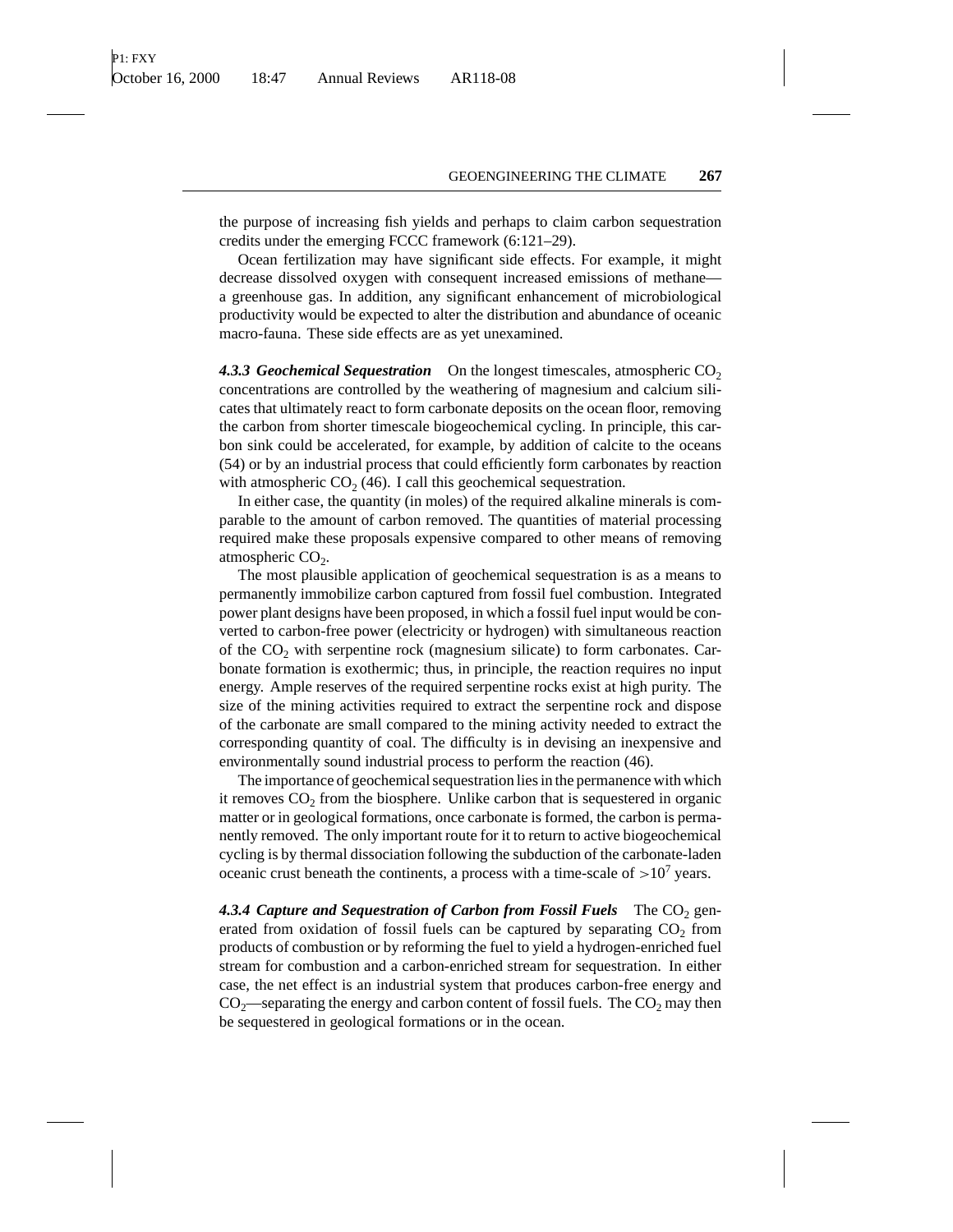Because the status of carbon management as geoengineering is ambiguous and because there is now a large and rapidly growing literature on the subject (55, 56), only a brief summary is included here despite its growing importance. Our focus is on oceanic sequestration because it most clearly constitutes geoengineering (Section 2.2).

One may view  $CO_2$ -induced climate change as a problem of mismatched timescales. The problem is due to the rate at which combustion of fossil fuels is transferring carbon from ancient terrestrial reservoirs into the comparatively small atmospheric reservoir. When  $CO<sub>2</sub>$  is emitted to the atmosphere, atmosphere-ocean equilibration transfers ∼80% of it to the oceans with an exponential timescale of  $\sim$ 300 years (57). The remaining CO<sub>2</sub> is removed with much longer timescales. Injecting  $CO<sub>2</sub>$  into the deep ocean accelerates this equilibration, reducing peak atmospheric concentrations. Marchetti used similar arguments in coining the term geoengineering in the early 1970s to denote his suggestion that  $CO<sub>2</sub>$  from combustion could be disposed of in the ocean (14). Oceanic sequestration is a technical fix for the problem of rising  $CO<sub>2</sub>$  concentrations; and it is a deliberate planetary-scale intervention in the carbon cycle. It thus fits the general definition of geoengineering given above (Section 2) as well as the original meaning of the term.

The efficiency with which injected  $CO<sub>2</sub>$  equilibrates with oceanic carbon depends on the location and depth of injection. For example, injection at ∼700 m depth into the Kuroshio current off Japan would result in much of the  $CO<sub>2</sub>$  being returned to the atmosphere in ∼100 years, whereas injections that formed "lakes" of  $CO<sub>2</sub>$  in ocean trenches might more efficiently accelerate equilibration of the  $CO<sub>2</sub>$  with the deep-sea carbonates.

The dynamic nature of the marine carbon cycle precludes defining a unique static capacity, as may be done for geological sequestration. Depending on the increase in mean ocean acidity that is presumed acceptable, the capacity is of order  $\sim$ 10<sup>3</sup>–10<sup>4</sup> gigatons of carbon (GtC), much larger than current anthropogenic emissions of ∼6 GtC per year.

In considering the implications of oceanic sequestration one must note that depending on the injection site—about 20% of the carbon returns to the atmosphere on the ∼300 year timescale. Supplying the energy required for separating, compressing, and injecting the  $CO_2$  would require more fossil fuel than if the  $CO_2$ was vented to the atmosphere. Thus, while oceanic sequestration can reduce the peak atmospheric concentration of  $CO<sub>2</sub>$  caused by the use of a given amount of fossil-derived energy, it may increase the resulting atmospheric concentrations on time-scales greater than the ∼300 year equilibration time.

### **4.4 Energy Transport**

The primary means by which humanity alters energy transport is by alteration of land surface properties. The most important influence is on hydrological properties, particularly through changes to surface hydrological properties and the rates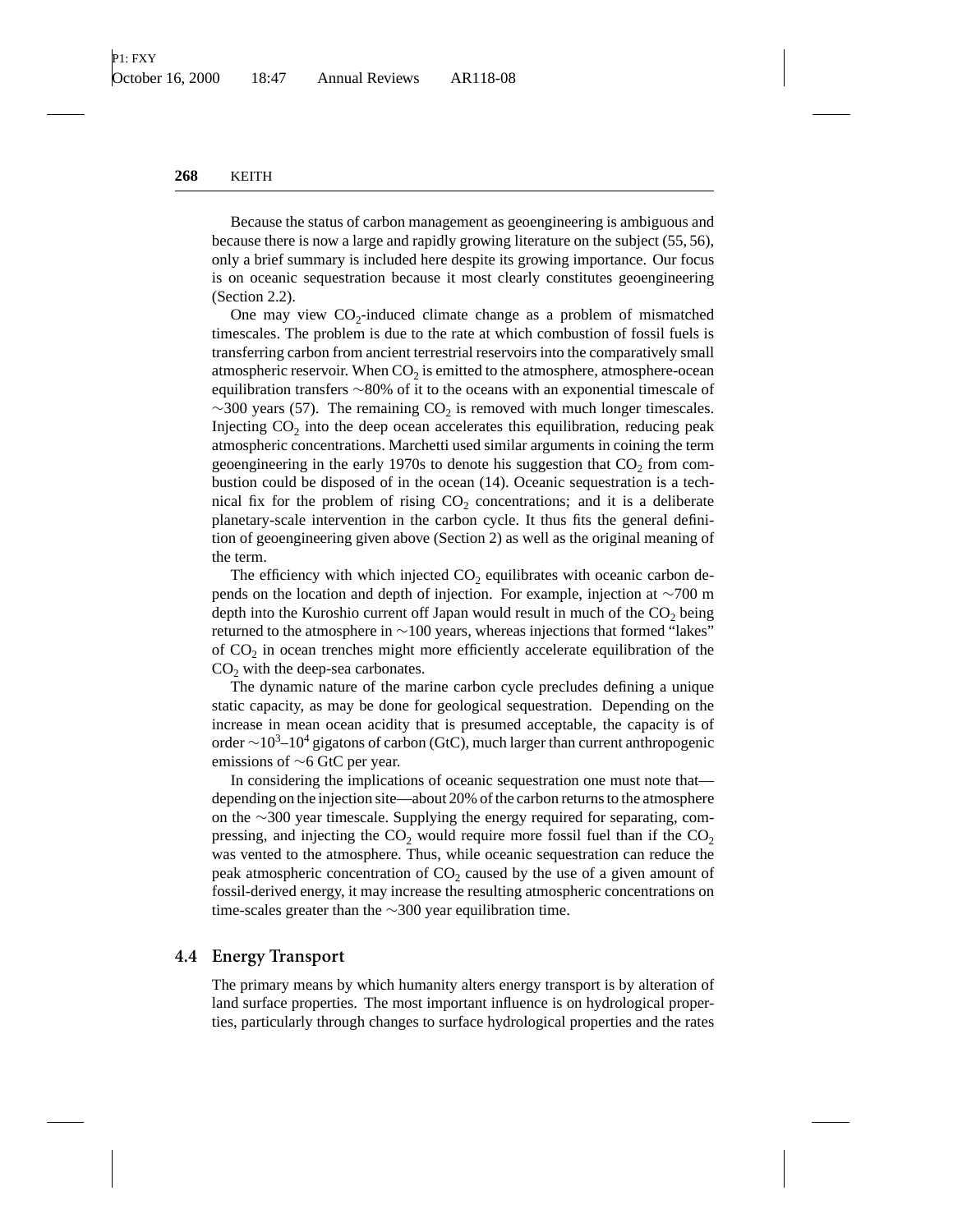of evapo-transpiration, but additionally via dams that create large reservoirs or redirect rivers. A secondary influence is on surface roughness via alteration of land use.

Inadvertent alteration of local and regional climate has already occurred due to alteration of land surface properties via either the means mentioned above or by alteration of albedo (Section 4.2.4). In addition, deliberate alteration of local microclimates is a common feature of human land management. Despite the long record of speculation about the alteration of surface properties with the intention of altering regional or global climate, it seems highly unlikely that geoengineering will ever play an important role in land management, given the manifold demands on land use and the difficulty of achieving such large-scale alterations.

Other means of altering energy transport are more speculative. Examples include weather modification and redirection of ocean currents using giant dams. In principle, the direct application of mechanical work to alter atmospheric motions offers an energetically efficient means of weather modification (58); however, no practical means of applying such forces are known. Alternatively, weather modification may be accomplished by cloud seeding. Despite very large cumulative research expenditure over its long history, cloud seeding has demonstrated only marginal effectiveness. Accurate knowledge of the atmospheric state and its stability could permit leverage of small, targeted perturbations to effect proportionately larger alterations of the atmospheric dynamics. The small perturbations could be effected by cloud seeding or direct application of thermal or mechanical energy. The increasing quality of analysis/forecast systems and the development of effective adjoint models that allow accurate identification of dynamic instabilities suggest that the relevant predictive capability is emerging.

## **5. EVALUATING GEOENGINEERING**

Geoengineering is not now seriously incorporated into formal assessments of anthropogenic climate change (e.g. the IPCC). More specifically, (*a*) the word geoengineering is rarely used, (*b*) the methods defined here as geoengineering are generally not discussed (with the salient exception of biological sequestration), and finally, (*c*) the implications of deliberate planetary-scale environmental management are not seriously addressed. Where geoengineering is discussed, the focus is typically technical, with scant consideration of broader implications such as the appropriate legal and political norms for decision-making and the distribution of risks and benefits. Here I review various framings for the assessment of geoengineering, but make no attempt at an overall synthesis.

### **5.1 Economics**

The simplest economic metric for geoengineering is the cost of mitigation (COM), where mitigation of any kind is measured as an equivalent quantity of carbon removed from the atmosphere. Table 2 comprises a summary of COM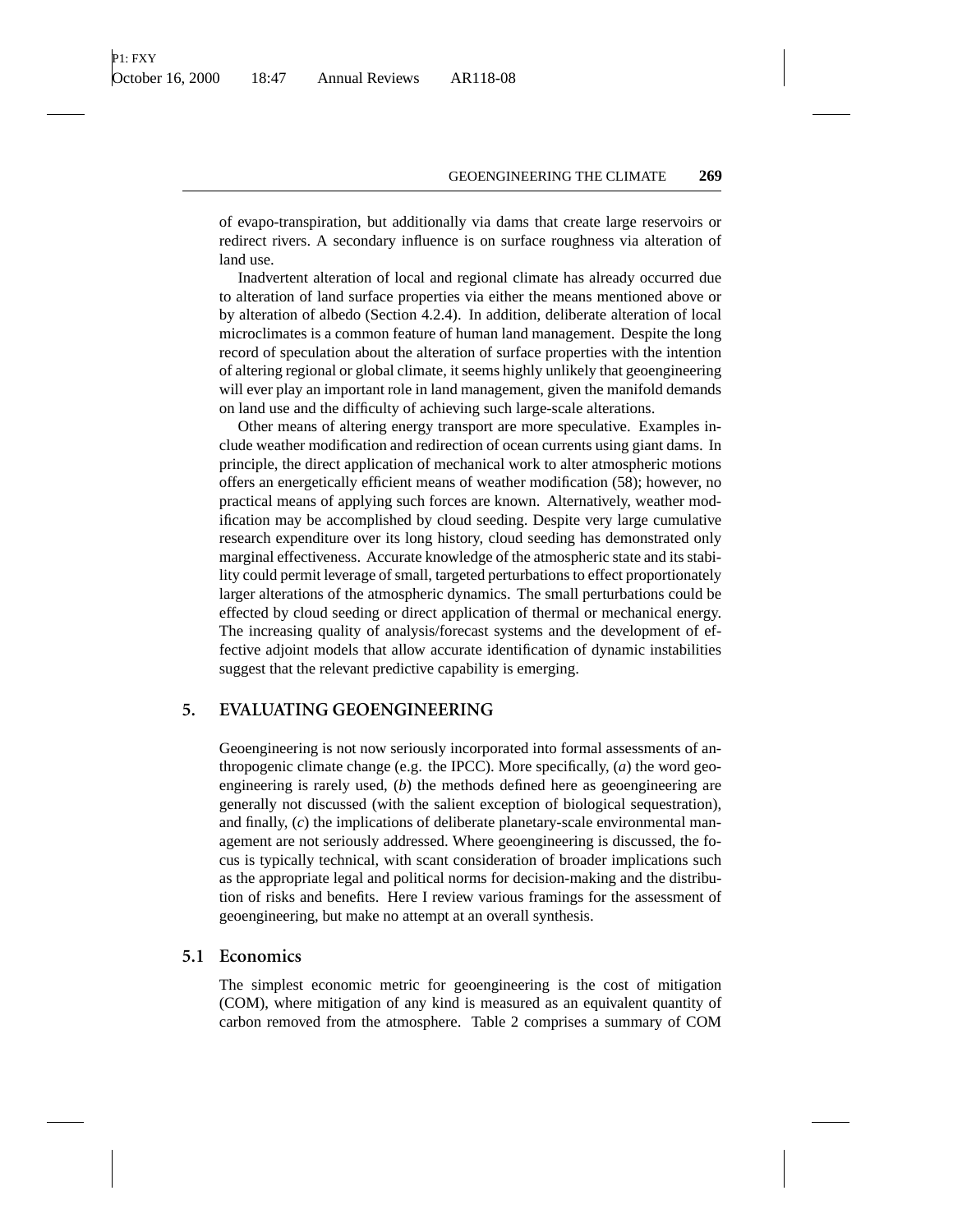| Geoengineering<br>method                       |            | COM <sup>*</sup> Technical uncertainties                                                                                                    | Risk of side effects                                                                                        | Nontechnical issues                                                                                                                                                                                   |
|------------------------------------------------|------------|---------------------------------------------------------------------------------------------------------------------------------------------|-------------------------------------------------------------------------------------------------------------|-------------------------------------------------------------------------------------------------------------------------------------------------------------------------------------------------------|
| Injection of CO <sub>2</sub><br>into the ocean | $50 - 150$ | than for other geoengineering<br>Costs are much better known<br>about fate of CO <sub>2</sub> in ocean.<br>Moderate uncertainty<br>schemes. | benthic community.<br>Low risk. Possibility<br>of damage to local                                           | source. Potential legal and political<br>abatement, this scheme is local,<br>with costs associated with each<br>concerns over oceanic disposal.<br>dumping convention. Like<br>Legal concerns: London |
| Injection of CO <sub>2</sub><br>underground    | $50 - 150$ | geologic than oceanic storage.<br>Costs are known as for $CO2$ in<br>ocean; less uncertainty about                                          | Low risk.                                                                                                   | geoengineering or a method of<br>Is geologic disposal of $CO2$<br>emissions abatement?                                                                                                                |
| Ocean fertilization<br>with phosphate          | $3 - 10$   | utilization ratio? Can there<br>ecosystem change its P:N<br>Uncertain biology: Can<br>significant long-term<br>carbon capture?              | Moderate risk. Possible<br>cause methane release.<br>Changed mix of ocean<br>oxygen depletion may<br>biota. | from effect on fisheries; possibility<br>that fisheries might be improved.<br>Legal concerns: Law of the Sea,<br>iability concerns arising<br>Antarctic Treaty.                                       |
| Ocean fertilization<br>with iron               | $1 - 10$   | iron really limiting? Can there<br>Uncertain biology: When is<br>significant long-term<br>carbon capture?                                   | Moderate risk. Possible<br>cause methane release.<br>Changed mix of ocean<br>oxygen depletion may<br>biota. | Liability concerns arising from effect<br>Legal concerns: Law of the Sea,<br>fisheries might be improved<br>on fisheries; possibility that<br>Antarctic Treaty.                                       |

 $\cdots$ **TABLE 2** Summary comparison of geoengineering options  $\cdot$ ا.<br>ا  $\widetilde{\cdot}$ á **TARIE?**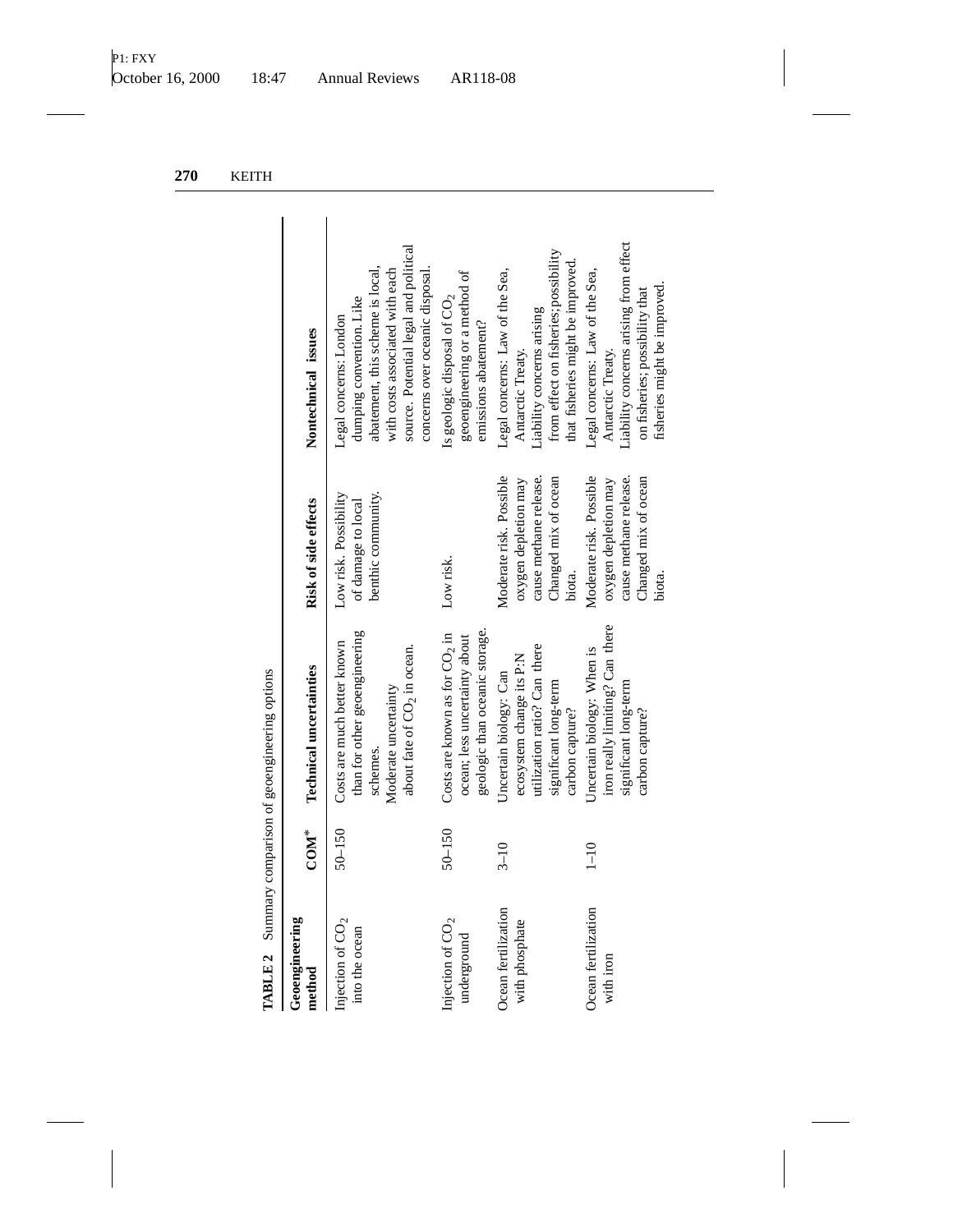\*Cost of mitigation (COM) is in dollars per ton carbon of emissions mitigated. (\$/tc) Although based on current literature, the estimates of risk and cost are the authors alone. 2 \*Cost of mitigation (COM) is in dollars per ton carbon of CO<sub>2</sub> emissions mitigated. (\$/tc) Although based on current literature, the estimates of risk and cost are the authors alone.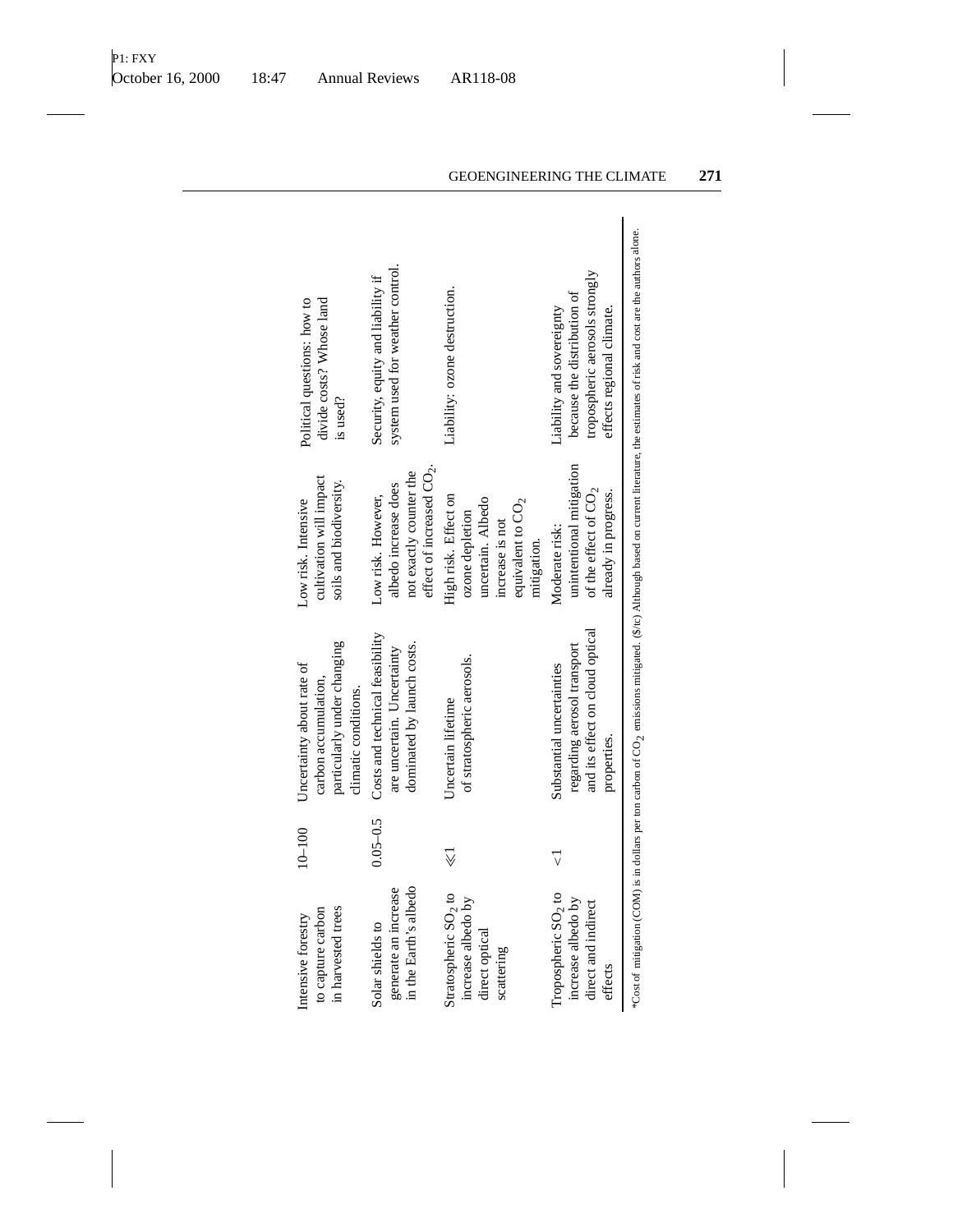for geoengineering computed in accord with the NAS92 methodology. The costs are highly uncertain. For albedo modification schemes, additional uncertainty is introduced by the somewhat arbitrary conversion from albedo change to equivalent reduction in  $CO<sub>2</sub>$ , which depends on assumptions about the climate's sensitivity to increased  $CO<sub>2</sub>$  and on the atmospheric lifetime of  $CO<sub>2</sub>$ . The estimated COM varies by more than two orders of magnitude between various geoengineering methods. It is noteworthy that for some methods, particularly albedo modification, the costs are very low compared to emissions abatement.

In principle, the COM permits a direct comparison among geoengineering methods and between geoengineering and abatement. In practice, differences in the distribution of costs and benefits as well as the nonmonetary aspects of geoengineering render such cost comparison largely irrelevant to real decisions about abatement.

Examination of the shape of the marginal COM functions provides an insightful comparison between geoengineering and abatement. Although the COM is uncertain, there is much less doubt about how the COM scales with the amount of mitigation required. First, consider conventional mitigation. Whereas econometric and technical methods for estimating the cost of moderate abatement differ, both agree that costs will rise steeply if we want to abate emissions by more than about 50% (between 100 and 500 \$/tC) (2, 15). In sharp contrast, geoengineering the planetary albedo has marginal costs that, although highly uncertain, are roughly independent of, and probably decrease with, the amount of mitigation required.<sup>10</sup> In particular, the COM for albedo modification will not rise steeply as one demands 100% abatement because the process of albedo modification has no intrinsic link to the scale of current anthropogenic climate forcing. One could, in principle, engineer an albedo increase several times larger than the equivalent anthropogenic forcing and thus cool the climate. These relationships are illustrated in Figure 4*A*.

Next, consider industrial carbon management (ICM), defined in the restrictive sense as including preemissions controls only (Section 2.2). For low levels of mitigation, the COM for ICM is higher than for conventional mitigation, but the marginal cost of carbon management is expected to rise more slowly. The addition of ICM to conventional mitigation is thus expected to substantially lower the cost of large emission reductions as is shown schematically in Figure 4*A*. However, no matter how optimistically one assesses ICM technologies, the marginal COM will still rise steeply as one approaches 100% mitigation, owing to the difficulty of wringing the last high-marginal-cost emissions from the energy system.

Finally, consider geoengineering of  $CO<sub>2</sub>$  by enhancement of biological sinks or by physical/chemical methods. As with albedo modification, there is no link to the

 $10$ Whereas space-based albedo modification is much more expensive, both stratosphericand space-based albedo modification have large initial fixed costs and likely decreasing marginal costs.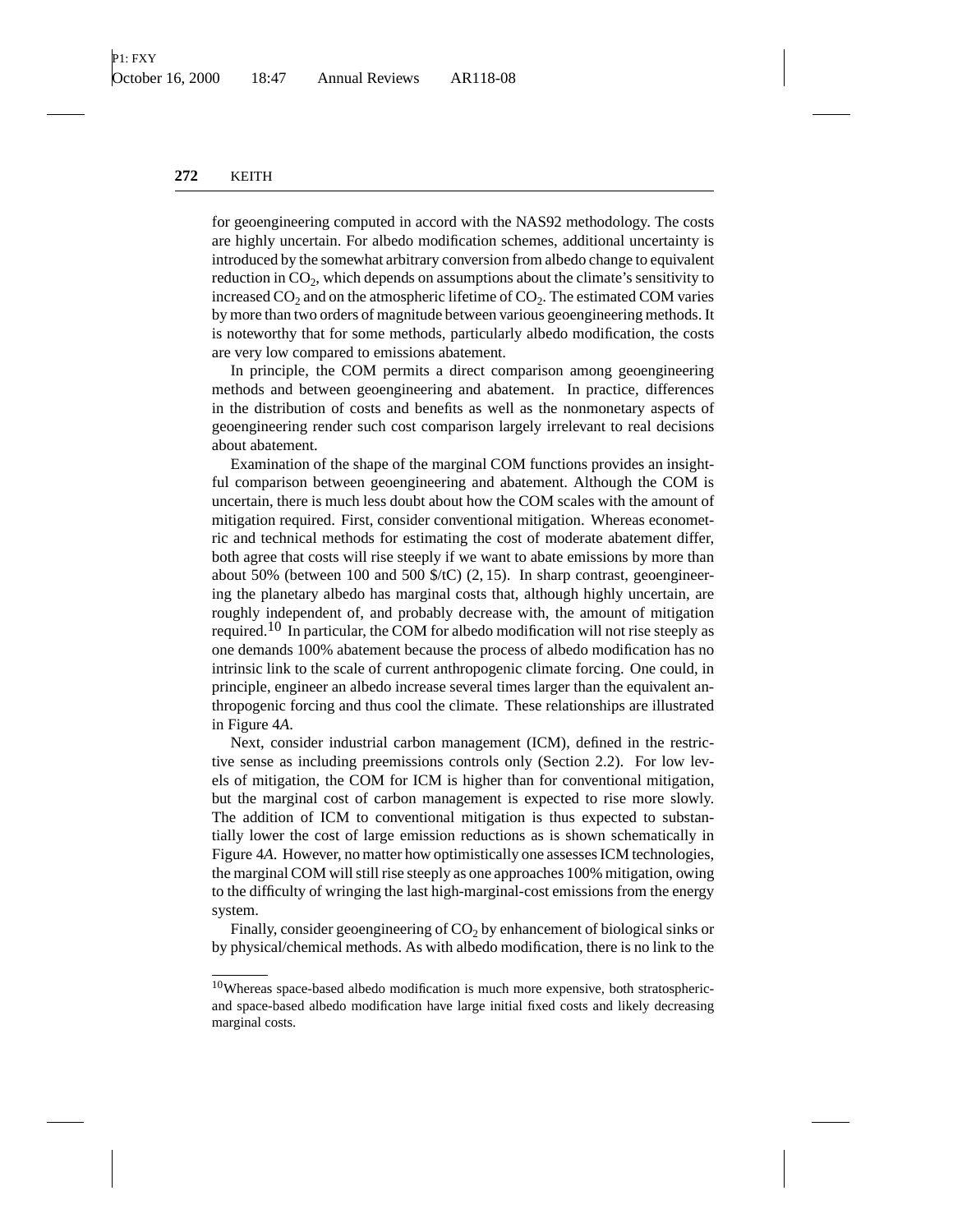

**Figure 4** Schematic comparison between modes of mitigation. (*A*) Conventional mitigation means any method other than geoengineering or carbon management, e.g. conservation or use of nonfossil energy. The addition of carbon management lowers the cost of emissions mitigation; however, costs will still rise steeply as one tries to eliminate all emissions. Conversely, albedo modification from space has very high initial capital costs but can provide essentially unlimited-effect low marginal cost. (*B*) Sequestration based on ecosystem modification will have costs that rise steeply at a mitigation amount (carbon flux) set by the internal dynamics of the respective systems.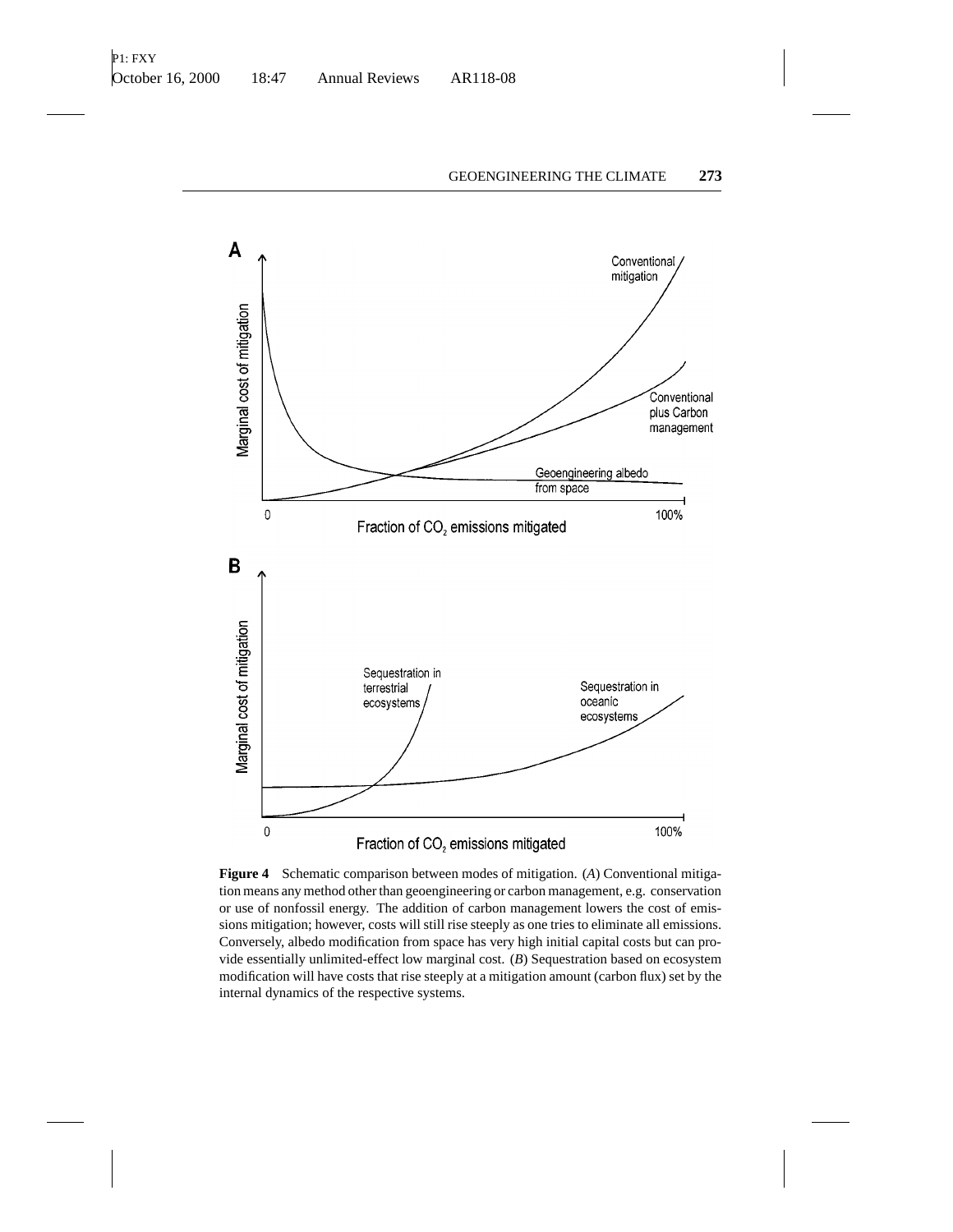scale of current anthropogenic emissions. Rather, each kind of sink will have its own intrinsic scale determined by the relevant biogeochemistry. Marginal COM for each sink will rise as one demands an amount of mitigation beyond its intrinsic scale. Figure 4*B* shows examples of plausible marginal cost functions.

Examination of the marginal COM functions illuminates the question of whether enhancement of biological carbon sinks is a form of geoengineering. Industrial carbon management is like conventional mitigation in that it is tied to the scale of anthropogenic emissions. In contrast, removal of  $CO<sub>2</sub>$  from the atmosphere, either by enhancement of biological sinks or by other methods, is like geoengineering of albedo because as a countervailing measure it is independent of the scale of anthropogenic emissions.

Geoengineering might, in principle, be incorporated into integrated assessments of climate change as a fallback strategy that supplies an upper bound on the COM. In this context a fallback strategy must either be more certain of effect, faster to implement, or provide unlimited mitigation at fixed marginal cost. Various geoengineering schemes meet each of these criteria. The fallback strategy defined here for integrated assessment is a generalization of a backstop technology used in energy system modeling, where it denotes a technology that can supply unlimited energy at fixed (usually high) marginal cost. Fallback strategies will enter if climate change is more severe than we expect or if the COM is much larger than we expect (4, 15). The existence of a fallback strategy permits more confidence in adopting a moderate response to the climate problem: Without fallback options a moderate response is risky given the possibility of a strong climatic response to moderate levels of fossil-fuel combustion.

### **5.2 Risk**

Geoengineering poses risks that combine natural and social aspects. For example, will stratospheric aerosols destroy ozone? Will the availability or implementation of geoengineering prevent sustained action to mitigate climate forcing? Here we focus on the technical risks and defer consideration of social risks to the following section.

The biogeochemical risks differ markedly for the two principal classes of geoengineering strategy—albedo modification and  $CO<sub>2</sub>$  control. For each class, risks may be roughly divided into two types; risk of side effect and risk that the manipulation will fail to achieve its central aim. For albedo modification, the division is between side effects such as ozone depletion, that arise directly from the albedomodifying technology, and risk of failure associated with the difficulty of predicting the climatic response to changes in albedo. Side effects of  $CO<sub>2</sub>$  control include loss of biodiversity or loss of aesthetic value that may arise from manipulating ecosystems to capture carbon, and risk of failure is associated with unexpectedly quick re-release of sequestered carbon.

The risks posed by geoengineering are sufficiently novel that, in general, the relevant biological and geophysical science is too uncertain to allow quantitative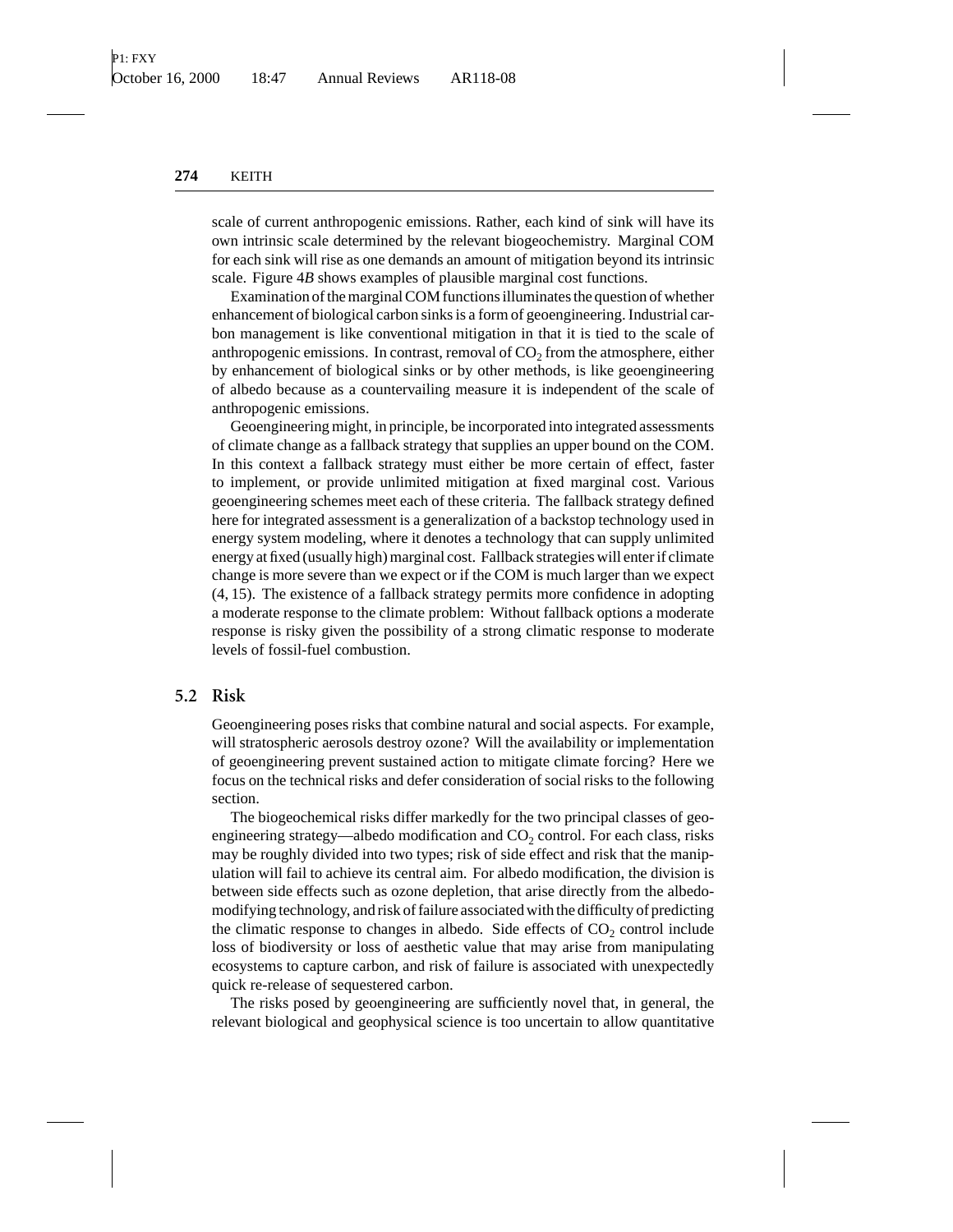assessment of risk. Absent quantitative assessment, various avenues remain for robust qualitative risk assessment, for example, if a geoengineering scheme works by imitating a natural process we can compare the magnitude of the engineered effect with the magnitude and variability of the natural process, and then assume that similar perturbations entail similar results (4, 5, 15). For example, the amount of sulfate released into the stratosphere as part of a geoengineering scheme and the amount released by a large volcanic eruption are similar. We may estimate the magnitude of stratospheric ozone loss by analogy.

In decisions about implementation, judgment about the risks of geoengineering would depend on the scalability and reversibility of the project: Can the project be tested at small scale, and can the project be readily reversed if it goes awry? These attributes are vital to enabling management of risk through some form of globalscale adaptive ecological management  $(7, 59)$ . Even crude qualitative estimates of risk can give insight into the relative merits of various geoengineering methods when considered in conjunction with other variables (4).

We have examined the risk of geoengineering in isolation. More relevant to real choices about planetary management is a comparison of the risks and benefits of geoengineering with those of other response strategies. Here we are in unexplored territory as the literature has largely avoided this question. Without attempting such a comparison, we note that it would have to be explicit about the goals; i.e. is geoengineering a substitute for abatement, an addition to abatement, or a fallback strategy? Also, it would have to assess the risks of abatement or adaptation per se.

### **5.3 Politics and Law**

The politics of geoengineering rests on two central themes: The first emerges from the fact that many geoengineering schemes are amenable to implementation by independent action, whereas the second relates to geoengineering's status as a form of moral hazard. First consider independent action. Unlike other responses to climate change (e.g. abatement or adaptation), geoengineering could be implemented by one or a few countries acting alone. Various political concerns arise from this fact with respect to security, sovereignty, and liability; they are briefly summarized below.

Some geoengineering schemes raise direct security concerns; solar shields, for example, might be used as offensive weapons. A subtler, but perhaps more important security concern arises from the growing links between environmental change and security. Whether or not they were actually responsible, the operators of a geoengineering project could be blamed for harmful climatic events that could plausibly be attributed to the project by an aggrieved party. Given the current political disputes arising from issues such as the depletion of fisheries and aquifers, it seems plausible that a unilateral geoengineering project could lead to significant political tension.

International law would bear on these security and liability concerns. Bodansky (60) points out that existing laws may cover several specific proposals; for example,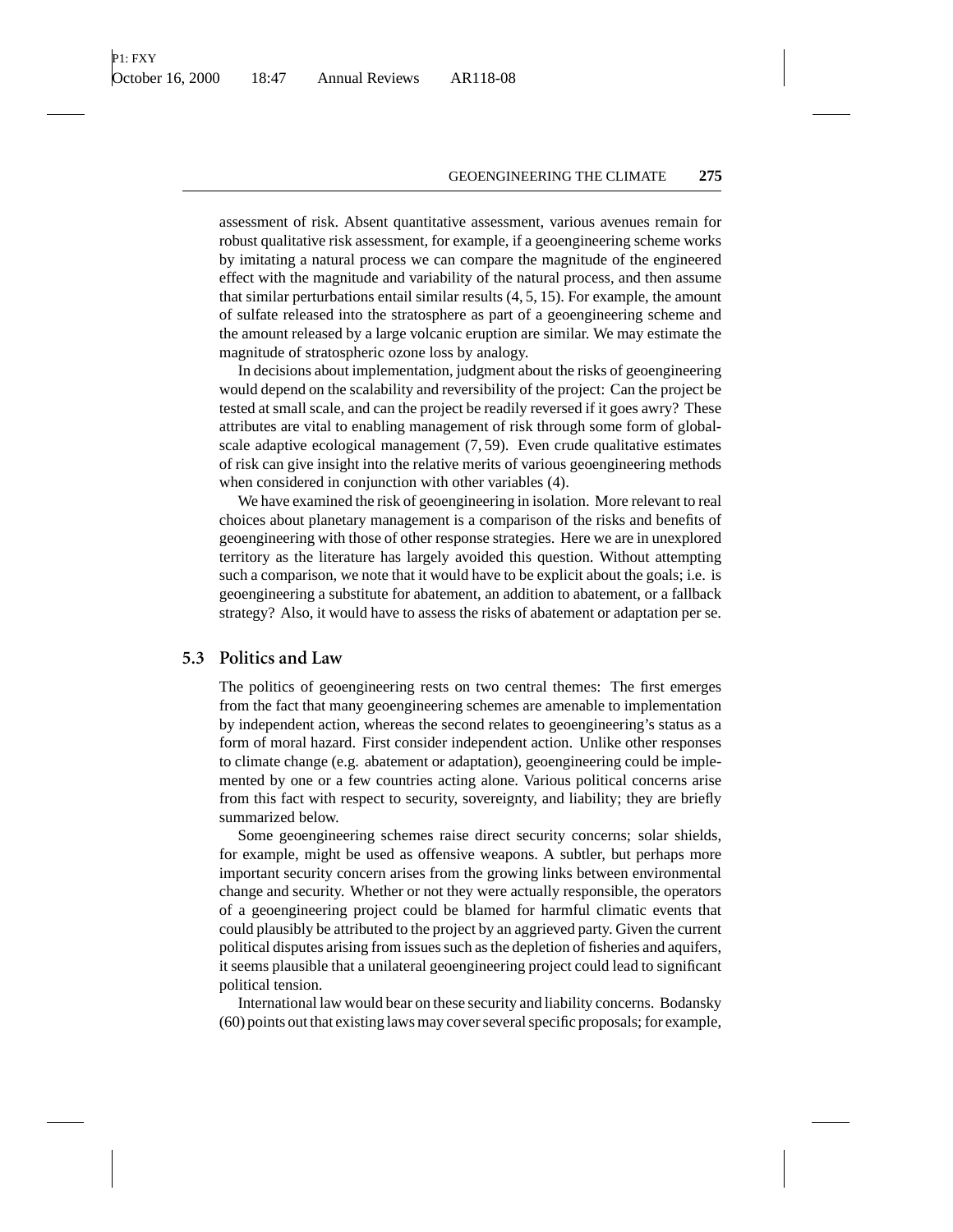the fertilization of Antarctic waters would fall under the Antarctic Treaty System, and the use of space-based shields would fall under the Outer Space Treaty of 1967. In addition, the IPCC95 report argues that many geoengineering methods might be covered by the 1977 treaty prohibiting the hostile use of environmental modification (31).

As in the current negotiations under the FCCC, geoengineering would raise questions of equity. Schelling has argued that in this case geoengineering might simplify the politics; geoengineering "...totally transforms the greenhouse issue from an exceedingly complicated regulatory regime to a simple—not necessarily easy but simple–problem in international cost sharing" (61, p. 305).

One must note that not all geoengineering methods are amenable to centralized implementation; in particular, most albedo modification methods are, whereas control of greenhouse gases is generally not.

Separate from the possibility of independent action is the concern that geoengineering may present a moral hazard. The root problem is simple: Would mere knowledge of a geoengineering method that was demonstrably low in cost and risk weaken the political will to mitigate anthropogenic climate forcing? Knowledge of geoengineering has been characterized as an insurance strategy; in analogy with the moral hazard posed by collective insurance schemes, which encourage behavior that is individually advantageous but not socially optimal, we may ascribe an analogous hazard to geoengineering if it encourages suboptimal investment in mitigation. As the following examples demonstrate, geoengineering may pose a moral hazard whether or not its implementation is in fact a socially optimal strategy. If the existence of low-cost biological sinks encourages postponement of effective action on emissions mitigation and if such sinks prove leaky then the existence of these sinks poses a moral hazard.

To illustrate that geoengineering may be optimal yet still present a moral hazard, suppose that two or three decades hence real collective action is underway to reduce  $CO<sub>2</sub>$  emissions under a binding agreement that limits peak atmospheric  $CO<sub>2</sub>$  concentrations to 600 ppmv (parts per million volume) and which mandates that concentrations will be reduced to less than 450 ppmv by some fixed date. Suppose further that both the cost of mitigation and the climate sensitivity turn out to be higher than we now anticipate and that the political coalition supporting the agreement is just strong enough to sustain the actions necessary meet the concentration targets, but is not strong enough to support lowering of the targets. Finally, suppose that a temporary space-based albedo modification system is proposed that will limit climate impacts during the period of peak  $CO<sub>2</sub>$  concentrations. Even if strong arguments can be made that the albedo modification is truly a socially optimal strategy, it may still present a moral hazard if its implementation encourages a retreat from agreed stringent action on mitigation.

The status of geoengineering as a moral hazard may partially explain the paucity of serious analysis on the topic. Within the policy analysis community, for example, there has been vigorous debate about whether discussion of geoengineering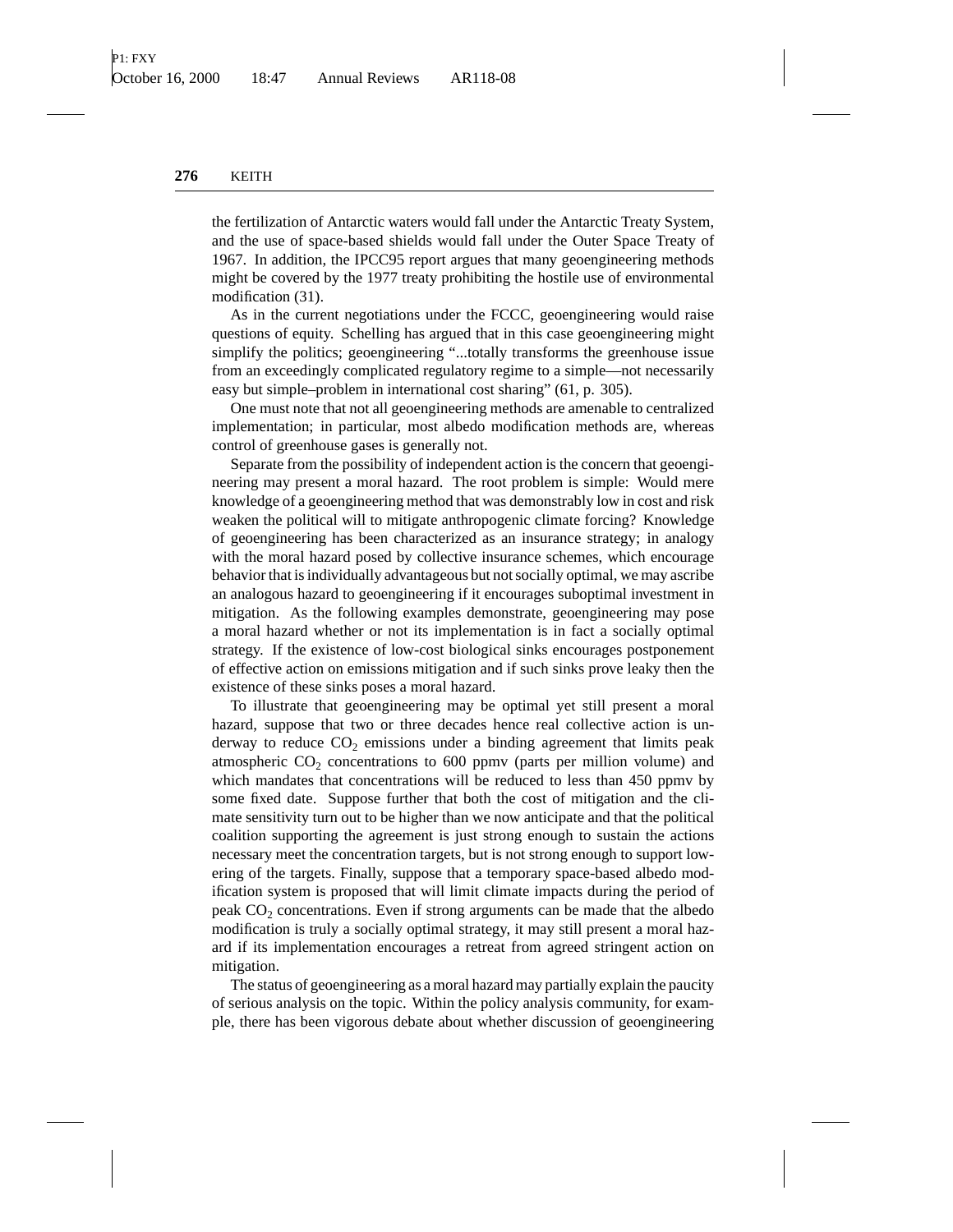should be included in public reports that outline possible responses to climate change, with fears voiced that its inclusion could influence policy makers to take it too seriously and perhaps defer action on abatement, given knowledge of geoengineering as an alternative (2, 62).

### **5.4 Environmental Ethics**

Discussion of the advisability of geoengineering has been almost exclusively limited to statements about risk and cost. Although ethics is often mentioned, the arguments actually advanced have focused on risk and uncertainty; serious ethical arguments about geoengineering are almost nonexistent. Many of the objections to geoengineering that are cited as ethical have an essentially pragmatic basis. Three common ones are:

- 1. *The slippery slope argument*. If we choose geoengineering solutions to counter anthropogenic climate change, we open the door to future efforts to systematically alter the global environment to suit humans. This is a pragmatic argument, unless one can define why such large-scale environmental manipulation is bad, and how it differs from what humanity is already doing.
- 2. *The technical fix argument.* Geoengineering is a technical fix, kluge, or end-of-pipe solution. Rather than attacking the problems caused by fossil fuel combustion at their source, geoengineering aims to add new technology to counter their side effects. Such solutions are commonly viewed as inherently undesirable—but not for ethical reasons.
- 3. *The unpredictability argument.* Geoengineering entails "messing with" a complex, poorly understood system; because we cannot reliably predict results it is unethical to geoengineer. Because we are already perturbing the climate system willy-nilly with consequences that are unpredictable, this argument depends on the notion that intentional manipulation is inherently worse than manipulation that occurs as a side effect.

These concerns are undoubtedly substantive, yet they do not exhaust the underlying feeling of abhorrence that many people feel for geoengineering. As a first step toward discussion of the underlying objections one may analyze geoengineering using common ethical norms; for example, one could consider the effects of geoengineering on intergenerational equity or on the rights of minorities. Such an analysis, however, can say nothing unique about geoengineering because other responses to the  $CO<sub>2</sub>$ -climate problem entail similar effects. I sketch two modes of analysis that might be extended to address some the underlying concerns about geoengineering. The first concerns the eroding distinction between natural and artificial and the second, the possibility of an integrative environmental ethic.

The deliberate management of the environment on a global scale would, at least in part, force us to view the biosphere as an artifact. It would force a reexamination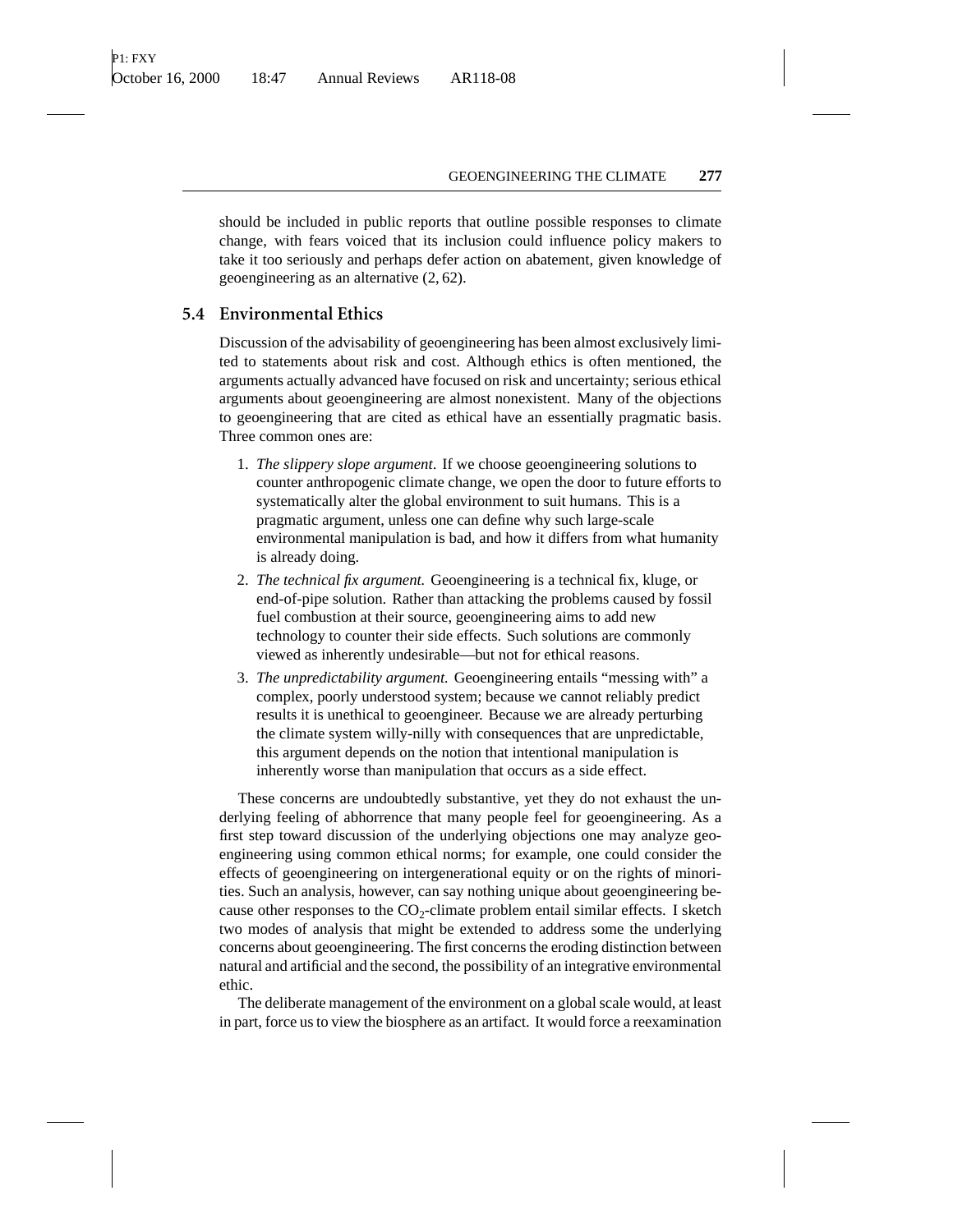of the distinction between natural science and what Simon (63) called "the sciences of the artificial"—that is engineering and the social sciences. The inadvertent impact of human technology has already made the distinction between managed and natural ecosystems more one of degree than of kind, but in the absence of planetary geoengineering it is still possible to imagine them as clearly distinct (7, 64). The importance of, and the need for, a sharp distinction between natural and artificial, between humanity and our technology was described by Tribe in analyzing concerns about the creation of artificial environments to substitute for natural ones (65, 66).

The simplest formulations of environmental ethics proceed by extension of common ethical principles that apply between humans. A result is animal rights (67) or one of its variants (68). Such formulations locate rights or moral value in individuals. When applied to a large-scale problem such as the choice to geoengineer, an ethical analysis based on individuals reduces to a problem of weighing conflicting rights or utility. As with analyses that are based on more traditional ethical norms, such analysis has no specific bearing on geoengineering.

In order to directly address the ethical consequences of geoengineering one might desire an integrative formulation of environmental ethics that located moral value at a level beyond the individual, a theory that ascribed value to collective entities such as a species or a biotic community. Several authors have attempted to construct integrative formulations of environmental ethics (69–71), but it is problematic to build such a theory while maintaining an individualistic conception of human ethics (71), and no widely accepted formulation has yet emerged.

### **6. SUMMARY AND IMPLICATIONS**

A casual look at the past few decades of debate about the  $CO<sub>2</sub>$ -climate problem might lead one to view geoengineering as a passing aberration, an idea that originated with a few speculative papers in the 1970s, that reach a peak of public exposure with the NAS92 assessment and the cotemporaneous American Geophysical Union and American Association for the Advancement of Science colloquia of the early 1990s, an idea that is now fading from view as international commitment to substantive action on climate grows ever stronger. The absence of debate about geoengineering in the analysis and negotiations surrounding the FCCC supports this interpretation. However, I argue that this view is far too simplistic. First, consider that scientific understanding of climate has co-evolved with knowledge of anthropogenic climate impacts, with speculation about the means to manipulate climate, and with growing technological power that grants the ability to put speculation into practice. The history of this co-evolution runs through the century, from Eckholm's speculation about the benefits of accelerated fossil fuel use to our growing knowledge about the importance of iron as a limiting factor in ocean ecosystem productivity.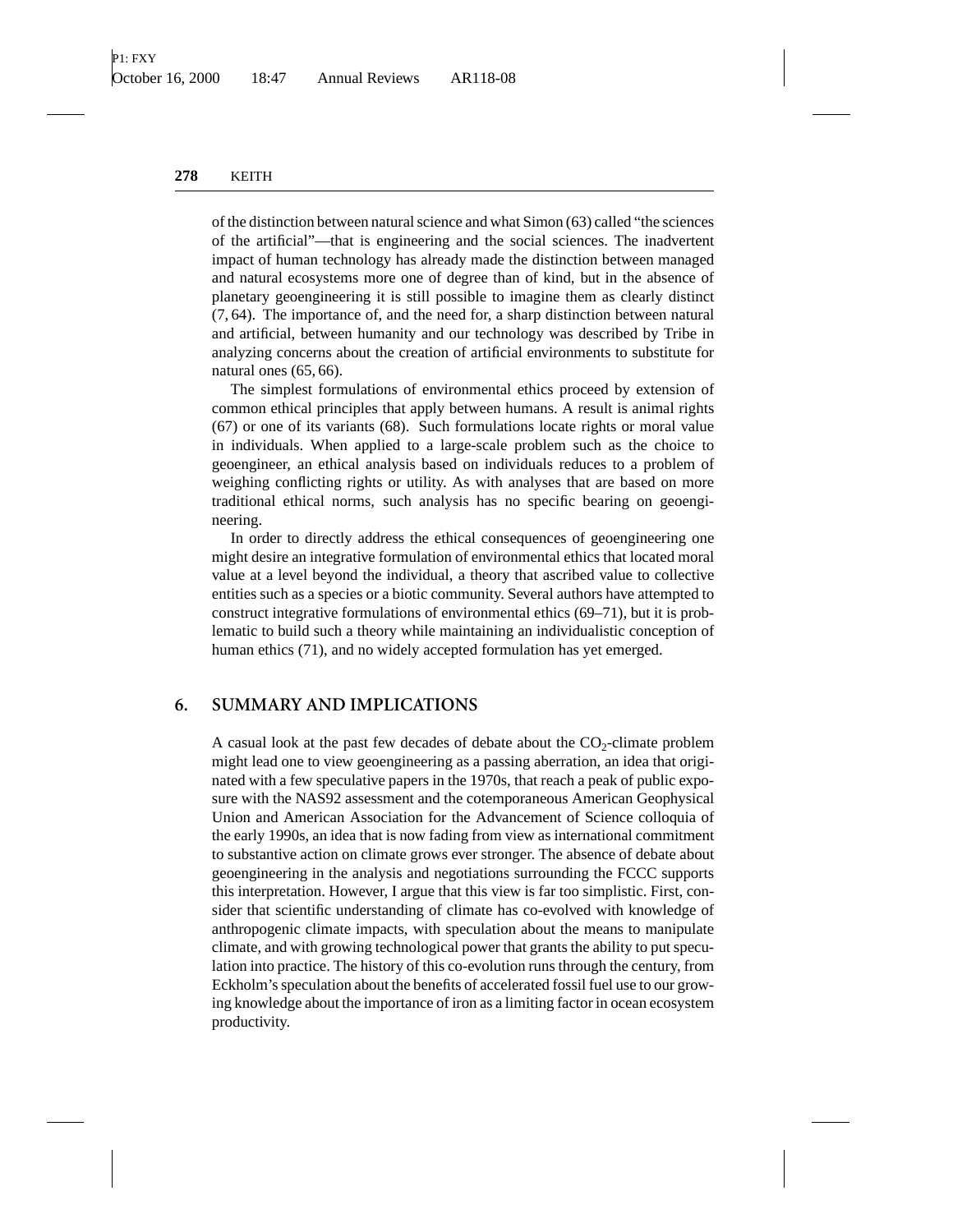This view of climate history is in accord with current understanding of the history of science that sees the drive to manipulate nature to suit human ends as integral to the process by which knowledge is accumulated. In this view, the drive to impose human rationality on the disorder of nature by technological means constitutes a central element of the modernist program. This link between understanding and manipulation is clearly evident in the work of Francis Bacon that is often cited as a signal of the rise of modernism in the seventeenth century.

Moreover, the disappearance of the term geoengineering from the mainstream of debate, as represented by the FCCC and IPCC processes, does not signal the disappearance of the issue. The converse is closer to the truth: Use of the term has waned as some technologies that were formerly called geoengineering have gained acceptance.

To illustrate the point, consider the shifting meaning of carbon management. The recent Department of Energy "roadmap," an important agency-wide study of "Carbon Sequestration Research and Development" (13) serves as an example. The report uses a very broad definition of carbon management that includes (*a*) demand-side regulation through improved energy efficiency, (*b*) decarbonization via use of low-carbon and carbon-free fuels or nonfossil energy, and (*c*) carbon sequestration by any means, including not only carbon capture and sequestration prior to atmospheric emission, but all means by which carbon may be captured from the atmosphere. Although the report avoids a single use of the word geoengineering in the body of the text, one may argue from its broad definition of carbon management that the authors implicitly adopted a definition of geoengineering that is restricted to modifications to the climate system by any means other than manipulation of  $CO<sub>2</sub>$  concentration.

In contrast, I have drawn the line between geoengineering and industrial carbon management at the emission of  $CO<sub>2</sub>$  to the active biosphere. Three arguments support this definition. First, and most importantly, the capture of  $CO<sub>2</sub>$ from the atmosphere is a countervailing measure, one of the three hallmarks of geoengineering identified in Section 2.1. It is an effort to counteract emissions, and thus control  $CO<sub>2</sub>$  concentrations, through enhancement of ecosystem productivity or through the creation of new industrial processes. These methods are unrelated to the use of fossil energy except in that they aim to counter its effects (Section 5.1). The second argument is from historical usage (Section 3.5); the capture of  $CO<sub>2</sub>$  from the atmosphere has been treated explicitly as geoengineering (2–5, 42) or has been classified separately from emissions abatement and grouped with methods that are now called geoengineering (47, 72). Finally, the distinction between pre- and postemission control of  $CO<sub>2</sub>$  makes sense because it will play a central role in both the technical and political details of implementation.

As a purely semantic debate, these distinctions are of little relevance. Rather, their import is the recognition that there is a continuum of human responses to the climate problem that vary in resemblance to hard geoengineering schemes such as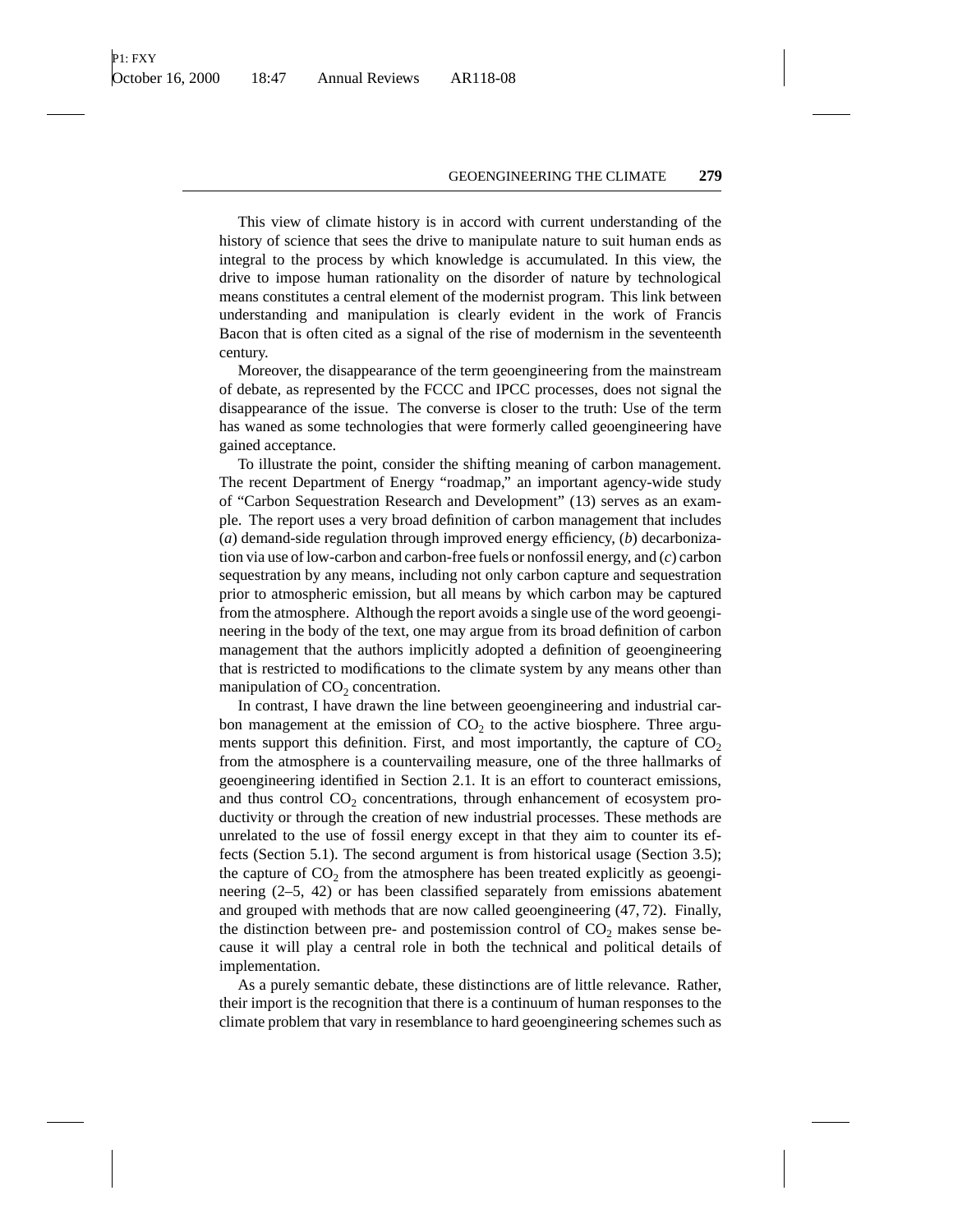spaced-based mirrors. The de facto redefinition of geoengineering to exclude the response modes that currently seem worthy of serious consideration, and to include only the most objectionable proposals, suggests that we are moving down the continuum toward acceptance of actions that have the character of geoengineering (as defined here) though they no longer bear the name. The disappearance of geoengineering thus signals a lamentable absence of debate about the appropriate extent of human intervention in the management of planetary systems, rather than a rejection of such intervention.

Consider, for example, the perceived merits of industrial and biological sequestration. In the environmental community (as represented by environmental nongovernment agencies) biological sequestration is widely accepted as a response to the  $CO<sub>2</sub>$ -climate problem. It has been praised for its multiple benefits such as forest preservation and the possible enrichment of poor nations via the Clean Development Mechanism of the FCCC. Conversely, industrial sequestration has been viewed more skeptically as an end-of-pipe solution that avoids the root problems. Yet, I have argued here that biological sequestration–if adopted on a scale sufficient for it to play an important role—resembles geoengineering more than does industrial sequestration. Whereas industrial sequestration is an end-of-pipe solution, biological sequestration might reasonably be called a beyond-the-pipe solution. Such analysis cannot settle the question; it merely highlights the importance of explicit debate about the implications of countervailing measures.

Looking farther ahead, I speculate that views of the  $CO<sub>2</sub>$ -climate problem may shift from the current conception in which  $CO<sub>2</sub>$  emission is seen as a pollutant to be eliminated, albeit a pollutant with millennial timescale and global impact, toward a conception in which  $CO_2$  concentration and climate are seen as elements of the earth system to be actively managed. In concluding the introduction to the 1977 NAS assessment, the authors speculated on this question, asking "In the light of a rapidly expanding knowledge and interest in natural climatic change, perhaps the question that should be addressed soon is, 'What should the atmospheric carbon dioxide content be over the next century or two to achieve an optimum global climate?' Sooner or later, we are likely to be confronted by that issue"  $(47:x)$ .

Allenby argues that we ought to begin such active management (7). Moreover, he argues that failure to engage in explicit "earth system engineering and management" will impair the effectiveness of our environmental problem solving. If we take this step, the upshot will be that predicted in NAS82: "Interest in  $CO<sub>2</sub>$  may generate or reinforce a lasting interest in national or international means of climate and weather modification; once generated, that interest may flourish independent of whatever is done about  $CO_2$ " (47: p. 470).

Although the need for improved environmental problem solving is undeniable, I judge that great caution is warranted. Humanity may inevitably grow into active planetary management, yet we would be wise to begin with a renewed commitment to reduce our interference in natural systems rather than to act by balancing one interference with another.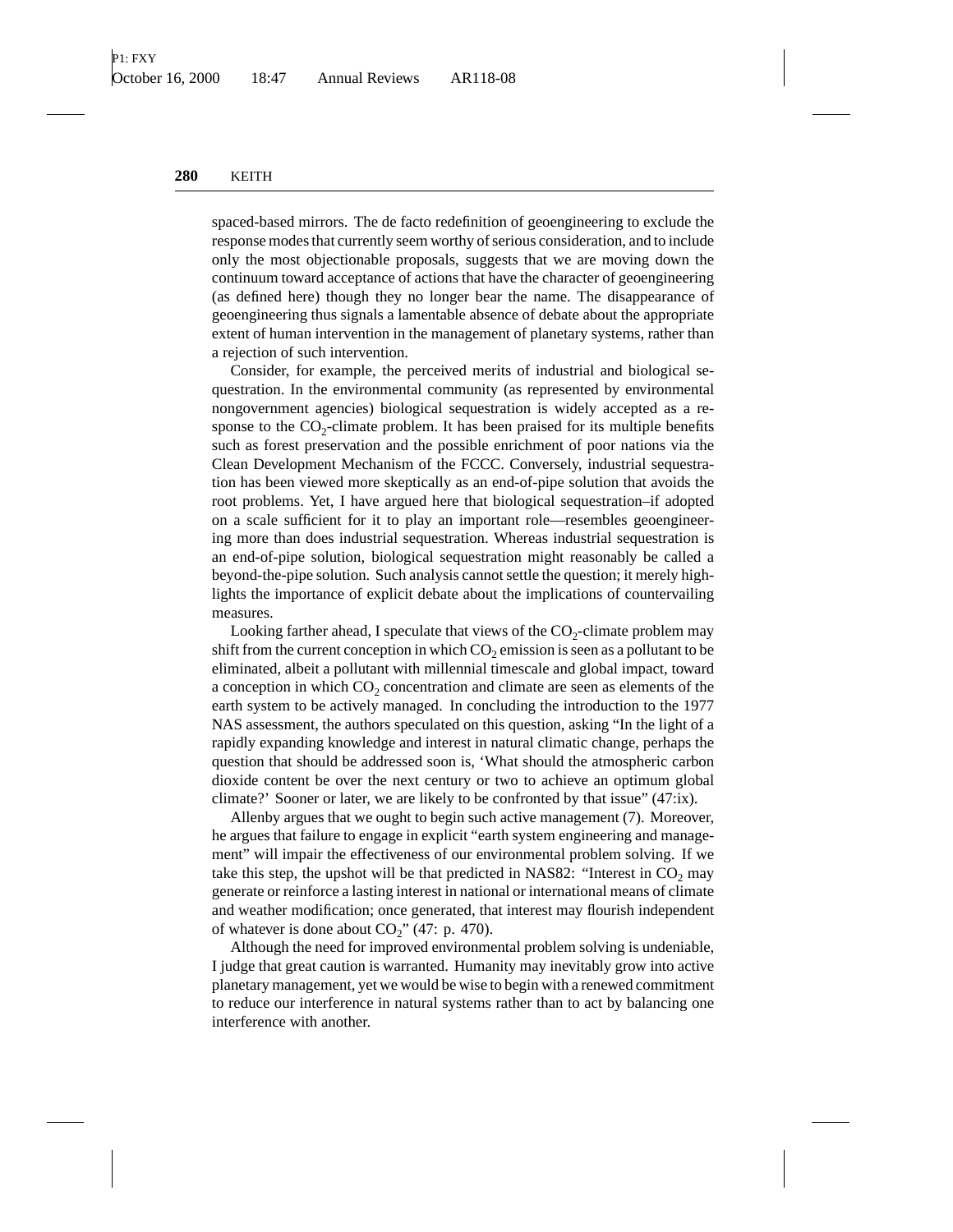#### **ACKNOWLEDGMENTS**

I thank Alex Farrell, Tim Johnson, Anthony Keith, Granger Morgan, Ted Parson, Peter Reinelt, and Robert Socolow for their useful comments. The work was supported in part by NSF grant SES-9022738.

### **Visit the Annual Reviews home page at www.AnnualReviews.org**

#### **LITERATURE CITED**

- 1. Bruce JP, Lee H, Haites EF, eds. 1996. *Climate Change 1995: Economic and Social Dimensions of Climate Change*. Cambridge, UK: Cambridge Univ. Press
- 2. Watson RT, Zinyowera MC, Moss RH, eds. 1996. *Climate Change 1995: Impacts, Adaptations, and Mitigation of Climate Change: Scientific-Technical Analyses.*Cambridge, UK: Cambridge Univ. Press
- 3. Flannery BP, Kheshgi H, Marland G, Mac-Cracken MC. 1997. Geoengineering climate. In *Engineering Response to Global Climate Change*, ed. RG Watts, pp. 379– 427. Boca Raton, FL: Lewis
- 4. Keith DW, Dowlatabadi H. 1992. Taking geoengineering seriously. *Eos, Trans. Am. Geophys. Union* 73:289–93
- 5. Michaelson J. 1998. Geoengineering: a climate change Manhattan project. *Stanford Environ. Law J.* 17:73–140
- 6. Kitzinger U, Frankel EG, eds. 1998. *Macro-Engineering and the Earth: World Projects for the Year 2000 and Beyond*. Chichester, UK: Horwood
- 7. Allenby B. 1999. Earth systems engineering: the role of industrial ecology in an engineered world. *J. Ind. Ecol.* 2:73–93
- 8. Teller E, Wood L, Hyde R. 1997. *Global Warming and Ice Ages: I. Prospects for Physics Based Modulation of Global Change. UCRL-JC-128157.* Livermore, CA: Lawerence Livermore Natl. Lab.
- 9. Govindasamy B, Caldeira K. 2000. Geoengineering Earth's radiation balance to mitigate CO<sub>2</sub>-induced climate change. Geo*phys. Res. Lett.* 27(14):2141–44
- 10. Cooper DJ, Watson AJ, Nightingale PD. 1996. Large decrease in oceansurface  $CO<sub>2</sub>$  fugacity in response to in situ iron fertilization. *Nature* 383:511– 13
- 11. Behrenfeld MJ, Kolber ZS. 1999. Widespread iron limitation of phytoplankton in the South Pacific Ocean. *Science* 283:840–43
- 12. Rosenberg NJ, Izaurralde RC, Malone EL. 1998. Carbon sequestration in soils: science, monitoring, and beyond. *Proc. St. Michaels Workshop*. Columbus, Ohio: Battelle
- 13. Reichle D, Houghton J, Kane B, Ekmann J. 1999. *Carbon Sequestration Research and Development*. *Rep. DOE/SC/FE-1*, US Dep. Energy, Washington, DC
- 14. Marchetti C. 1977. On geoengineering and the CO<sub>2</sub> problem. *Clim. Change* 1:59-68
- 15. Panel on Policy Implications of Greenhouse Warming. 1992. *Policy Implications of Greenhouse Warming: Mitigation, Adaptation, and the Science Base.* Washington, DC: Natl. Acad. Press
- 16. Gove PB, ed. 1986. *Webster's Third New International Dictionary of the English Language Unabridged.* Springfield, MA: Merriam-Webster
- 17. Arrhenius S. 1908. *Worlds in The Making: The Evolution of the Universe.* New York: Harper & Brothers
- 18. Ekholm N. 1901. On the variations of the climate of the geological and historical past and their causes. *Q. J. R. Meteorol. Soc.* 27:1–61
- 19. Fleming JR. 1998. *Historical Perspectives*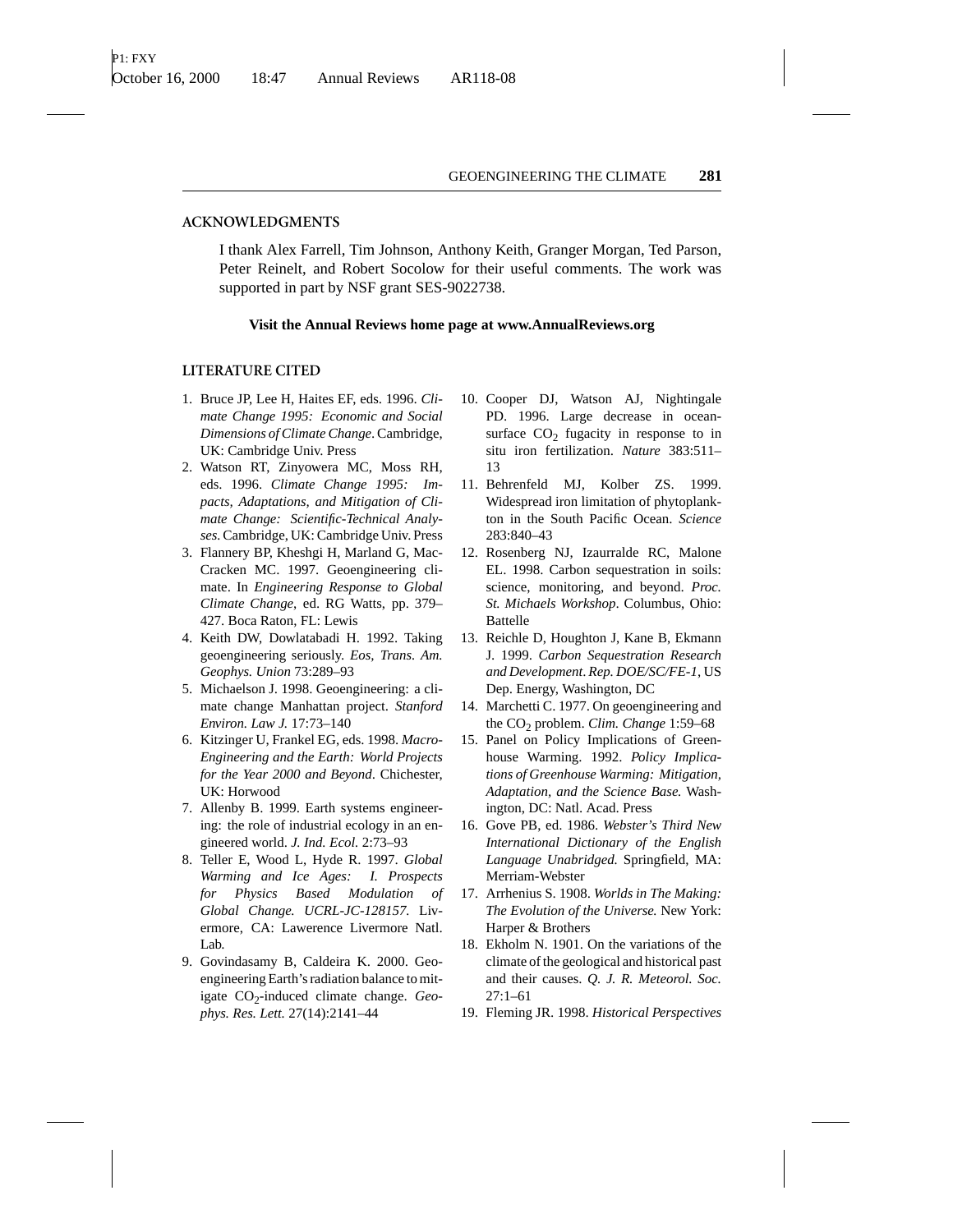*on Climate Change.* New York: Oxford Univ. Press

- 20. Taubenfeld HJ, ed. 1970. *Controlling the Weather: A Study of Law and Regulatory Procedures.* New York: Dunellen
- 21. Green F. 1977. *A Change in the Weather.* New York: Norton
- 22. DeLapp RA. 1997. *The politics of weather modification: shifting coalitions.* PhD thesis. Fort Collins: Colorado State Univ.
- 23. Zikeev NT, Doumani GA. 1967. *Weather Modification in the Soviet Union, 1946– 1966; A Selected Annotated Bibliography.* Washington, DC: Libr. Congr., Sci. Technol. Div.
- 24. Fletcher JO. 1968. *Changing Climate.* Rand Publ. 3933. Santa Monica, CA: Rand Corp.
- 25. Jt. Publ. Res. Serv. 1963. Review of research and development in cloud physics and weather modification. *Sov.-Block Res. in Geophys., Astron., Space* 83:24512
- 26. Rusin N, Flit L. 1960. *Man Versus Climate.* Moscow: Peace
- 27. Schaefer VJ. 1946. The production of ice crystals in a cloud of supercooled water droplets. *Science* 104:457–59
- 28. Orville HT. 1957. *Final Report of the Advisory Committee on Weather Control*. Washington, DC: US GPO
- 29. Wexler H. 1958. Modifying weather on a large scale. *Science* 128:1059–63
- 30. MacDonald GJF. 1968. How to wreck the environment. In *Unless Peace Comes: A Scientific Forecast of New Weapons*, ed. N Calder, pp. 181–205. New York: Viking
- 31. United Nations. 1976. *Convention on the Prohibition of Military or any Other Hostile Use of Environmental Modification Techniques.* UN, Treaty Ser. 1108:151
- 32. Comm. Atmos. Sci. 1962. *The Atmospheric Sciences 1961-1971.* Washington, DC: Natl. Acad. Sci.
- 33. Comm. Atmos. Sci. 1971. *The Atmospheric Sciences and Man's Needs: Priorities for the Future.* Washington, DC: Natl. Acad. Sci.
- 34. Fogg MJ. 1995. *Terraforming: Engineering Planetary Environments.* Warrendale, PA: Soc. Automot. Eng.
- 35. McKay CP, Toon OB, Kasting JF. 1991. Making Mars habitable. *Nature* 352:489– 96
- 36. Sagan C. 1961. The planet Venus. *Science* 133:849–58
- 37. Sagan C. 1973. Planetary engineering on Mars. *Icarus* 20:513–14
- 38. Hargrove EC, ed. 1986. *Beyond Spaceship Earth*. San Francisco: Sierra Club Books
- 39. Schneider SH. 1996. Engineering change in global climate. *Forum Appl. Res. Public Policy* 11:92–6
- 40. Dickinson RE. 1996. Climate engineering: a review of aerosol approaches to changing the global energy balance.*Clim. Change* 33:279–90
- 41. Budyko MI. 1982. *The Earth's Climate, Past and Future*. New York: Academic
- 42. MacCracken MC. 1991. *Geoengineering the Climate*. *UCRL-JC-108014*. Livermore, CA: Lawrence Livermore Natl. Lab.
- 43. Teller E, Caldeira K, Canavan G, Govindasamy B, Grossman A, et al. 1999. *Long-Range Weather Prediction And Prevention of Climate Catastrophes: A Status Report. UCRL-JC-135414.* Livermore, CA: Lawerence Livermore Natl. Lab.
- 43a. Comm. on Satellite Power Syst. 1981. *Electric Power From Orbit: A Critique of a Satellite Power System.* Washington, DC: Natl. Acad. Press
- 44. Early JT. 1989. Space-based solar shield to offset greenhouse effect. *J. Br. Interplanet. Soc.* 42:567–69
- 45. Seifritz W. 1989. Mirrors to halt global warming? *Nature* 340:603
- 46. Lackner K, Wendt CH, Butt DP, Joyce EL, Sharp DH. 1995. Carbon dioxide disposal in carbonate minerals. *Energy* 20:1153– 70
- 47. Geophys. Study Comm. 1977. *Energy*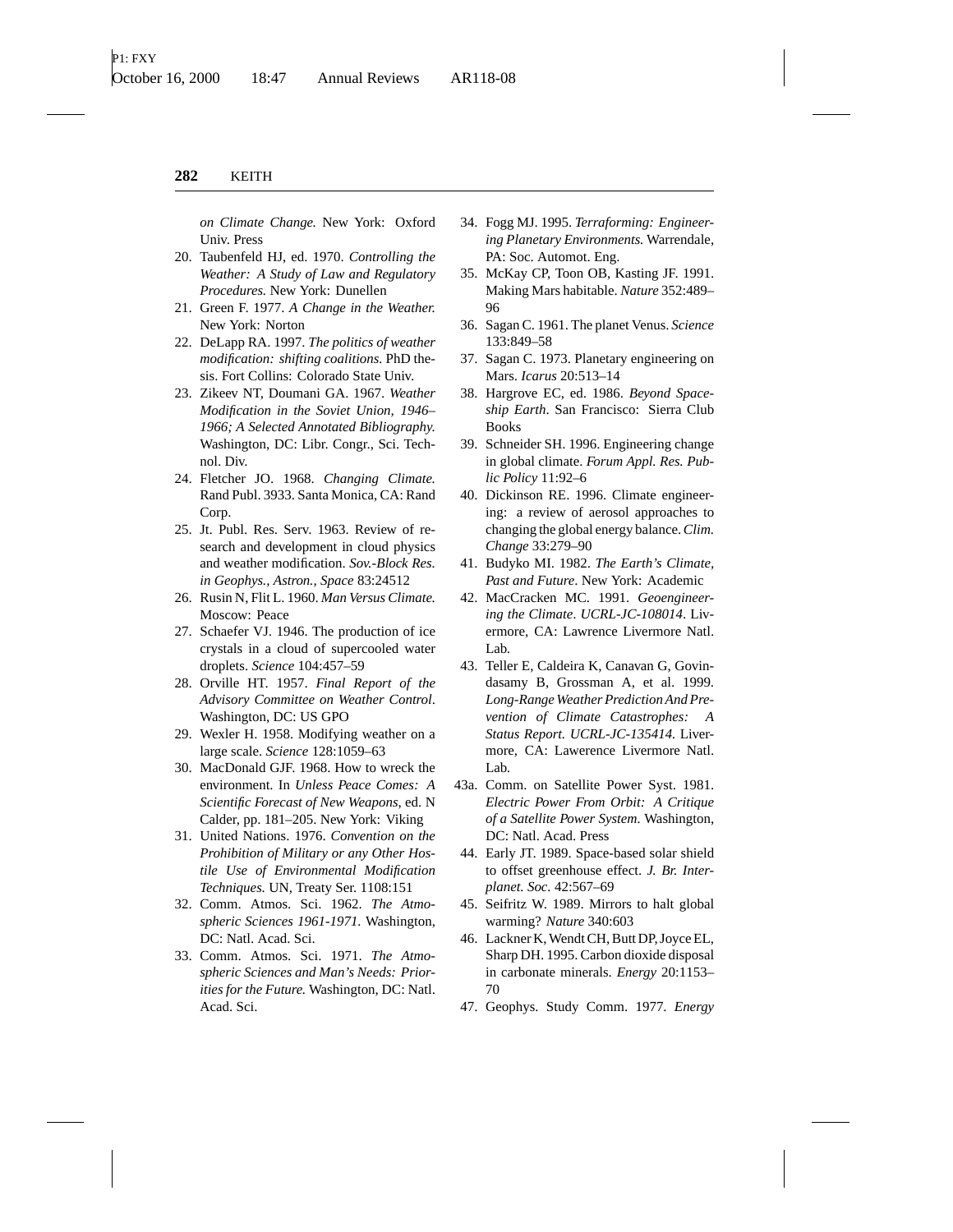*and Climate*. Washington, DC: Natl. Acad. Sci.

- 48. Dyson FJ. 1977. Can we control the carbon dioxide in the atmosphere? *Energy* 2:287– 91
- 49. Watson AJ. 1997. Volcanic iron,  $CO<sub>2</sub>$ , ocean productivity and climate. *Nature* 385:587–88
- 50. Coale KH, Johnson KS, Fitzwater SE, Blain SPG, Stanton TP, Coley TL. 1998. IronEx-I, an in situ iron-enrichment experiment: experimental design, implementation and results. *Deep-Sea Res.* 45:919–45
- 51. Martin JH, Coale KH, Johnson KS, Fitzwater SE, Gordon RM, et al. 1994. Testing the iron hypothesis in ecosystems of the equatorial Pacific-Ocean. *Nature* 371:123–29
- 52. Monastersky R. 1995. Iron versus the greenhouse. *Sci. News* 148:220–22
- 53. Peng TH, Broecker WS. 1991. Dynamic limitations on the Antarctic iron fertilization strategy. *Nature* 349:227–29
- 54. Kheshgi HS. 1995. Sequestering atmospheric carbon-dioxide by increasing ocean alkalinity. *Energy* 20:915–22
- 55. Parson EA, Keith DW. 1998. Fossil fuels without CO<sub>2</sub> emissions. Science 282:1053–54
- 56. Herzog H, Drake E, Adams E. 1997. *CO2 Capture, Reuse, and Storage Technologies for Mitigating Global Climate Change. DE-AF22-96PC01257*. Washington, DC: Dep. Energy
- 57. Archer D, Kheshgi H, Maier-Reimer E. 1997. Multiple timescales for neutralization of fossil fuel CO<sub>2</sub> Geophys. Res. Lett. 24:405–8
- 58. Yudin MI. 1966. The possibilities for influencing large scale atmospheric movements. In *Modern Problems of Climatology*, ed. M Budyko. Ohio: Wright-Patterson AFB, Foreign Technol. Div.
- 59. Gunderson LH, Holling CS, Light SS, eds. 1995. *Barriers and Bridges to the Renewal of Ecosystems and Institutions*. New York: Columbia Univ. Press
- 60. Bodansky D. 1996. May we engineer

the climate? *Clim. Change* 33: 309–21

- 61. Schelling TC. 1996. The economic diplomacy of geoengineering. *Clim. Change* 33:303–7
- 62. Schneider SH. 1996. Geoengineering: Could or should we do it? *Clim. Change* 33:291–302
- 63. Simon HA. 1996. *The Sciences of the Artificial*. Cambridge, MA: MIT Press. 3rd ed.
- 64. Smil V. 1985.*Carbon Nitrogen Sulfur: Human Interference in Grand Biospheric Cycles*. New York: Plenum
- 65. Tribe L. 1974. Ways not to think about plastic trees: new foundations for enviromental law. *Yale Law J.* 83:1325–27
- 66. Tribe LH. 1973. Technology assessment and the fourth discontinuity: the limits of instrumental rationality. *South. Calif. Law. Rev.* 46:617–60
- 67. Singer P. 1990. *Animal Liberation.* New York: Avon
- 68. Regan T. 1983. *The Case for Animal Rights.* Berkeley, CA: Univ. Calif. Press
- 69. Norton BG. 1987. *Why Preserve Natural Variety?* Princeton, NJ: Princeton Univ. Press
- 70. Taylor PW. 1986. *Respect for Nature: A Theory of Environmental Ethics*. Princeton, NJ: Princeton Univ. Press
- 71. Callicott JB. 1989. *In Defense of the Land Ethic: Essays in Enviromental Philosophy*. Albany, NY: SUNY Press
- 72. Seidel S, Keyes DL. 1983. *Can We Delay a Greenhouse Warming? The Effectiveness and Feasibility of Options to Slow a Build-Up of Carbon Dioxide in the Atmosphere*. Washington, DC: US Environ. Prot. Agency
- 73. Comm. Atmos. Sci. 1966. *Weather and Climate Modification Problems and Prospects: Final Report of the Panel on Weather and Climate Modification*. Washington, DC: Natl. Acad. Sci.
- 74. President's Sci. Advis. Comm. 1965. *Restoring the Quality of Our Environment*. Washington, DC: Exec. Off. Pres.